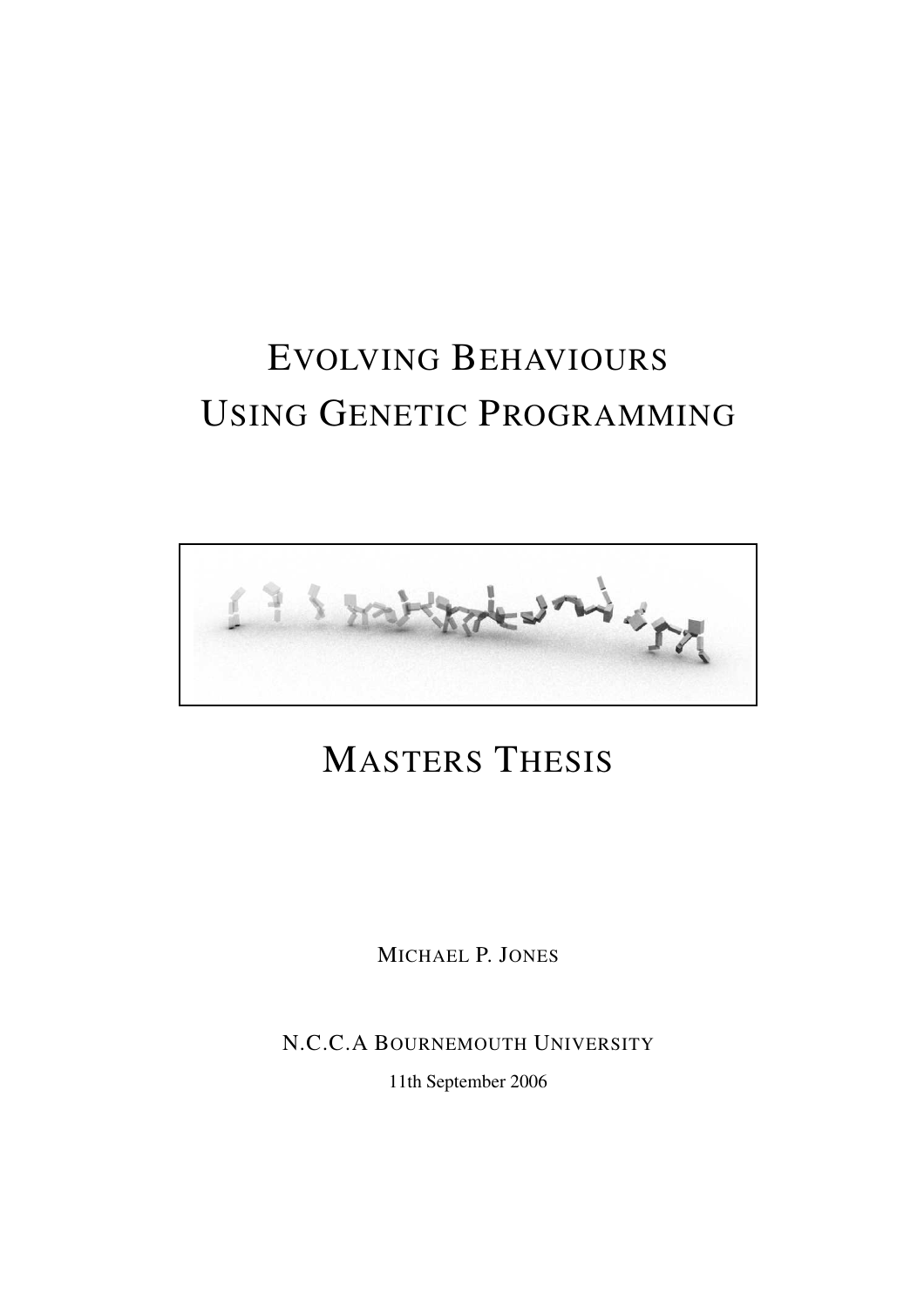# **Contents**

| 1                       |          | Introduction         |                                 | $\mathbf{1}$   |
|-------------------------|----------|----------------------|---------------------------------|----------------|
|                         | 1.1      |                      |                                 | 1              |
|                         | 1.2      |                      |                                 | $\overline{2}$ |
| 2                       |          | <b>Previous Work</b> |                                 | $\mathbf{3}$   |
|                         | 2.1      |                      |                                 | 3              |
|                         |          | 2.1.1                |                                 | 3              |
|                         |          | 2.1.2                |                                 | 5              |
|                         |          | 2.1.3                |                                 | 5              |
| 3                       |          |                      | <b>Evolutionary Computation</b> | 6              |
|                         | 3.1      |                      |                                 | 7              |
|                         |          | 3.1.1                |                                 | 8              |
|                         |          | 3.1.2                | Mutation                        | 8              |
|                         |          |                      |                                 |                |
| $\overline{\mathbf{4}}$ |          | Implementation       |                                 | 11             |
|                         | 4.1      |                      | 11                              |                |
|                         |          | 4.1.1                |                                 | 12             |
|                         |          | 4.1.2                | 12                              |                |
|                         |          | 4.1.3                | 13                              |                |
|                         |          | 4.1.4                |                                 | 13             |
|                         | 4.2      |                      | 15                              |                |
|                         | 4.3      |                      |                                 | 15             |
|                         |          | 4.3.1                |                                 | 16             |
|                         |          | 4.3.2                |                                 | 16             |
|                         |          | 4.3.3                |                                 | 16             |
|                         | 4.4      |                      |                                 | 17             |
|                         | 4.5      |                      |                                 | 18             |
|                         | 4.6      | Visualisation        | 18                              |                |
|                         |          | 4.6.1                | 18                              |                |
|                         |          | 4.6.2                |                                 | 18             |
| 5                       | Pipeline |                      |                                 | 19             |
|                         | 5.1      |                      |                                 | 19             |
|                         |          | 5.1.1                |                                 | 19             |
|                         |          | 5.1.2                | 20                              |                |
|                         | 5.2      |                      | 21                              |                |
|                         |          | 5.2.1                | 21                              |                |
|                         |          | 5.2.2                | 22                              |                |
|                         | 5.3      | Visualisation        | 22                              |                |
|                         |          | 5.3.1                |                                 | 22             |
|                         |          |                      |                                 |                |

|  | <b>6</b> Results & Analysis |  |
|--|-----------------------------|--|
|--|-----------------------------|--|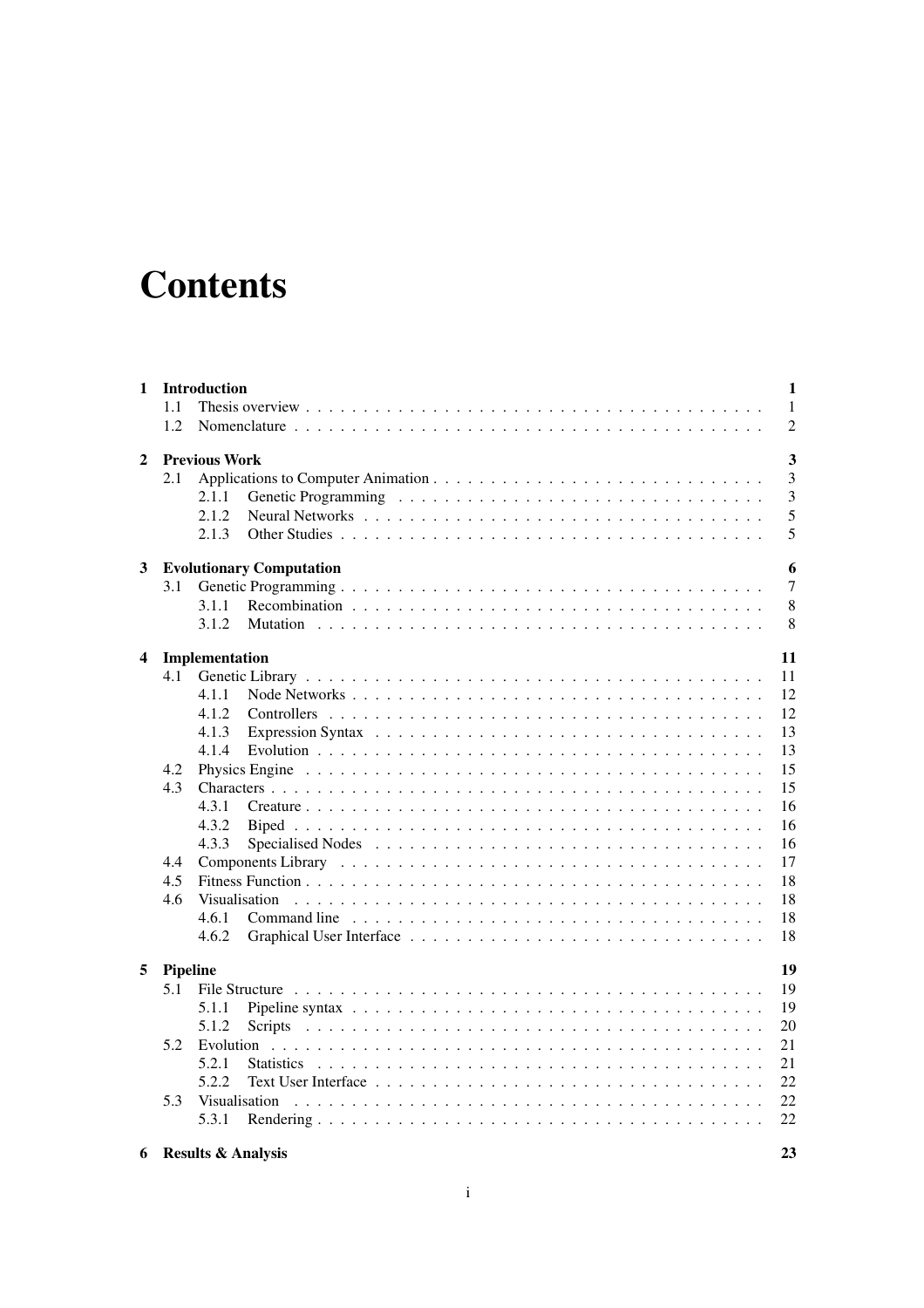#### CONTENTS ii

|   | 6.1 |                               | 23 |
|---|-----|-------------------------------|----|
|   | 6.2 |                               | 23 |
|   |     | 6.2.1                         | 24 |
|   | 6.3 |                               | 25 |
|   | 6.4 |                               | 27 |
|   | 6.5 |                               | 27 |
|   | 6.6 |                               | 28 |
|   |     | 6.6.1                         | 28 |
|   |     | 6.6.2                         | 29 |
|   |     | 6.6.3                         | 30 |
|   | 6.7 | <b>Biped</b>                  | 31 |
|   |     | 6.7.1                         | 31 |
|   | 6.8 |                               | 35 |
|   |     | 6.8.1                         | 37 |
| 7 |     | Conclusion                    | 40 |
|   | 7.1 |                               | 41 |
|   |     | 7.1.1                         | 41 |
|   |     | 7.1.2                         | 41 |
|   |     | 7.1.3                         | 41 |
|   |     | 7.1.4                         | 41 |
|   |     | <b>Bibliography</b>           | 43 |
|   |     | A Correspondence              | 44 |
|   |     |                               | 44 |
| B |     | <b>Implementation Details</b> | 45 |
|   |     |                               | 45 |
|   | B.2 |                               | 47 |
|   | B.3 |                               | 48 |
|   | B.4 |                               | 48 |
| C |     | <b>Scripts &amp; Aliases</b>  | 50 |
|   |     |                               | 50 |
|   |     |                               | 50 |
|   |     |                               |    |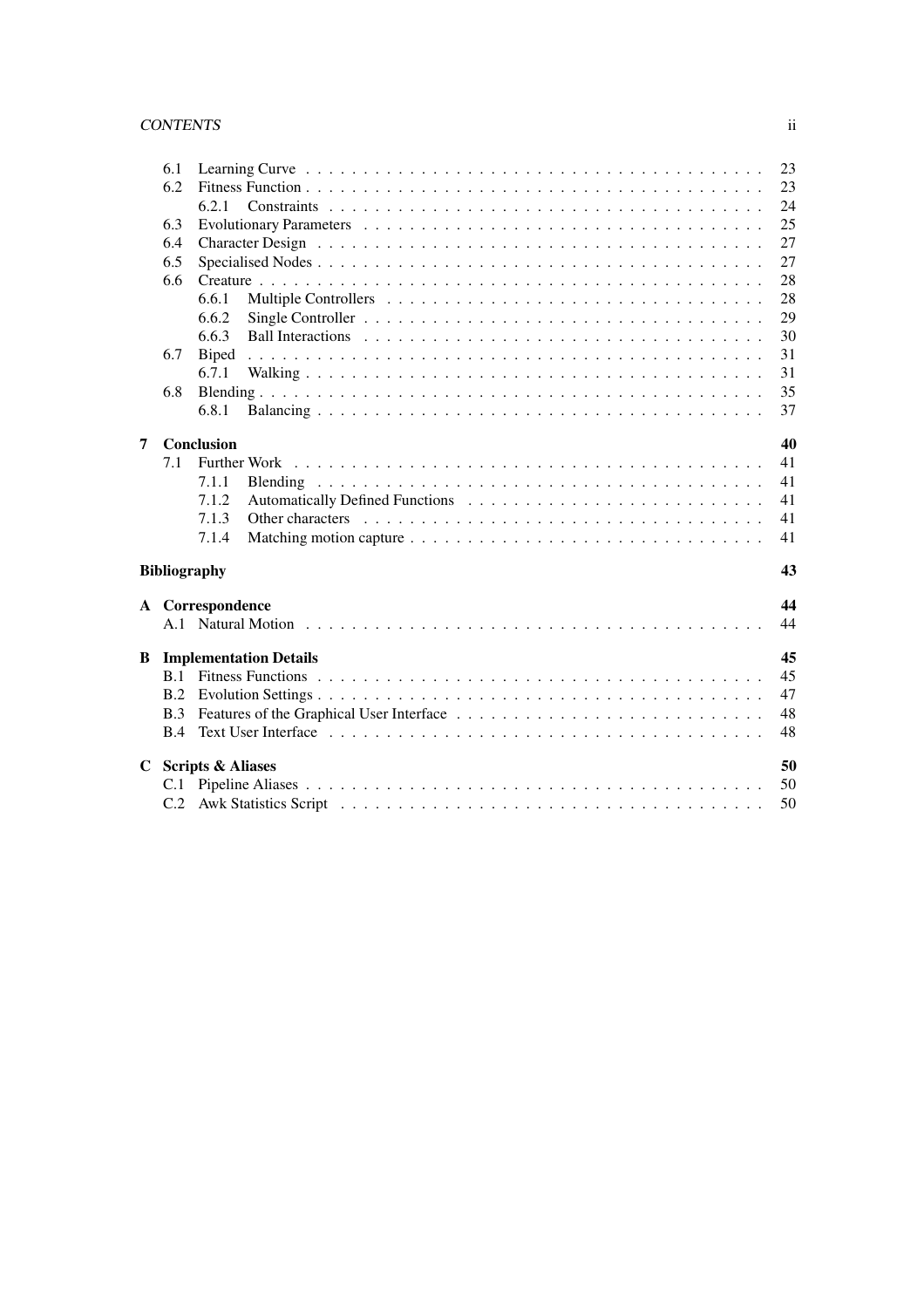# **List of Tables**

|--|--|--|--|--|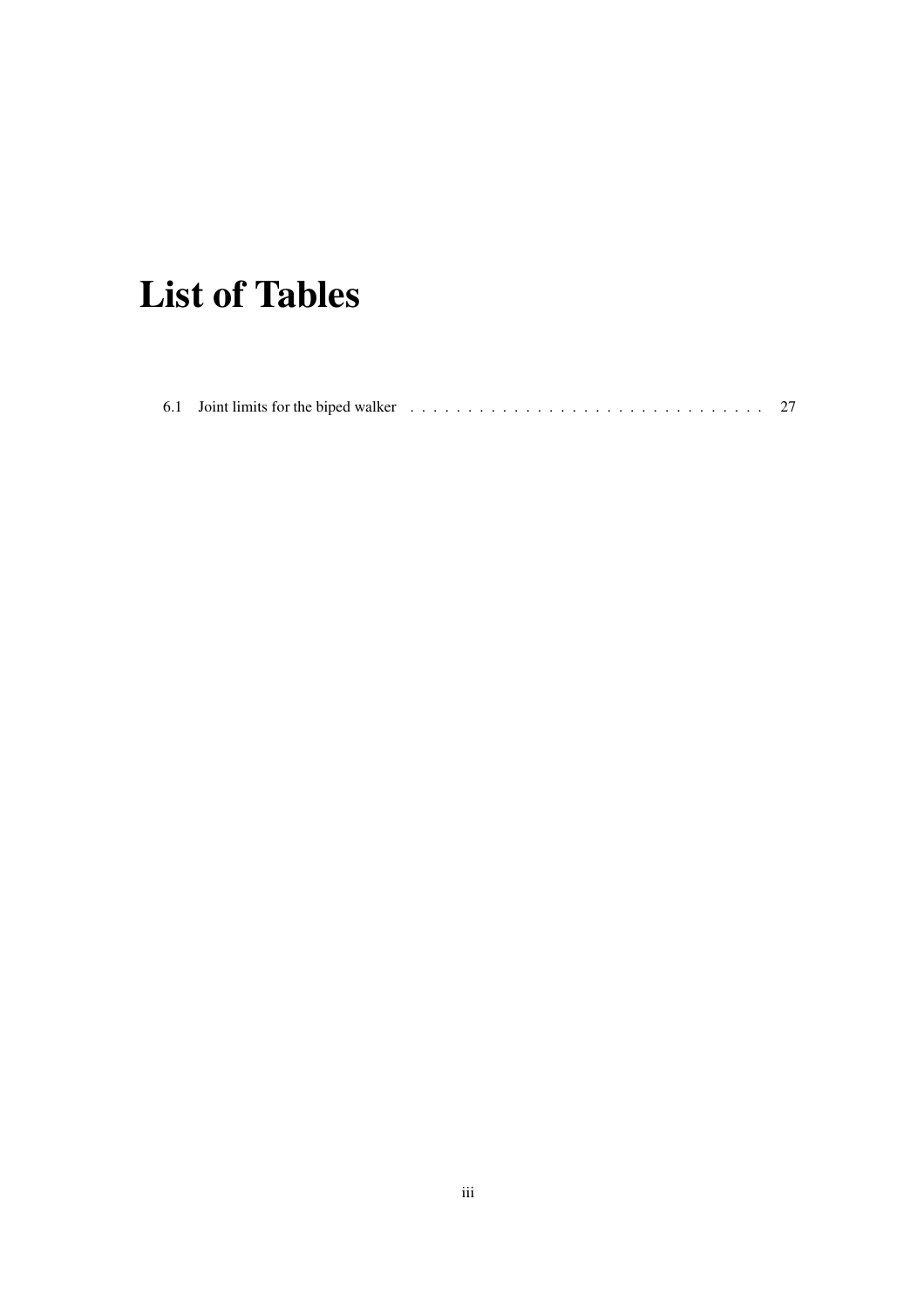# **List of Figures**

| 2.1 | Virtual creatures evolved for walking and crawling $\ldots \ldots \ldots \ldots \ldots \ldots \ldots \ldots$           | $\overline{4}$ |
|-----|------------------------------------------------------------------------------------------------------------------------|----------------|
| 2.2 |                                                                                                                        | 5              |
| 3.1 | An example of a parse tree $\dots \dots \dots \dots \dots \dots \dots \dots \dots \dots \dots \dots \dots \dots \dots$ | 8              |
| 3.2 |                                                                                                                        | 9              |
| 4.1 |                                                                                                                        | 16             |
| 6.1 | Graph to show the effect of population size on the average distance covered by biped walkers 26                        |                |
| 6.2 | Graph to show the effect of crowding on the average distance covered by biped walkers                                  | 27             |
| 6.3 |                                                                                                                        | 29             |
| 6.4 |                                                                                                                        | 29             |
| 6.5 |                                                                                                                        | 30             |
| 6.6 | Examples of cyclic behaviours demonstrated by the creature.                                                            | 30             |
| 6.7 |                                                                                                                        | 31             |
| 6.8 |                                                                                                                        | 32             |
| 6.9 |                                                                                                                        | 32             |
|     |                                                                                                                        | 34             |
|     |                                                                                                                        | 35             |
|     |                                                                                                                        | 36             |
|     |                                                                                                                        | 37             |
|     |                                                                                                                        | 38             |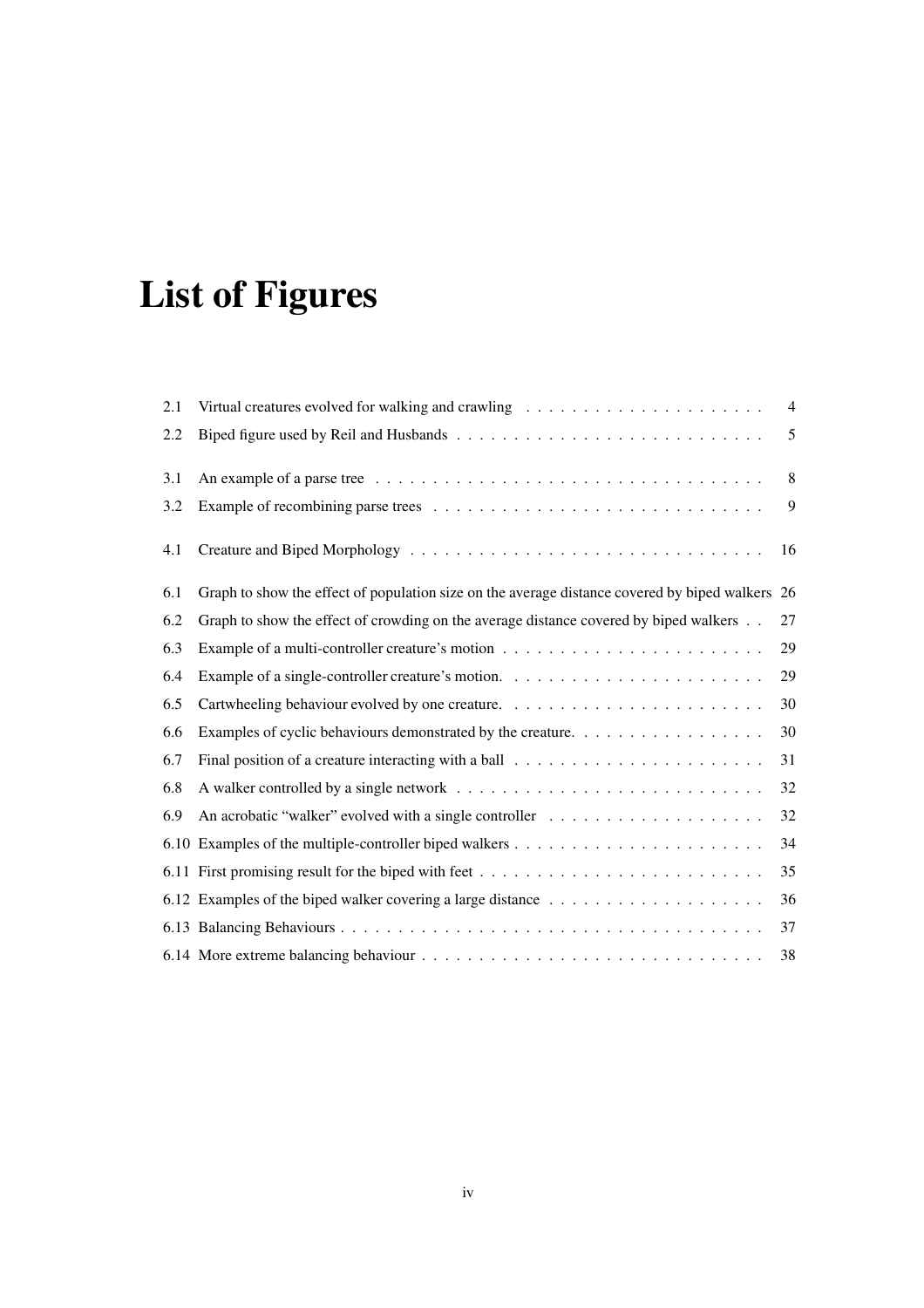## **Chapter 1**

# **Introduction**

The power of natural evolution is visible in every aspect of the living world. Over millions of years it has created organisms with a level of complexity far beyond what humans have managed. Evolution guides different species to find the best solution to living in their environments; in this sense it is a system of optimisation that has produced fantastically varied and interesting results.

Artificial evolution is the application of these ideas to a computational environment. The different aspects of evolution can be represented within a computer and an entire evolution witnessed in seconds instead of millions of years. Clearly the more complex the system becomes the longer such artificial evolutions take, however with the continuing improvement in computer resources and processing speeds, the field of computational evolution is an accessible one with intriguing ideas and results.

This thesis outlines an approach to the application of evolutionary techniques to the area of motion synthesis. Specifically it deals with the use of genetic programming to develop movements for articulated bodies in the three dimensions. The aim of the study is to create a natural walking behaviour for a bipedal model.

## **1.1 Thesis overview**

**Chapter 2: Previous Work** Reviews the work of others who have used similar approaches in this field, including the pioneering work of Karl Sims. Special attention is paid to those who have used genetic programming.

**Chapter 3: Evolutionary Computation** Presents an introduction to the field of computational evolution and its applications. Describes some of the different approaches to artificial evolution, focusing on the genetic programming methods used within this study.

**Chapter 4: Implementation** Details the techniques used and how they were achieved. This section also provides algorithms for the main methods used and reports on any difficulties encountered and any design decisions that had to be made. Includes a description of the user interface elements developed for the study.

**Chapter 5: Pipeline** Describes the work flow and how the various elements fit together. Contains brief explanations of the data structures used and the scripts that automate the various tasks required.

**Chapter 6: Results & Analysis** Presents the results and describes the steps taken to improve them over the course of the study.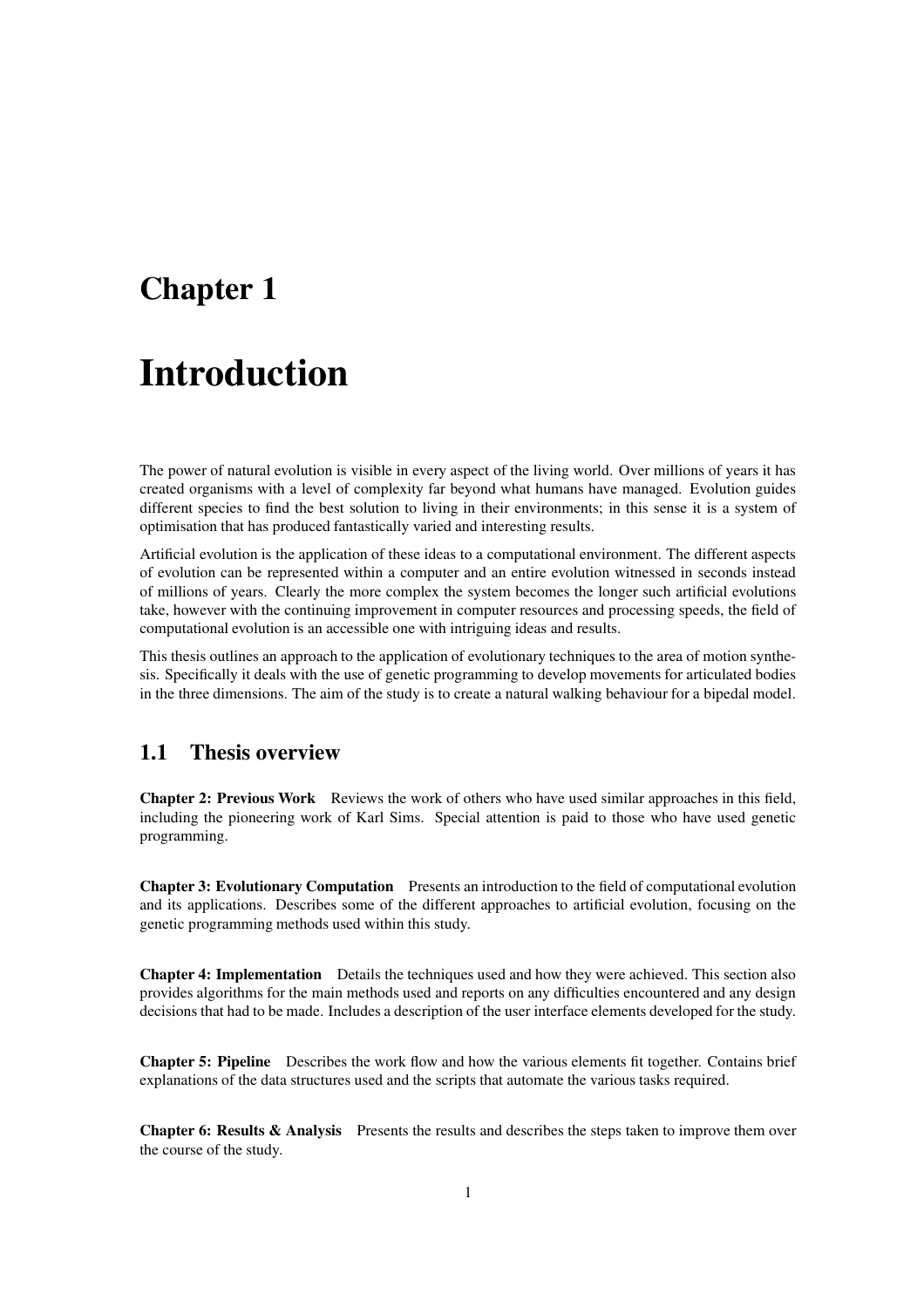**Chapter 7: Conclusion** Discusses the results of the study and the advantages and disadvantages of using this approach to motion synthesis. Contains suggestions for future work in the field and possible extensions for the project.

The appendices include script examples and correspondence records. All source code and Doxygen documentation is provided on a CD at the end of this document.

## **1.2 Nomenclature**

Throughout this thesis the individual members of an evolution will be referred to as characters or individuals. A generation refers to a single group of characters at one point in the evolution. A run refers to a complete evolutionary run of a number of generations with a population of characters. Finally a batch refers to a set of evolutionary runs with the same parameters but different seeds.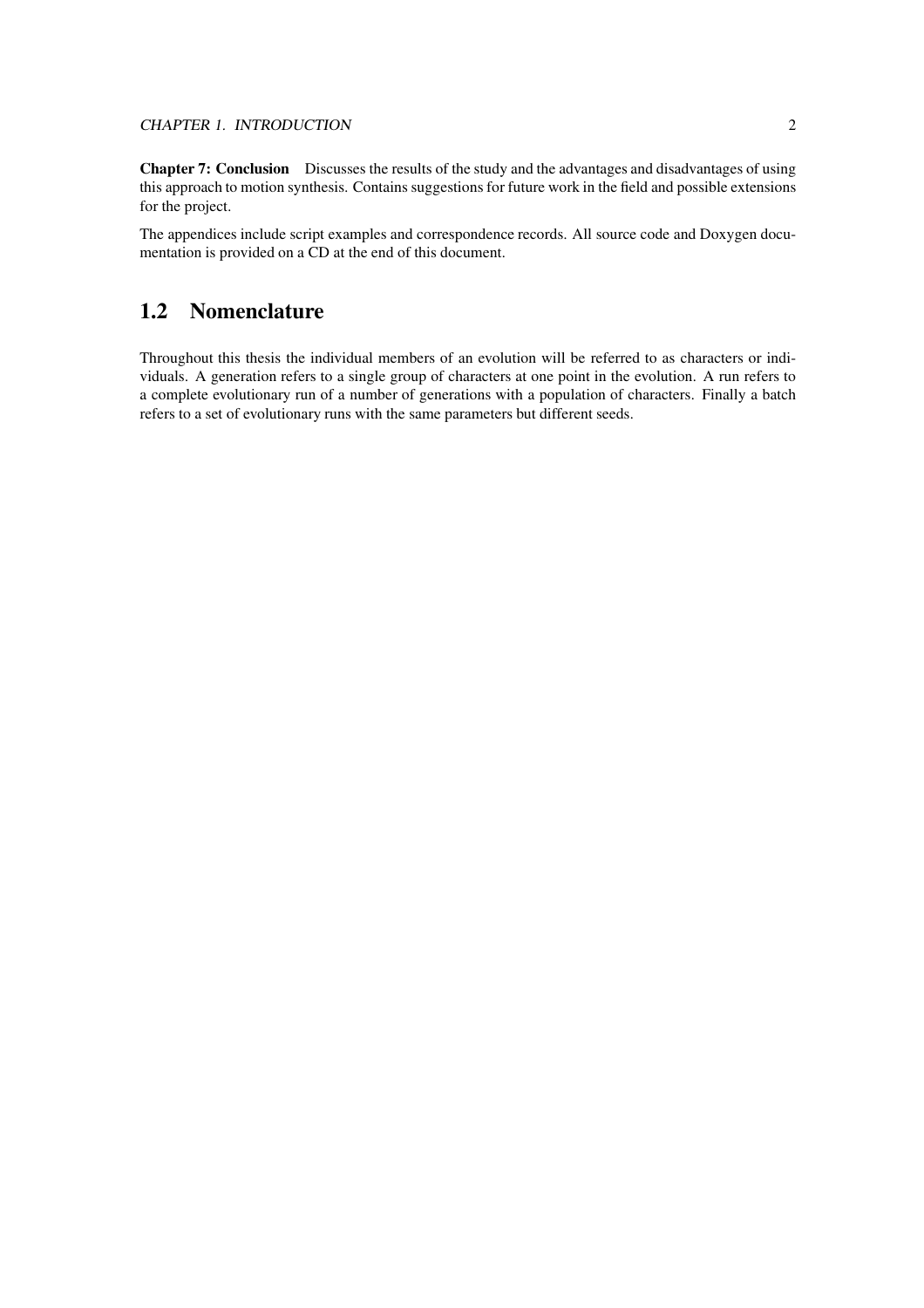## **Chapter 2**

## **Previous Work**

The subject of evolving motion controllers has received the most attention in the field of robotics, where the results of the evolution can be used to control the robots reactions to different stimulus in the environment. Research within the field of computer animation is less prevalent but interest in the area has been growing over the last two decades.

The use of evolutionary techniques for motion synthesis is only a very small part of artificial evolution which otherwise receives a lot of attention for various different search and optimisation problems. Additionally motion synthesis is approached from many other areas. This study focuses only on the overlap between these two fields.

## **2.1 Applications to Computer Animation**

Evolutionary computation within computer animation has been a subject of study since Karl Sims' pioneering paper in 1991, in which he investigates the application of evolutionary techniques to evolving plant morphology and images [Sim91]. In 1994, he went on to study the evolution of creatures and their behaviours using similar ideas and a method based on genetic programming [Sim94b]. Sims developed a language for directed graphs of nodes that could be used as the basis of the creatures physical and neural structure. The networks of these nodes were then subject to a co-evolutionary process to develop final morphologies and behaviours. As part of the evolution the creatures were tested in dynamic simulations to see how successful they were at different tasks. The results are intriguing to watch as the block-like creatures display organic looking motions and behaviours within different environments. Sims developed different sets of creatures for the tasks of swimming, jumping, running and goal following. Examples of the creatures developed to run or crawl are shown in figure 2.1.

Later Sims studied the effect of competition on the evolution of these virtual creatures [Sim94a]. His paper describes a competition which pitches two creatures against each other to fight for possession of a block placed between them. A number of interesting strategies were evolved for either grasping at the block or keeping the opposing creature away.

Sims mentions in his papers the difficulty specifying the fitness function for the evolution. This function is used to judge the creatures' performance but frequently the desired behaviour is difficult to translate into instructions for the system. The creatures tend to find effective strategies that exploit loop holes in the fitness tests, producing behaviours that are simultaneously optimal for the environment and yet undesired.

#### **2.1.1 Genetic Programming**

Sims' work is based on a genetic programming approach though he develops his own directed graph networks, which are capable of recursion, rather than the less flexible parse trees that are generally used in the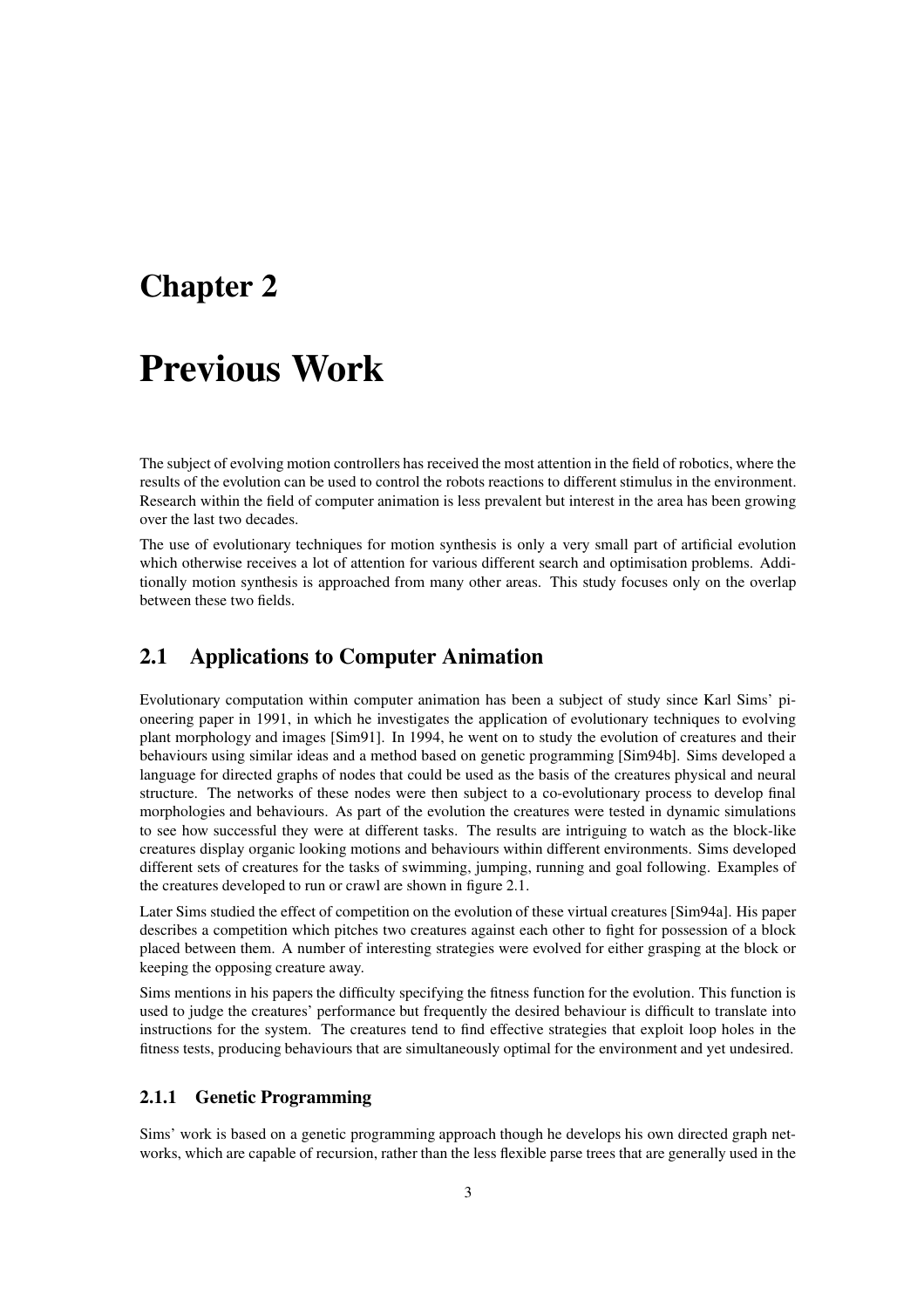

Figure 2.1: Virtual creatures evolved for walking and crawling by Sims [Sim94b]. The creatures are subject to a co-evolution of both morphology and controller networks with fascintating results.

field. More traditional work with parse trees was carried out by Larry Gritz who looked into the application of genetic programming to controlling 3-D articulated bodies [Gri99]. His PhD thesis paid particular attention to developing robust controllers and a system that could be scripted by non-technical users to produce animation data. Like with Sims, his evolutionary approach involved testing the controllers in a dynamic environment however the majority of his work was focused on producing behaviours for a fixed articulated structure: Luxor the Pixar lamp.

Both Sims and Gritz implement sensors for the specimens they evolve. This allows the individuals to monitor their own state, detect that of the environment and respond at a basic level. The sensors are nodes in the networks that return a value that varies based on the conditions in the simulation. For example, there are joint nodes that measure the angle of the joints in the body and contact nodes that detect if a particular element of the creature is in contact with anything else.

Spencer looks into using genetic programming to generate walking behaviours for a hexapod [Spe94]. His work focuses on a 2-dimensional top-down simulation that considers the forces applied by the legs but only in the plane of movement. Instability is accounted for by considering the position of the centre of mass with respect to the positions of the feet. If a certain instability condition is not met for a length of time then the hexapod is said to have fallen over. This approach allows for reasonably realistic behaviours without worrying about a full physical simulation. The author also believes that the work would extend well to 3-dimensions.

The study looks at how the availability of *a priori* information effects the success of the evolution. Useful functions and nodes were designed for the evolution, for example, an oscillator node or a function that reversed the leg motion dependent on whether the leg was in the up or down position. Experiments were then carried out to see how the evolutions performed with and without these task specific nodes and functions. Success was achieved at all levels but the results indicated the advantage of having the specialised nodes.

Spencer also used a single node network to govern the whole hexapod; a different approach to Sims and Gritz who evaluate one network per degree of freedom in the creature. Spencer's technique included side effecting nodes that could receive an input, use it to set the force on a joint and then pass the value on to the next node in the network. This allows the maximum possible information sharing within the network as implementing different networks limits the recombination options. If all the networks are grouped together a single recombination could effect a number of different degrees of freedom, whereas otherwise networks are normally paired off for recombination and so share information only with their partner and not with others in the group.

Another interesting feature of his work is that, as an indication of the success of the evolutionary technique, the results were compared against a hand designed controller. Whilst the design was quite rough it was interesting to note that the evolutionary methods found more efficient solutions in all cases.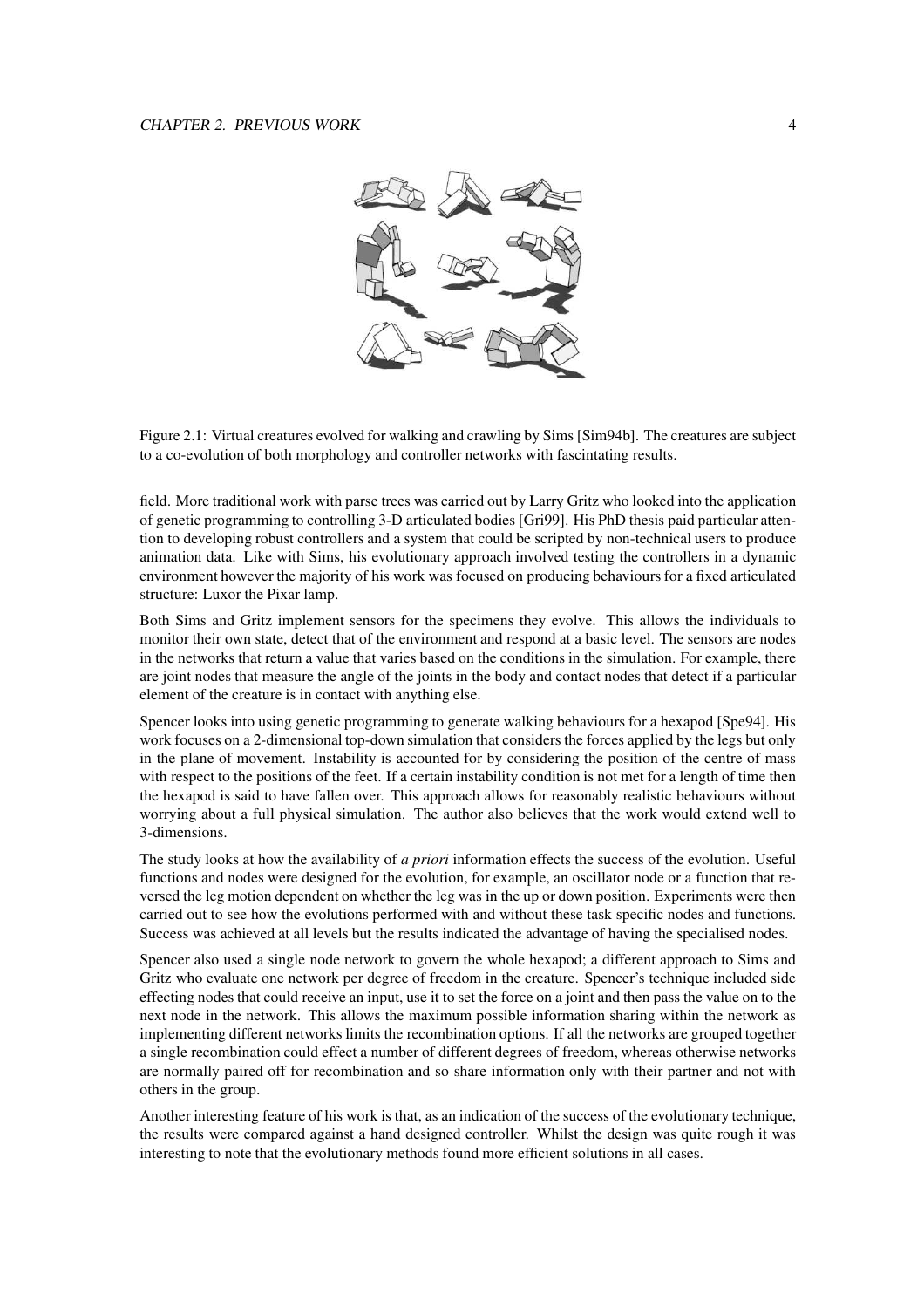

Figure 2.2: Biped figure used by Reil and Husbands [RH02]. The feet are modelled with spheres in order to simplify the collision handling for the physics system.

#### **2.1.2 Neural Networks**

Another common approach to this field is to use neural networks as controllers for articulated body. The concept is favoured in robotics and in a number of papers in computer animation. A possible advantage is that the neural network can be designed by hand and then optimised by evolving the network weights. This allows a high quality controller to be designed from known theory and then "tweaked" to maximum performance using evolution. Reil and Husbands look at recurrent neural networks as controllers for biped motion [RH02].

The authors report that 10% of the evolutions produce stable walkers, though due to a lack of constraints on the biped figure used, not all stable specimens exhibited natural looking gaits. Interestingly, and in contrast to a lot of literature, the authors claim success with a simple fitness function that rewarded the individuals based on how far they travel from the origin whilst keeping their "hips" above a certain height.

The biped they used was simplified to minimise the degrees of freedom and to make the physics simulation more stable (figure 2.2.) The spherical feet appear difficult to balance on however are important for simplifying the collision detection.

### **2.1.3 Other Studies**

Genetic programming was also used by Craig Reynolds who published a paper on evolving controllers for obstacle avoidance [Rey94]. This paper focuses on the idea of introducing noise to the simulation to produce more robust controllers. The idea is that a controller that can act well in a noisy environment might be able handle changes more easily than one trained in a clean and clear simulation.

Unfortunately Reynolds does not report any success in his work, saying that the evolution of a robust controller through the use of noise may well be impossible but is hopefully just out of reach of the evolutionary techniques he tried during the investigation.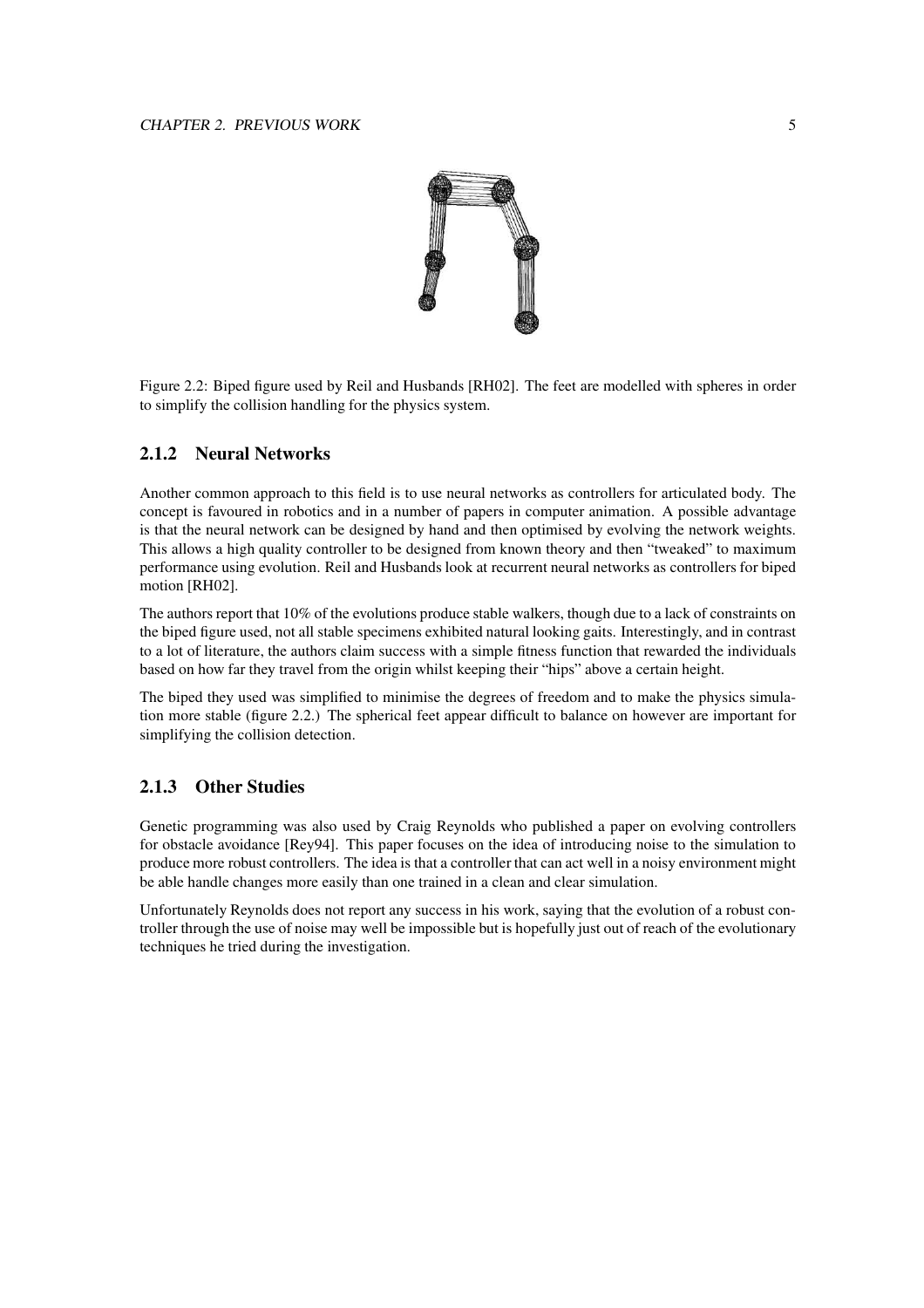## **Chapter 3**

# **Evolutionary Computation**

Artificial evolution has been an active area of study since the 1950s when it was initially explored as a means to reproduce and study biological evolution on a simple scale. Some early uses focused on evolutionary techniques as a means of solving problems but it was not until 1975 that Holland's work on genetic algorithms really demonstrated the power of evolution for search and optimisation [Hol75].

The basis of computational evolution is that if a solution to a problem can be represented or encoded in a data structure, then an initial random population of these data structures can be created and evolved to find the optimum solution to the problem. The evolution requires iterating through a series of generations and at each stage measuring how well the solutions in the population solve the problem. This measure is known as fitness and the fittest members of the population are selected to continue to the next generation. Variations on the population are created though the evolutionary operators: recombination and mutation. When applied to the individuals in the population, these operators produce variations which will perform to a different level. Those that perform better can be preferentially selected for the next generation and so the process continues. The standard algorithm for artificial evolution is given in algorithm 1.

It might be tempting to believe that the process is no better than randomly generating a huge number of individuals and choosing the single fittest solution for the problem. Instead of having a hundred generations of three hundred individuals, one could create thirty thousand individuals and the best would probably be an adequate solution. This is not the case. Studies show that evolution guides the population to the optimum in a more efficient manner than random generation of solutions. As an example, Spencer reports that whilst none of the initial 28,000 hexapods that started his evolutions could walk, after twenty-eight generations with a population of a thousand every single run had produced a number of individuals capable of walking a reasonable distance [Spe94].

Normally the data structures that are evolved are simplified or encoded representations of the true solutions to the problem. The encoding translates the potential solution into a structure that can easily acted upon by evolutionary operators. The fitness function must decode the structure, test the result and then assign a fitness value to that individual according to how well the solution performs.

Genetic algorithms use binary strings to encode solutions to problems, their main use is for situations that lend themselves to this representation. For other problems however it might be useful to have different representations. For this reason and others, a number of areas of computation evolution have formed over the last five decades each with their particular approach and encoding of the problem. An overview of the different areas is given below.

• **Genetic Algorithms**: As mentioned above, this approach to evolutionary computation involves representing the units of evolution as binary strings. These strings of 1s and 0s become the DNA of the individuals: a representation that is surprisingly true to life. Holland's initial work in the field was the first to put real emphasis on the recombination operator, with mutation being rarely used.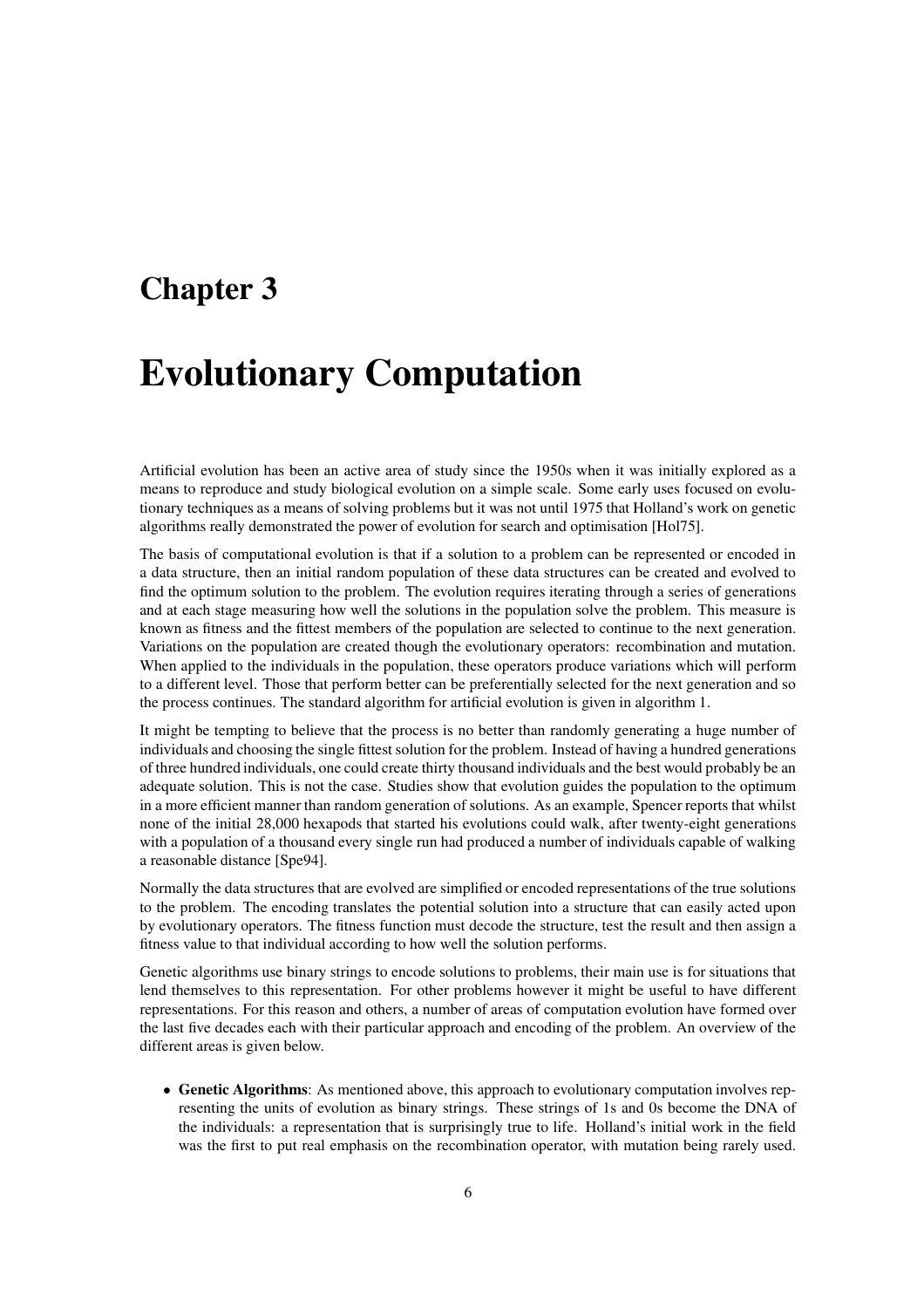**Algorithm 1** Standard evolution process [BFM99b].

 $01 \quad t \leftarrow 0$  $P(t)$  ← initialise population  $F(t)$  ← evaluate population while ( exit conditions not met ) do  $P'(t) \leftarrow$  recombine(P(t))  $P''(t) \leftarrow$ mutate(P'(t))  $F(t)$  ← evaluate( P"(t))  $P(t+1) \leftarrow$ select( P"(t), F(t), )  $t \leftarrow t + 1$ 10 od

> The recombination operation can be thought of as interchanging sections of the strings between two individuals, and mutation involves randomly flipping a 1 to a 0 or vice versa. Traditionally genetic algorithms deal in fixed length strings [BFM99b].

- **Genetic Programming**: The first implementations of genetic programming were at the start of the 1980s however the key publication in the field was by Koza in 1992 [Koz92]. Koza's work placed heavy emphasis on recombination and considers mutation a background operator. The key interest in genetic programming is that its representation is a node network of function and terminal nodes. This network, often with a tree-like structure, is then evaluated to produce a specific result. This means that the technique does not just optimise parameters on a predefined solution but instead can create the solution from scratch. The evolutionary units are themselves computer programs.
- **Evolutionary Strategies**: This area features techniques that focus on the optimisation of real-valued vectors with an emphasis on both mutation and recombination as evolutionary operators [BFM99b]. This form of evolution is ideal for tuning the weights of an otherwise fixed network or system. The different weights can be represented in a single vector and optimised with this approach.
- **Evolutionary Programming**: Initially developed for the optimisation of finite-state machines, evolutionary programming is now mostly used for evolving the values of real-valued vectors. The area has a strong emphasis on mutation and does not incorporate recombination at all [BFM99b].

## **3.1 Genetic Programming**

As described above the power of genetic programming is in its ability to evolve computer programs. The evaluation of tree-like networks of nodes provides a very flexible context for generating a huge variety of programs and solutions. Node networksstructured in this way are referred to as parse trees and are the main representation scheme in genetic programming. An example of a parse tree and the resulting expression is given in figure 3.1. Different representations can be used and some more recent studies implement networks without the constraint of maintaining a tree-like structure.

The networks created are composed of two different sets of nodes: function nodes and terminal nodes. The terminal nodes have either fixed values or values dependent on external factors and so take no inputs from the network and are consequently the terminus of a network branch. Functions nodes all take inputs, act on them in some way and output the result. The way in which the function node acts on its inputs is determined by the system designer however there are a number of traditional nodes that cover the basic mathematical operations of addition, subtraction, multiplication and division. Special care needs to be taken with the division node too avoid dividing by zero. Such an operation is normally referred to as a protected divide and the node normally returns unity if the denominator input is too close to zero. It is also common to include a constant node, referred to as an ephemeral constant, which is a terminal node with a floating point value randomly generated from a normal distribution with a mean and standard deviation that is suitable to the task.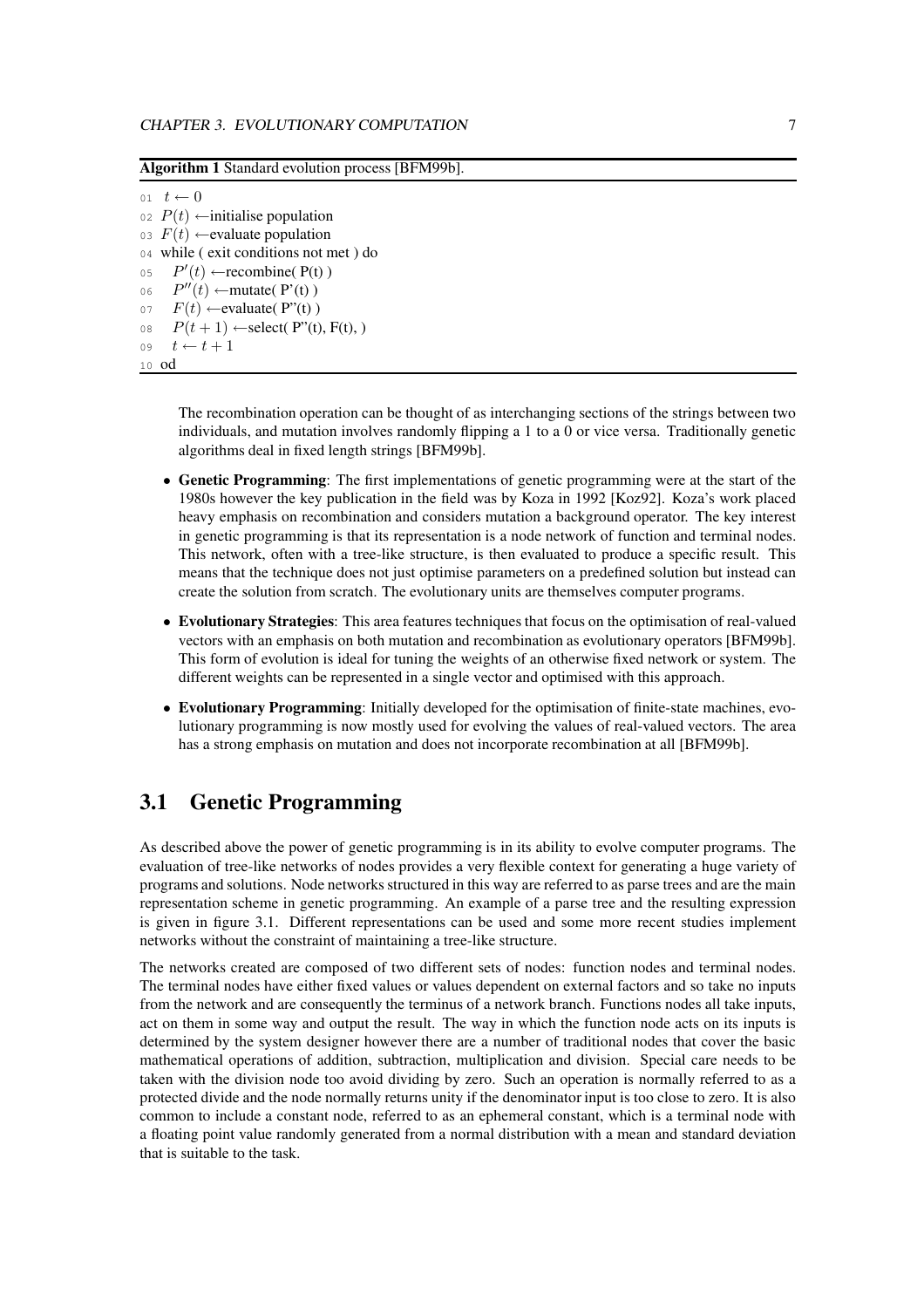

Figure 3.1: An example of a parse tree for the expression " $sin(2.1) + (y * 4.5)$ ". Where "y" is an input to the network.

In the evolutionary system each individual or member of the species is represented by single or multiple parse trees. Parse trees normally handle a single floating point data type with each node receiving and returning the same type, however more complicated systems can be implemented in which multiple data types are handled.

Once the node set is determined for an evolutionary run, an initial population must be created. This can be achieved using a stack storage system to keep track of the lower levels of the tree whilst the higher branches are created. As part of the evolution it is necessary to implement the necessary evolutionary operators. As discussed, both recombination and mutation operators are used with genetic programming, though the focus is on recombination.

#### **3.1.1 Recombination**

The recombination operator always acts on two members of the population at once and in genetic programming involves swapping parse tree branches between them. Due to the parse tree structure a branch can be removed by choosing a single node disconnecting it from its parent. This node then forms the head of a disconnected branch and can be moved to another parse tree and connected up in a suitable location. In recombination this process is carried out on each parse tree and the each branch is connected in the original place of the other. The technique is illustrated in figure 3.2.

Traditionally the two original parse trees are referred to as the parents and the recombined parse trees are called to the children. For practical purposes the networks are normally limited to either a set depth or a certain number of nodes, so additional checks must be carried out to make sure that the neither of the child networks exceed the limit.

#### **3.1.2 Mutation**

The mutation operator acts on a a single individual in the population and alters their parse tree in some way. There are four main ways of mutating a parse tree [BFM99b]:

- **Grow**: Involves searching the network for a terminal node and replacing it with a newly grown branch. The branch can be randomly generated but should not force the network over the node limit.
- **Shrink**: The inverse of growth, involves finding a function node and replacing it with a terminal node thus removing the branch originating at that point.
- **Switch**: Acts like recombination within a single individual. Any two nodes in the network are selected and their positions swapped.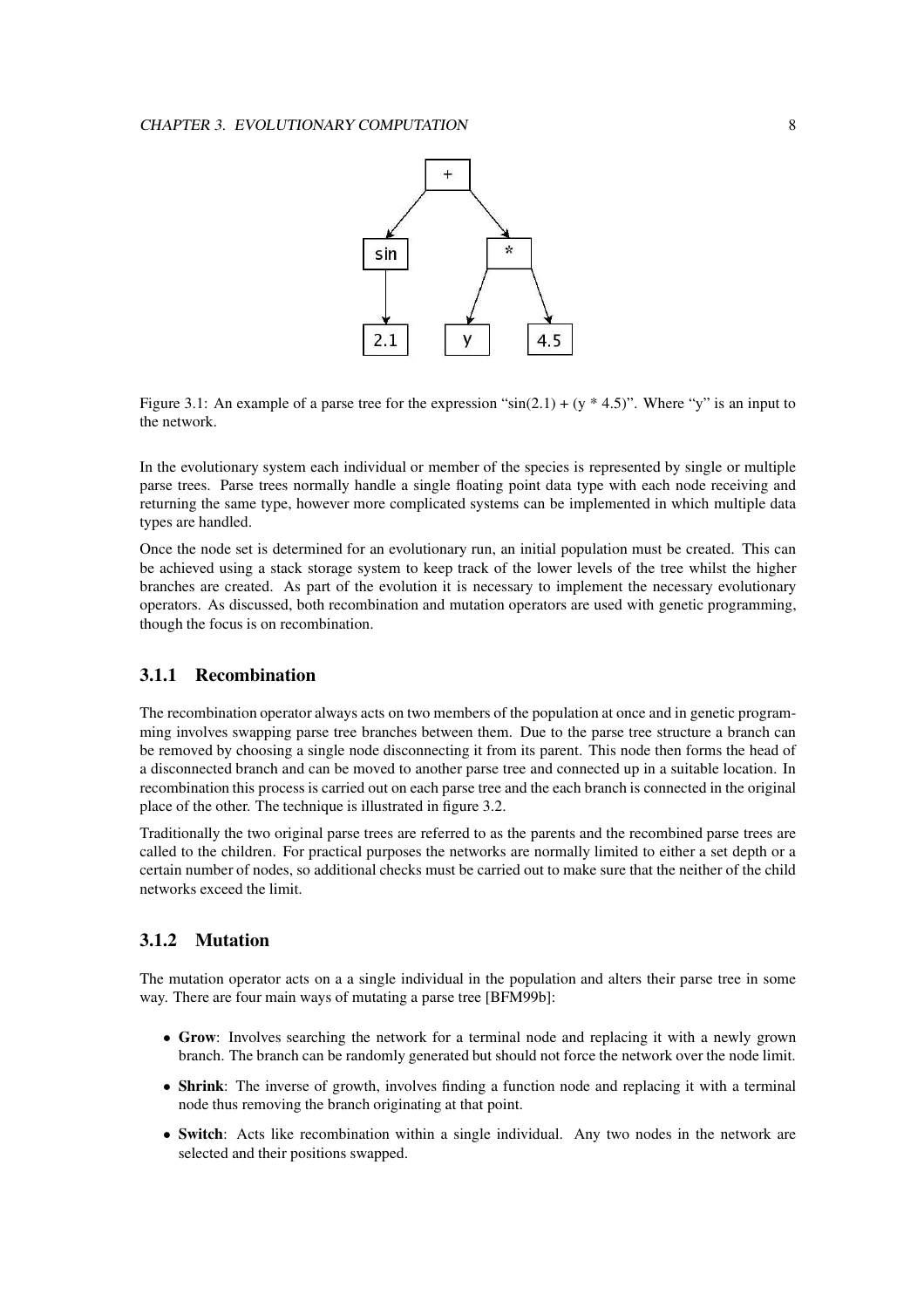

Figure 3.2: Example of recombining parse trees. Two parent parse trees exchange node branches to produce child parse trees. The operation is strongly emphasised in genetic programming systems.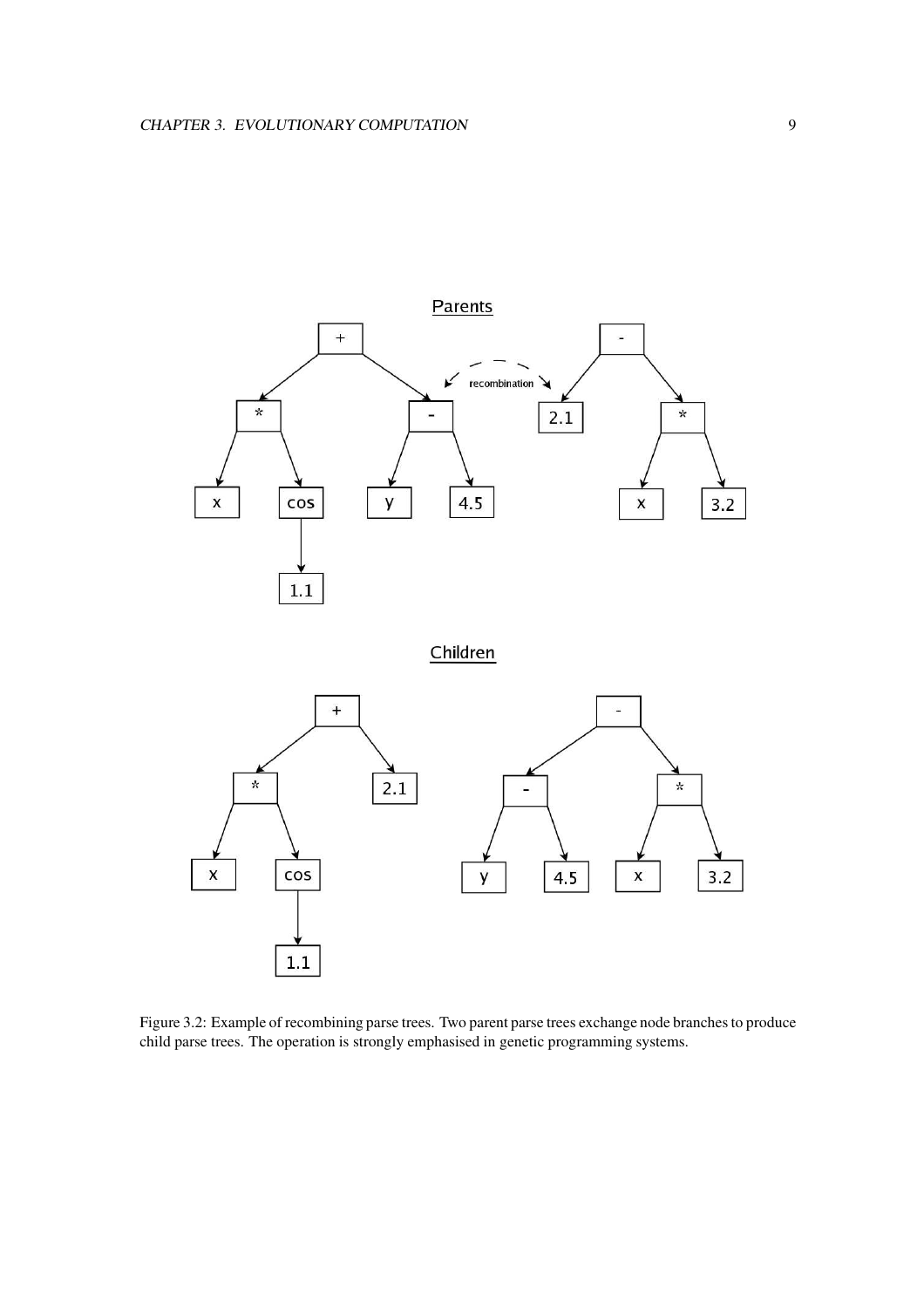#### CHAPTER 3. EVOLUTIONARY COMPUTATION 10

• **Cycle**: A node is randomly selected and replaced with one of the same topology. So, for example, a node with two inputs can be replaced by any other node with two inputs. The rest of the network is left untouched.

For illustrations of the mutation techniques as well as a good overview of genetic programming and evolutionary computation in general, the author recommends "Evolutionary Computation 1: Basic Algorithms and Operators" by T Bäck, D B Fogel and T Michalewicz [BFM99b].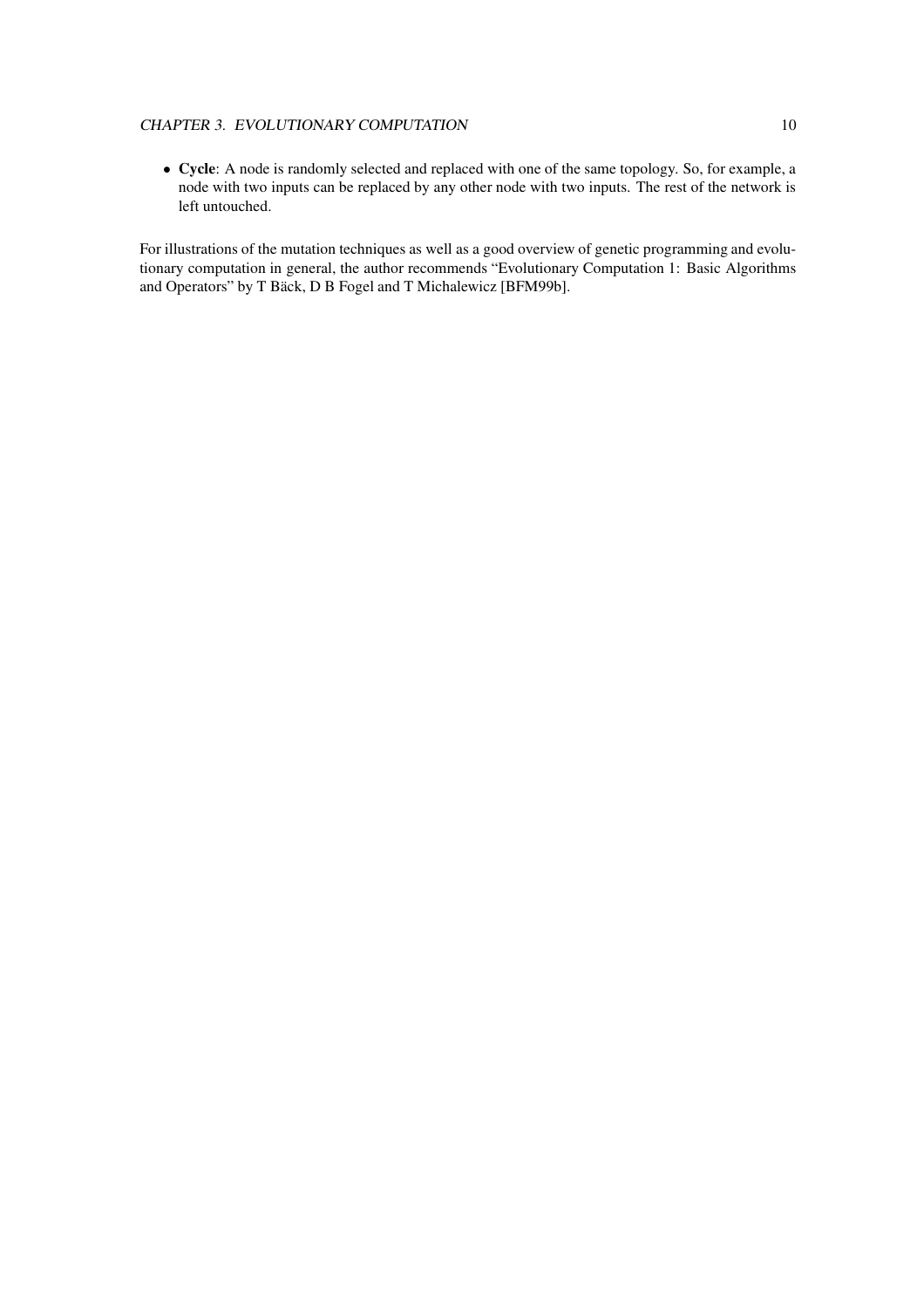## **Chapter 4**

## **Implementation**

The implementation falls into two main areas: the evolution of the behaviours and the visualisation of the results. The evolution is controlled by genetic library which was implemented to contain a generic architecture for evolving solutions to a variety of problems. The visualisation system provides a command line viewer and a separate, more complete user-interface for viewing the results.

The core of both systems was implemented in C++. This is ideal for the evolutionary system as it is very fast, object-orientated language and evolution is a computationally expensive process that deals with units that can be represented well as instances of classes. The language also provides support for dynamic and static libraries so a class and function library can be built up for the main processes and the specimens that are to be evolved can be designed separately and dynamically loaded into the system.

Additionally the OpenGL API provides a fast way to visualise the results of the system, whilst geometry information can be exported from the simulations for presentation quality rendering of key examples [ope].

This chapter and the next detail the implementation of the various aspects of this study and the pipeline that handles the results.

## **4.1 Genetic Library**

A library was written in C++ to contain methods and classes for all the areas associated with the evolution. The library handles the generation of the initial population of individuals and their evolution thereafter, and is designed to be as generic as possible with no particular emphasis on motion synthesis. The functionality covers that which needed by this study but in an open format that allows the user to design both their own specimens for evolution and the nodes to be included in the networks.

The main features are summarised below:

- **Evolution Class**: This oversees the evolutionary process. The initial values are set by the user and this class handles the rest.
- **Individual Class**: The base class for the charactersin the evolution; it defines the necessary members and pure virtual methods for a class to be compatible with the system.
- **Controller Class**: Contains a node network to be evolved and the methods for querying it.
- **Node Factory**: A factory class for registering the nodes of the system. No nodes are registered by default though methods are provided for adding the standard set used in genetic programming.
- **Syntax Functions**: This group of functions provide the user with the means to generate the correct syntax for describing networks in the system.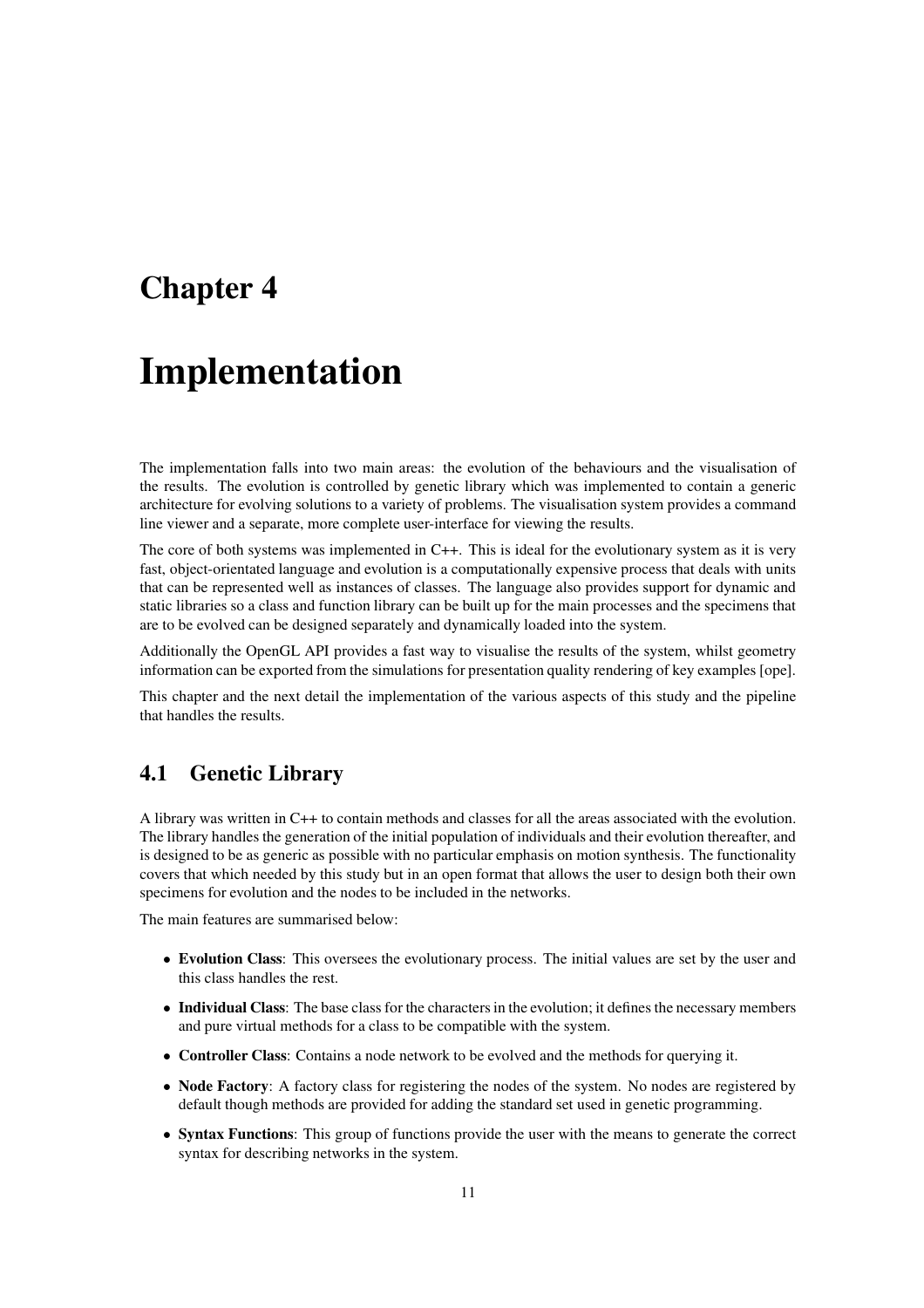#### CHAPTER 4. IMPLEMENTATION 12

• **Parse Tree Functions**: These functions handle operations directly on the node networks themselves. Evolutionary techniques such as recombination and mutation are carried out by these functions.

In addition the library contains classes for the traditional node set used for genetic programming.

### **4.1.1 Node Networks**

The node networks are implemented as a set of node instances connected together by pointers. Each function node has pointers to its input nodes and every node has a pointer to its parent. Studies have been completed on how best to represent parse trees internally and whilst this system has the largest memory overhead and requires memory management it is also the fastest implementation discussed [KM94].

Each node inherits from the Node base class which allows a standard interface to all the nodes being used. The derived nodes then override the base class's virtual functions to provide methods specific to their inputs.

The node networks all use the same floating point data type. No other data types are used so all nodes can be connected to each other.

#### **4.1.1.1 Function Nodes**

The standard function nodes implemented as part of the library were: +, -, \*, / and iflz. The first four represent the standard mathematical operations of addition, subtraction, multiplication and protected divide. The final function 'if-less-than-zero' takes three inputs, evaluates the first and if it is less than zero returns the second, else it returns the third. This allows conditional switching within the network with the advantage that the unused input is not evaluated.

#### **4.1.1.2 Terminal Nodes**

The only terminal node included in the library is a constant node which is initialised with a value and returns that when evaluated.

#### **4.1.1.3 Node Factory**

A node factory is used to register the nodes with the system and a set of functions are provided to make this task easy for the user. This functionality allows the user to design specific nodes for their evolution and incorporate them into the system. The new node should be derived from the base Node class. An example of a specialised node is one that measures a joint angle in an articulated figure and returns the result.

#### **4.1.2 Controllers**

The controllers built into the genetic libraries are wrapper classes for the node networks. The class is designed to be as generic as possible and so can be used for any purpose where the system has to return a floating point number upon evaluation. Multiple controllers can then be grouped together and implemented in any manner the user wishes.

**Multiple Controllers** The most intuitive approach to controlling an articulated figure with multiple degrees of freedom is to assign one controller per degree of freedom. In this case each controller could evolve to suit its particular task. The difficulty might be that the controllers perform independently but are judged as a group and so one misbehaving controller would bring the fitness of the whole group down.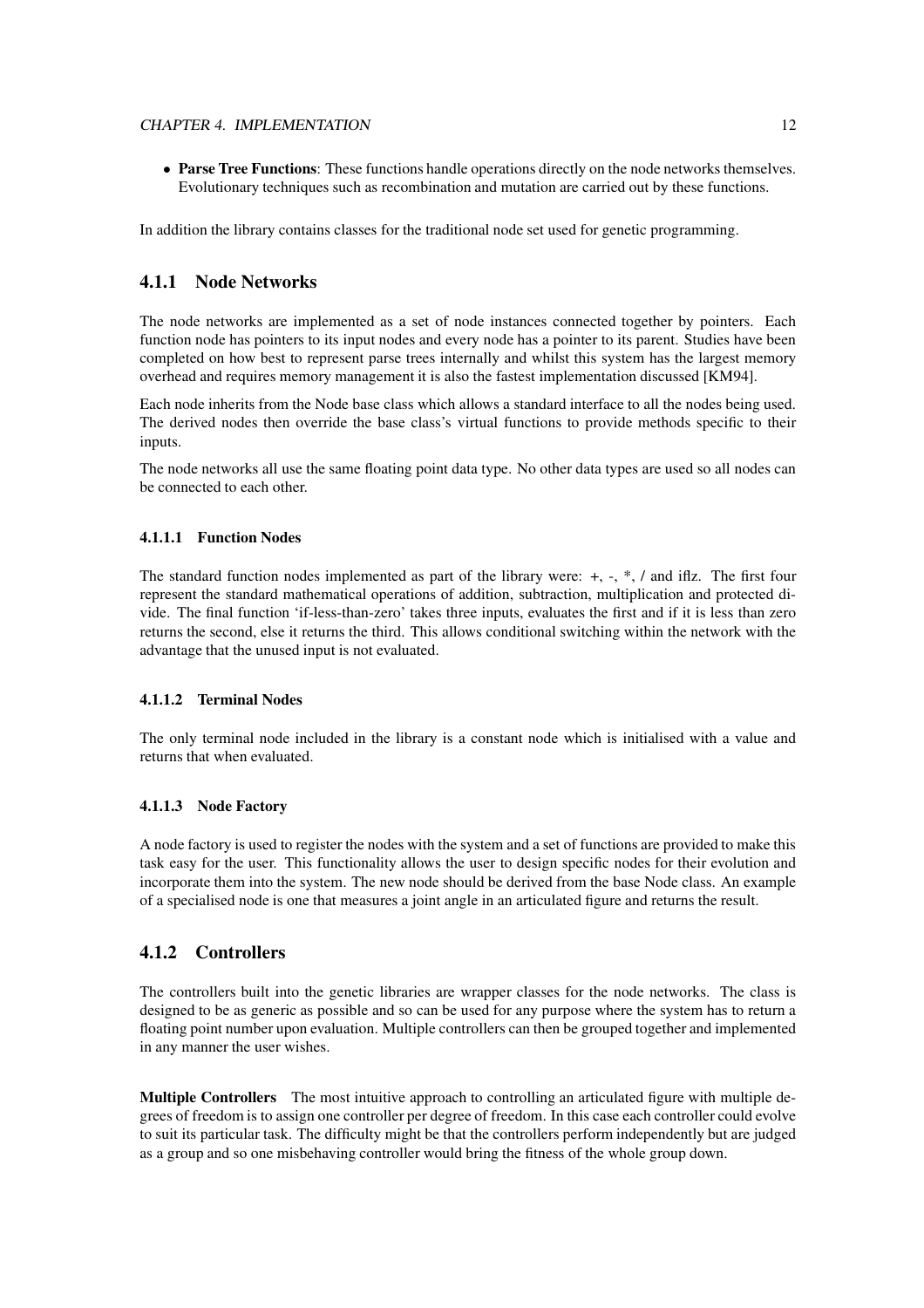**Single Controllers** Another approach to the problem would be to have one single controller overseeing the whole system. Different nodes in the controller would be responsible for different degrees of freedom and the entire network would evolve as a single entity. Substructures within the network could evolve to perform well at controlling different joints. A disadvantage to this approach is that successful structures within the network may, as a result of recombination, be moved to another area where their behaviour might be less appropriate. Whilst this could also happen with multiple controller configuration, the system is set so that only controllers in the same role are recombined. This means that the controller associated with the knee in one individual would only recombine with the knee controller in the other individual so successful substructures always remain linked to the same task.

#### **4.1.3 Expression Syntax**

In order to store the evolved controllers once the evolution has finished they are written out to a file. A syntax is used store the controller layouts in a human readable format. The most commonly used syntax in genetic programming is the LISP S-expression syntax which is used to represent hierarchies of lists that are the basis of the language's structure.

The syntax uses brackets to enclose expressions and so represent branches in the structure. The first entry in a set of brackets is the function that governs that particular expression and any further entries acts as the parameters to that function. For example, the expression " $1 + 2$ " is written as " $( + 1 2)$ ". By nesting brackets additional branches can be added to the expression structure. For example, the expression "sin(3 + (4  $*$  5))" is written as "(sin ( + 3 ( $*$  4 5)))".

#### **4.1.4 Evolution**

The focus of the genetic library is the evolution class which handles the artificial evolution of the individual specified by the user. The class contains a number of members that act as parameters for the evolution dictating how the process is carried out. Fundamental parameters include the population size, the number of generations and the different weightings given to selection, recombination and mutation.

In order for the evolution to handle user designed individuals, it must be provided with appropriate creator functions and the fitness test for the individual. Once these parameters and initial settings are configured by the user, the evolution is handled by the instance of the class.

#### **4.1.4.1 Initialisation**

There are two options for creating the initial population for an evolutionary run. The standard behaviour is to generate a random selection of individuals according to the population size specified by the user. The alternative is to initialise the population from a set of sample controllers; for example, promising results from one batch could be used to initialise the population of another.

**Even Distribution** The system uses a technique based on the "ramped half-and-half" method described by Koza as the best way to create an even distribution of control structures [Koz92]. The method Koza describes focuses on evenly distributing the size of the networks. He defines the sizes of his networks in terms of the levels or the network depths. If the minimum depth of the network is 2 and the maximum is 6, his method produces a range of networks 20% of which have a depth of 2, 20% with a depth of 3 and the same for 4, 5 and 6. Additionally he creates half of the networks using the "grow" method and half with the "full" method. The "grow" method naturally grows the networks letting them terminate when terminal nodes are selected or when they reach the maximum depth. The "full" method only selects function nodes for the levels which are not at the specified depth and then selects terminal nodes at the full depth, therefore guaranteeing a full tree.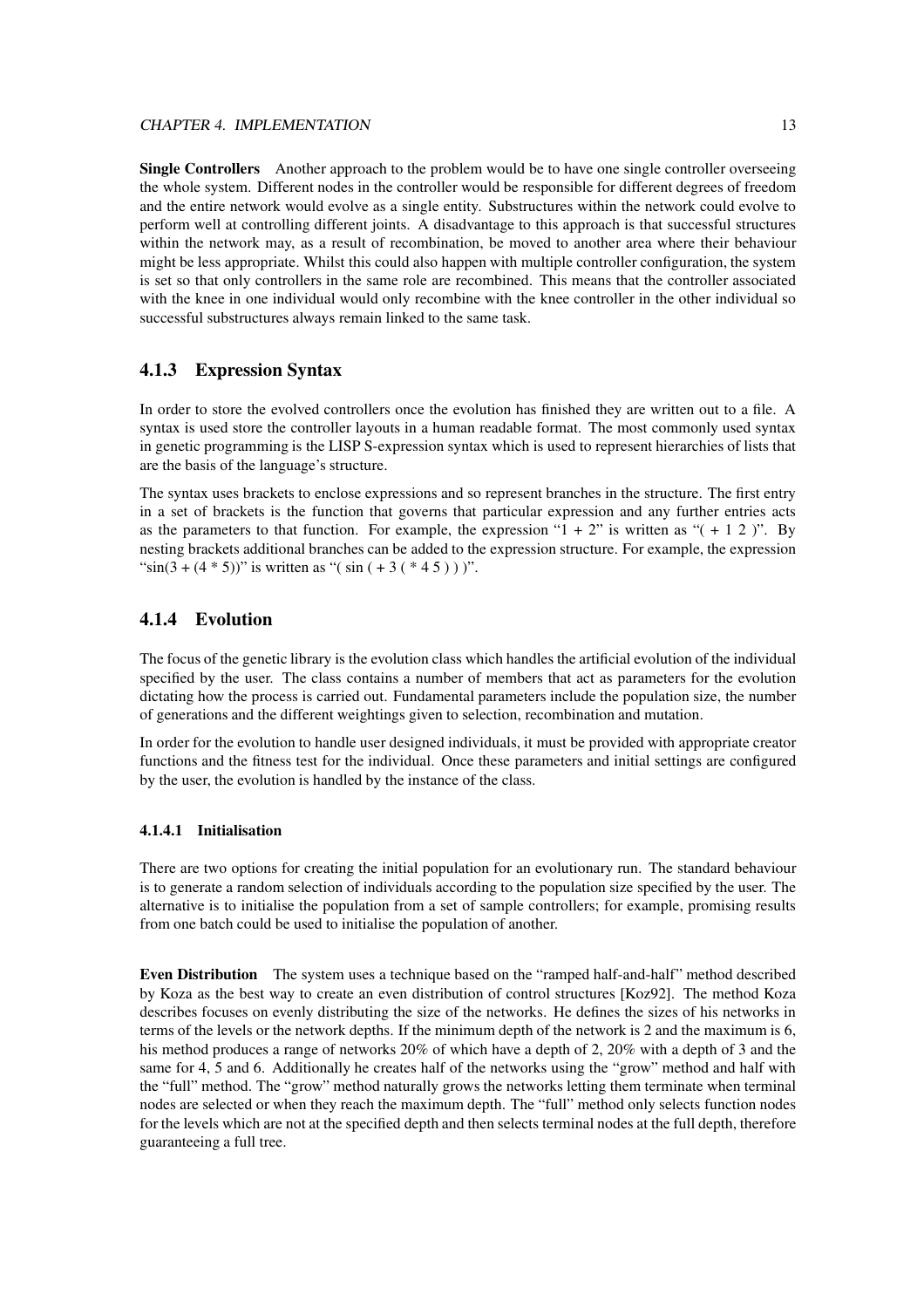#### CHAPTER 4. IMPLEMENTATION 14

The genetic library handles the limits on the node networks in terms of total number of nodes. This is preferred in some approaches over limiting the network depth, as it puts fewer constraints on the shape of the networks produced. The system creates a set of networks with an evenly distributed initial node limit between 3, which is equivalent to a depth of 2, and the maximum node limit for the evolution, which is specified by the user and is normally of the order of 100. Half of the networks are created with the "grow" method and half are created with the "full" method. In this case the "full" method is implemented by letting the network grow naturally and if it terminates before the node limit, a terminal node is randomly replaced with a function node and the tree is grown again. The replacement may be required several times, but the tree will eventually reach the node limit.

**Initialising from Samples** If the system is initialised from a previous set of individuals then the first generation is created by recombining and mutating the samples provided. The user can specify what fractions of the population are created by recombination and mutation. If the fractions sum to less than one then the remaining part of the population is randomly generated as described above. These randomly generated individuals will mostly provide a number of poor solutions that will weaken the population however they also provide much needed genetic diversity and might be useful in finding better solutions.

#### **4.1.4.2 Selection**

The selection method chosen for this study was tournament selection. This is recommended in literature as a method well suited to maintaining a reasonable distribution in the selection whilst still favouring the better individuals. Importantly as the selection probability is dependent on but not proportional to the fitness, it does not overly favour "super-individuals" who happen to have an uncommonly large scores. It is best to avoid putting emphasis on the selection of these individuals as they may only represent a local maximum in the fitness space and so might cause premature convergence on a non-optimal solution.

The tournament selection procedure involves selecting a number of individuals at random from the population to form a small tournament. The winner of the tournament is the individual with the highest fitness and is selected for the next phase of the population. The tournament losers are placed back in the original population and may be selected again.

#### **4.1.4.3 Recombination & Mutation**

Recombination was implemented as described in section 3.1.1. The advantage of the pointer based node networks is that the genetic operators can be applied by redirecting pointers at the base of a branch. This results in the whole branch being parented to another node thus performing the operation. Similarly the mutation operator was added as described previously.

#### **4.1.4.4 Multiple Groups**

The sub-grouping or "island" method for evolution is technique which is aimed at maximising the efficiency of the search and avoiding premature convergencewithin the population. The full island method is normally a useful way of implementing the system in parallel across many computers however that approach was not explored in this study [BFM99a]. Instead a subgrouping method was used that splits the initial population in groups that are evolved separately from each other for a number of generations before being brought back together, processed and split off again as many times as the user specifies.

The concept behind this method is that populations can tend towards certain solutions from early in their evolution and this can lead the search away from other potential solutions in the problem space. If the population is divided into separate groups which do not affect each other then the groups may evolve in different directions and so the whole population performs a more complete search of the space. By bringing the groups back together the best solutions are shared out amongst the population and the better solutions can be used to seed several more groups for another stage of evolution.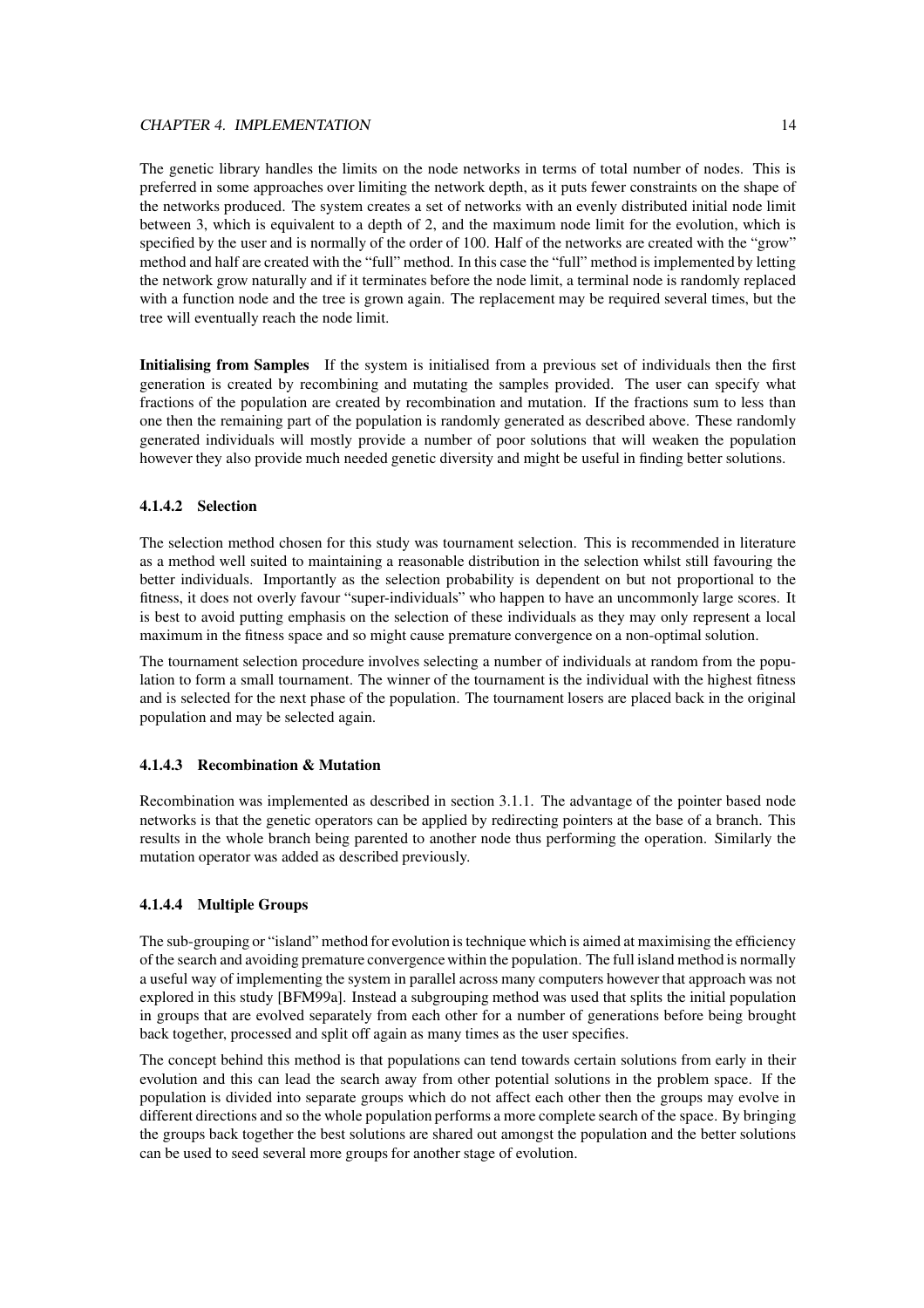#### **4.1.4.5 Crowding Method**

The name is possibly misleading as the method discourages crowding as opposed to promoting it [BFM99a]. Like with the subgrouping method, the aim of the technique is to reduce early convergence of the population and so encourage a more thorough search of the problem space. The method is implemented as a replacement for the selection-recombination-mutation scheme described so far although it still uses these evolutionary operators under a different framework.

The approach involves randomly pairing members of the population together. These parent pairs are then recombined to form children which are in turn subjected to mutation. The children are then paired off, one to each parent, and the fittest member of each pair is let through to the next generation. This maintains a constant or improving fitness level within the population.

Diversity is encouraged by the way in which the children are paired off against the parents. A distance measure is performed between each child and each parent and the parent-child combination that results in the smallest total distance is used. The distance is a measure of the diversity of the individuals, with a larger distance representing a greater difference between those specimens. So by choosing the combination with the smallest total distance, the children are compared with and compete against the parent which is most similar to themselves. As only one member of each pair goes through to the next generation, the similarity is effectively removed as much as possible.

The distance between the individuals is measured as the Euclidean distance between their fitness vectors, which are the set of numbers relating to the different aspects of the fitness test. The vectors are *n*-dimensional where *n* is the number of reward or penalties assigned when measuring each individual's fitness.

## **4.2 Physics Engine**

The physical simulation of the characters for the fitness tests is an essential part of the evolution. Implementing an accurate and stable physics engine is a difficult task in itself and outside the scope of this study. For this purpose the Open Dynamics Engine (ODE) was used for the physical simulations. This is a fast and reliable open source physics engine with support for joints [Smi]. The ODE provides a C-API for the creation and handling of the objects in the physics environment as well as a set of functions for querying their properties.

## **4.3 Characters**

The characters used in the evolution were articulated figures with simple representations for simulation in the dynamic environment. The nature of the characters was in some ways limited by the capabilities of the physics engine which only provided support for certain collision shapes. One of the most stable collision objects was the cuboid and so the characters were built from a series of boxes.

The ODE also provides support for a number of joint types including hinge joints, universal joints<sup>1</sup> and ball-and-socket joints. Ideally an articulated figure should be made from a combination of hinge and balland-socket joints which would correctly simulate joints with single degrees of freedom like knees or elbows as well as joints with more freedom like hips and shoulder joints. Unfortunately whilst the simulation of these joints is excellent in the ODE, the control the API provides over their movement is limited and works best for the simpler joints.

Due to this constraint the articulated characters were implemented using hinge joints for knees and elbows and universal joints for the shoulders and hips. Whilst this reduces the realism of the simulation, the effect proved minor and still allowed reasonable motions to be generated.

<sup>&</sup>lt;sup>1</sup>Universal joints are double hinge joints where the axes of the hinges are perpendicular.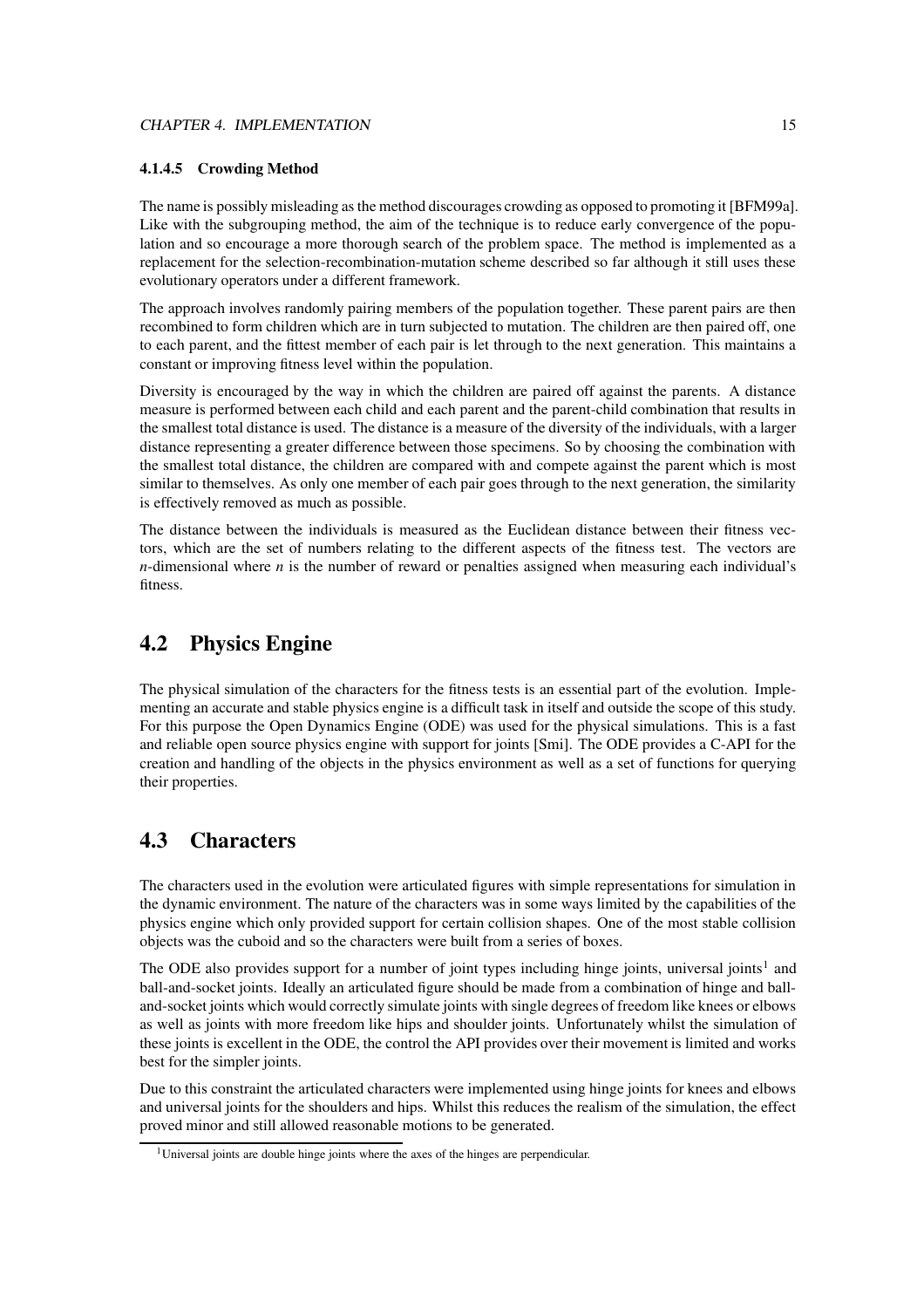

Figure 4.1: Creature and biped morphology. The character geometries are basic in order to simplify the simulation.

The two articulated characters that were used are described below. Both characters were tested with a single controller governing the motion of all their joints and with multiple controllers for which each degree of freedom was influenced by a separate controller.

Due to the nature of the physics engine, joint torques can only be added to a particular joint and not set to a particular value. This behaviour can lead to multiple torques being added to the same joint which may result in an unnatural joint strength. As such an advantage of the multiple controller approach is that the results can be clamped to within a certain range before being applied to a network. This allows additional control over the system that may be desired.

### **4.3.1 Creature**

Initial evolutions were carried out with a "virtual creature" of the type that one might expect to find in Sims' work [Sim94b]. The creature was designed to be highly stable so that solutions would not need to have a fine sense of balance in order to be successful. However, as the final aim of the project was to work with a biped figure, the same level of complexity was included in this creature in order to properly test the system.

The final creature appears as a simplified torso with arms but no legs or head. Made from five sections to represent the body and upper and lower arms on each side, the creature was connected with universal joints for the shoulders and hinge joints for the elbows.

### **4.3.2 Biped**

The biped was designed to be the simplest figure that could display bipedal locomotion. As such the first version was made from five cuboids: one for the torso or pelvic region and two for each leg. Universal joints were used for the hips and hinge joints for the knees.

Later stages of testing experimented with the addition of feet to the biped model. They were initially left out in order to keep the complexity of the figure to a minimum however they were included later as two additional cuboids attached with hinge joints to the end of the lower legs. Again a more complete representation of the ankle is avoided to reduce the complexity of the simulation.

#### **4.3.3 Specialised Nodes**

Additional nodes were created for use with particular characters acting as their senses in the simulated world.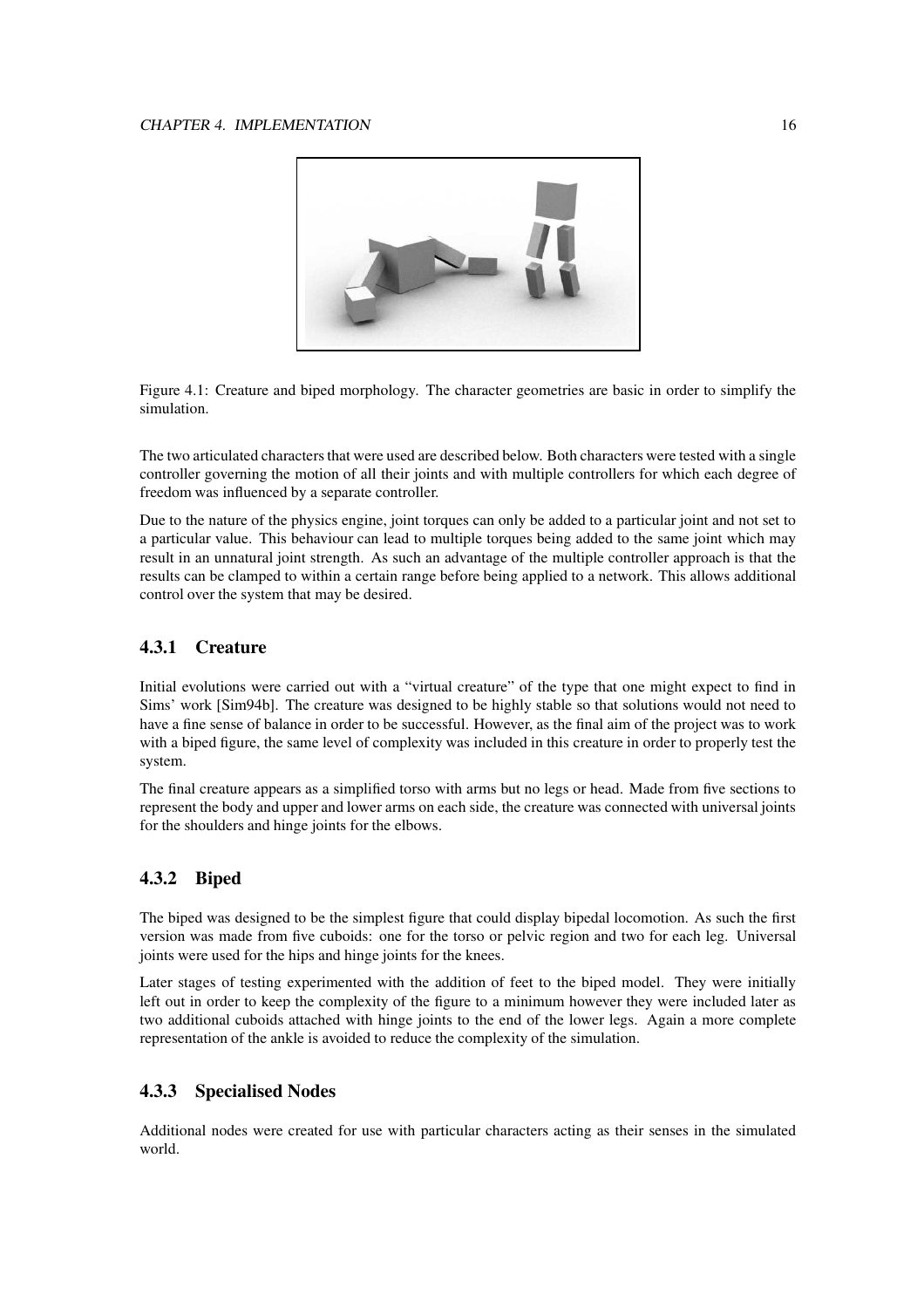- **Joint measure node**: The joint measure node gives the character information about the joints in its body. Each node is assigned to a particular joint angle within the body and so would either measure the angle of a hinge joint or one of the two angles in a universal joint.
- **Joint set node**: The joint set node applies a force to a particular joint. Like the joint measure node, it is initialised to work with a particular joint angle within the body. The node is an example of a side effecting node as described by Spencer [Spe94].
- **Contact node**: The contact node deals with the character's contact with the ground plane. If contact is detected between the creature's hands and the ground or between the bipeds feet and the ground then the node returns one, otherwise it evaluates minus one.
- **Balance node**: This node is aimed to give the biped character some sense of balance. The node finds the positions of the character's feet and returns a component of the vector between the average of the positions of the feet and the centre of mass of the characters main body segment.
- **Time node**: The time node contains an internal counter that is incremented and returned each time it is evaluated. The main purpose of such a node is that in combination with the sine and cosine nodes it would produce a steady oscillating signal which would be beneficial for developing repetitive motion.

Further to these specialised nodes several additional mathematical nodes were implemented as recommended in the literature [Spe94, Sim94b]. These include sin, cos, max, min and fmod (floating point modulus.)

## **4.4 Components Library**

Character creation for this study involves a certain amount of duplication of code, so to avoid this a components library was created that contained the main classes used for creating the characters and running the simulations. The library was used both for character design and the visualisation systems implemented for viewing the results of the evolutions. The main contents of the library is briefly described below.

- **Box Class**: A structure for grouping together the box ODE physics object and methods for drawing and querying the cuboids that were used as body segments for the characters in the simulation. Contains methods for drawing to OpenGL and exporting as OBJ and RIB.
- **ICharacter Class**: The pure virtual interface for the characters in the simulation. This class is derived from the Individual class in the genetic library and acts as the interface for dealing the characters classes that are dynamically loaded into the visualisation systems from the character plugins.
- **Character Class**: Derived from the ICharacter class, this provides a number of default methods that are common to all the child classes.
- **Input File Class**: The system settings are most easily configured by reading in an input file at run time. This class is implemented with all the necessary parameters for the evolution and the physics engine.
- **Option Parser Class**: Command line options are useful of configuring a program at start up and are necessary for being able to specify configuration files and character files to use in the system. This class implements a command line option parser using the GNU getopt function with default values for all the necessary parameters.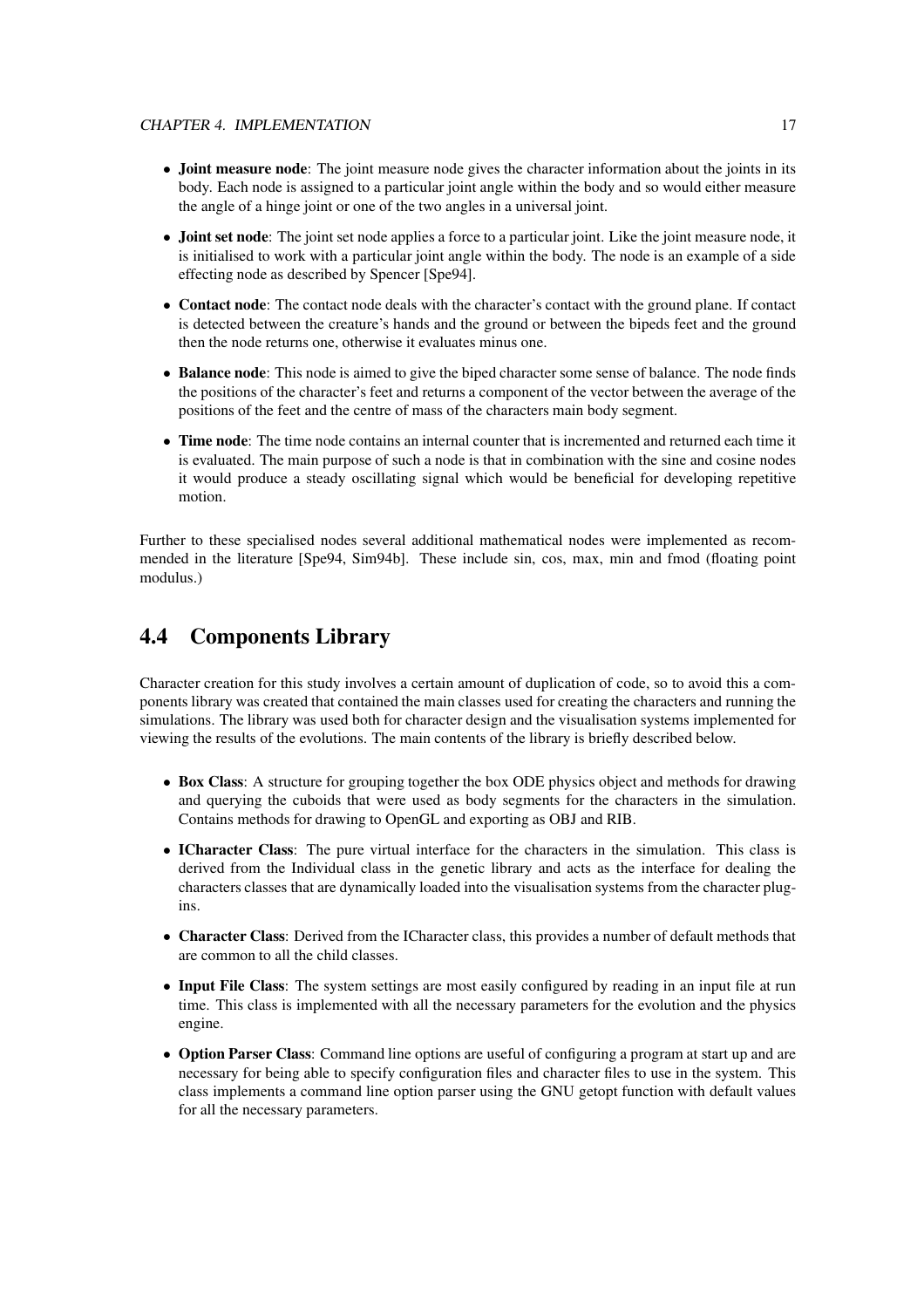## **4.5 Fitness Function**

The fitness function for a particular problem can be easy to program but hard to get right. Motion synthesis is no exception to that. A number of papers refer to the difficulty of specifying a suitable function that describes to the computer what the user is after [Gri99, TM00, Rey94, Sim94b]. Ironically it is power of the evolutionary techniques that make this part of the implementation so difficult. A function that the user might think describes the solution accurately will frequently contain a number of loop holes that the system will exploit.

The correct weighting of the fitness function can also be a difficult task. Massey and Taylor emphasise the problem of having fitness functions that are too strict early in the evolution and so cull out many potential solutions that may evolve to give promising results later on [TM00].

In this study the fitness function can be divide into two sections. The first is the simulation and the second is the calculation of the fitness value from the results of the simulation. The calculation is the weighted sum of the statistics gathered during the simulation. Gritz recommends phasing in some of the weights over the course of the evolution using a phase factor,  $\phi$ , which is given as:

$$
\phi = \sqrt{\frac{g}{G}}\tag{4.1}
$$

Where q is the current generation and G is the total number of generations in the evolution [Gri99]. This allows some of the factors in the fitness function to be introduced slowly throughout the evolution so that the individuals are slowly guided in the right direction rather than being forced there from the first generation.

### **4.6 Visualisation**

Two approaches to viewing the results of the evolutions were implemented. Firstly a command line program that runs an OpenGL viewer and secondly a more complete multi-screened user interface with navigation tools for loading up different results. The two systems are described below.

#### **4.6.1 Command line**

The command line tool uses OpenGL and Glut to create a window and render a view of the character's actions. The result is a small and efficient program that can be quickly loaded to examine a single result from the evolution. The program statically links to the necessary libraries and loads the character plug-in specified in the configuration file.

The OpenGL viewer provides camera control for examining the character's motion and command line options allow for exporting OBJs. The advantage of a command line utility is that, whilst it is less user friendly, it can be wrapped in a script and integrated smoothly in the system's pipeline.

#### **4.6.2 Graphical User Interface**

The GUI consists of nine OpenGL view ports that each display a member of the selected run. The layout allows quick review of a number of different characters and provides a easy interface for selecting different results. The GUI was implemented using the wxWidgets cross-platform development API [Sma]. A list of the program's features is given in appendix B.3.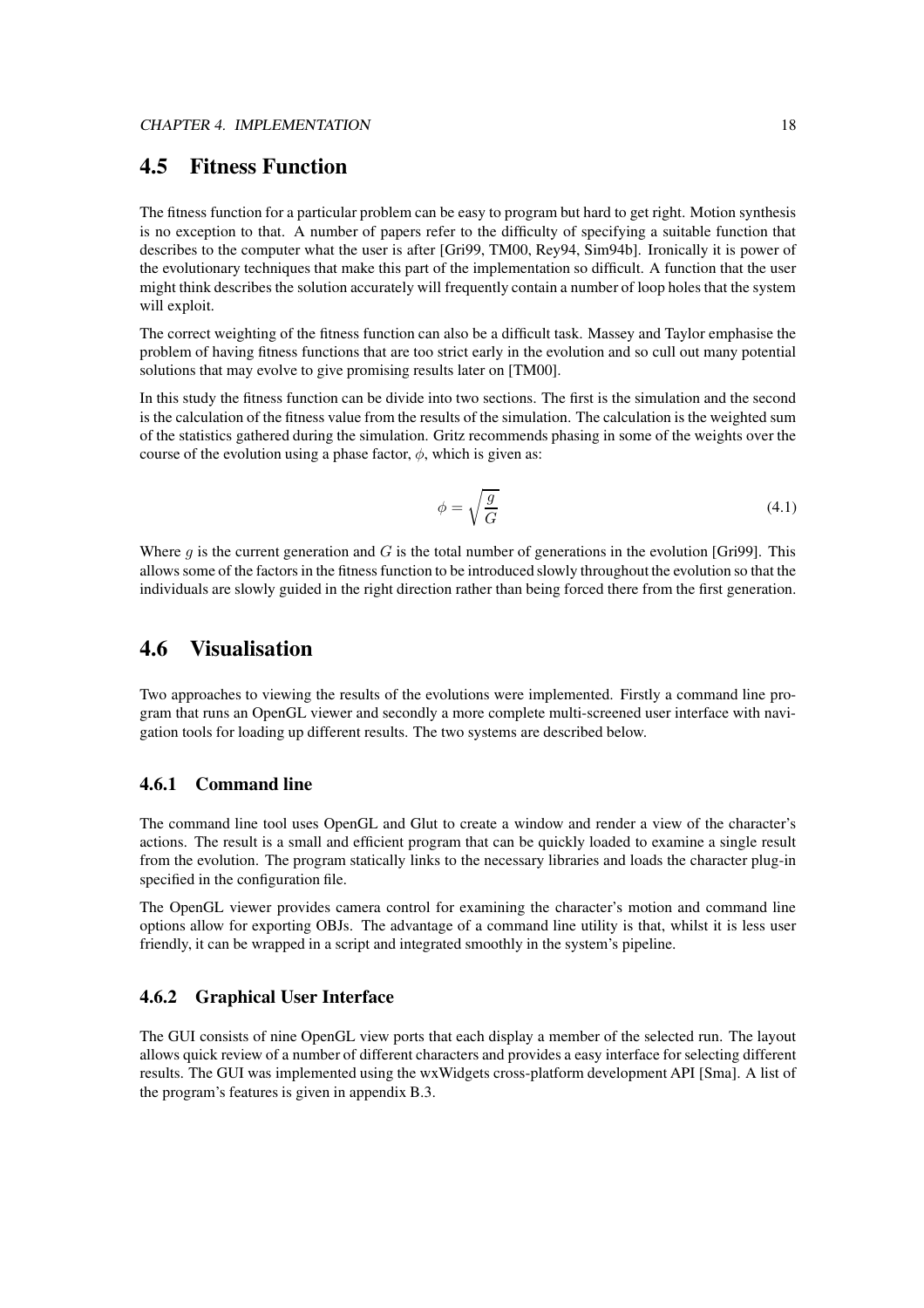## **Chapter 5**

# **Pipeline**

Evolutionary systems process a large amount of information and in order to track and review this information it is best to set up a system or pipeline to ease the task. The basic pipeline used for this study and the pipeline syntax concept was designed by Peter Bowmar. The pipeline is designed with Houdini in mind and so compliments this software package setting its environment correctly for best possible use.

The main pipelining tasks for this project involve the organisation of the data produced by the evolutions for storage, review and visualisation. This part of the pipeline was scripted by the author of this study.

## **5.1 File Structure**

The file structure consists of two main sections called the job root and data root. The job root contains the research, tools, source code and programs for the project and the data root contains everything created by the programs in the job root. The job section represents the content produced by the system designer and the data section contains the content produced by the computer.

An advantage of this set up is that the file structures for the two sections can be designed separately and with their particular roles in mind. This allows the job section to be divided into an intuitive and easily accessible structure based on the separate areas of the project whilst the data root can be a much more systematic and complex structure which is dealt with entirely through scripts and programs which allows the user to easily navigate the information.

#### **5.1.1 Pipeline syntax**

The data section of the file structure has an organised format with a hierarchy of folders to divide the information is useful sections. The hierarchy has eight levels and files are only stored in the lowest level. The structure is designed for an animation and so normally the levels are: job, sequence, shot, element, sub-element, version, resolution and format. However more specific levels were chosen for this study and are described below.

- **Job**: The name of the project (motionSynthesis).
- **Sequence**: A section of the project (research, development, analysis, characters).
- **Category**: An output category for the project (evolution or visualisation).
- **Character**: The character type featured (biped, bipedbalance, creature, etc)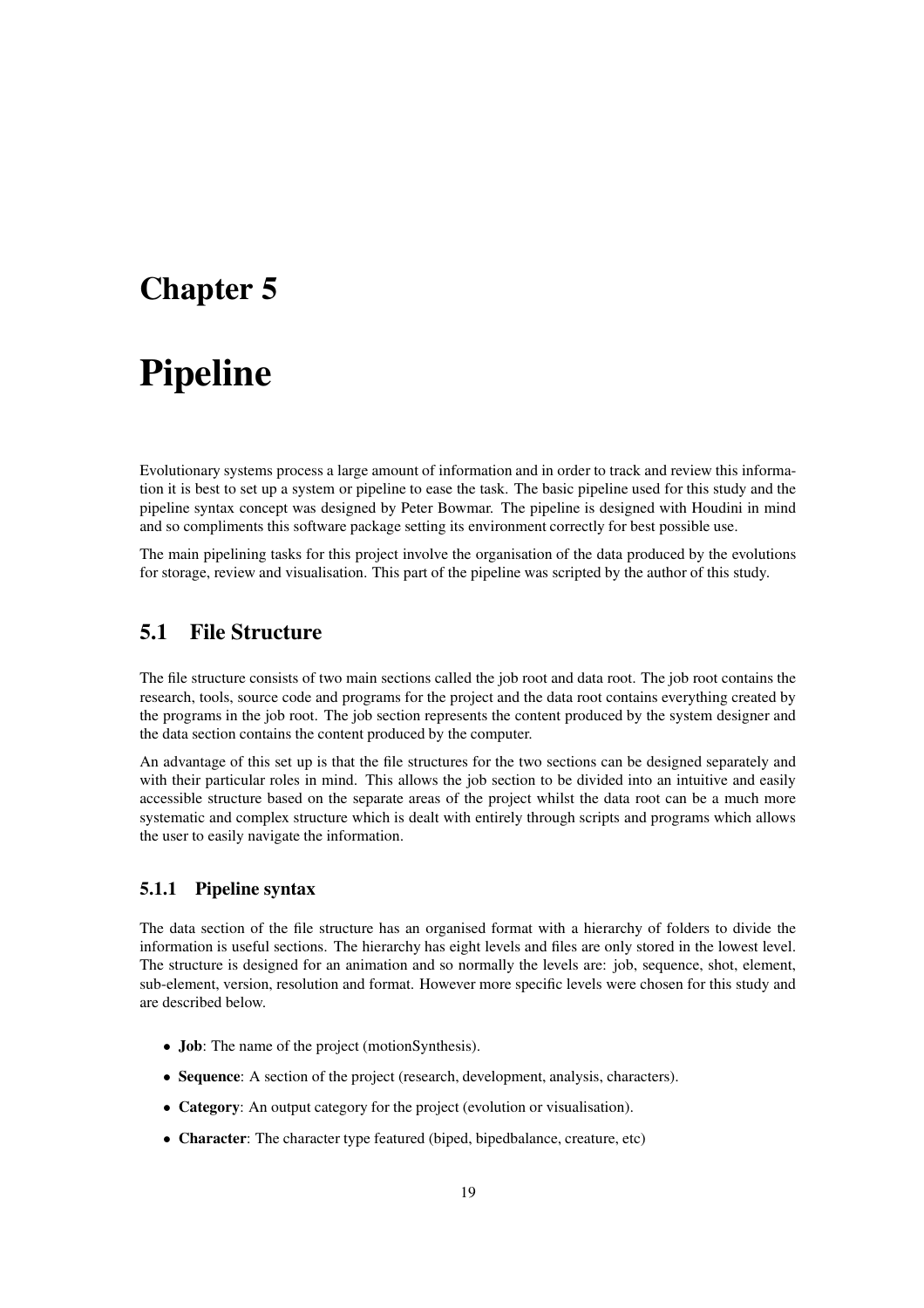- **Batch**: The evolutionary batch (batch-001. batch-002, etc).
- **Run**: The run within the batch, also includes "data" which contains the information relevant to all the runs in the batch (data, run-001, run-002, etc).
- **Section**: Specifies the type of output in the evolutionary folders (syntax, statistics, raw output) and the type of data within the data folder (program or config).
- **Format**: The file type for the data contained (binary, text, tiff, ifd, obj).

A rigidly specified folder structure allows a pipeline to be developed with programs and scripts that read and write to this structure. To simplify the handling of the structure a syntax is developed that allows the information to be searched and handled efficiently. The syntax provides a representation for the structure that all the scripts and programs can handle and process. The "pipeline syntax" sets out the structure as follows.

Job:Sequence:Category:Character.Batch:Run:Section:Format

The syntax offers a more generic specification than hard coded directory paths and only requires the relevant scripts and programs to be aware of the root of the data structure which can be made available to them in an environment variable. This also means the data section can be moved to a different location and only the environment variable needs to be updated for the system to work.

Another key part of the syntax is the use of the wild-card character. The "+" symbol is interpreted as a wild-card by the scripts that use the syntax and so multiple sections of the data structure can be matched by a single expression.

### **5.1.2 Scripts**

A number of scripts were created to smooth the work flow based on the pipeline and its syntax. They vary from short scripts that automate the processing of simple tasks to longer more in-depth tools for analysing the data produced. A few small scripts were implemented using the tcsh language however the majority of tools for this project were scripted using Python [vR].

The basis for the three pipeline scripts described below is a custom made Python module which provides a "pParser" class to aid in parsing the pipeline syntax. An instance of the class can be created within a Python script by initialising it with the desired syntax. The pParse object can then be queried for information about the syntax and directories it matches.

#### **5.1.2.1 Pls**

This is script is the pipeline's equivalent of Unix's "ls" command. Run by itself it will list, in syntax format, every directory in the data structure. However if run with an syntax formatted argument it will list all the directories in the data structure that match the string provided. If no wild-cards are used then it will return the single directory that the string matches, if one exists. If wild-cards are used then it will return all the directories that match the input syntax expression. The command:

pls motionSynthesis:+:visualisation:+.+:+:+:obj

Returns a list of all the directories in the visualisation part of the job's data structure that have a format specified as "obj". This allows fast access to all the OBJ exports from the simulations. The command includes several flags including: "-p" which returns full file paths instead of pipeline syntax, "-f" which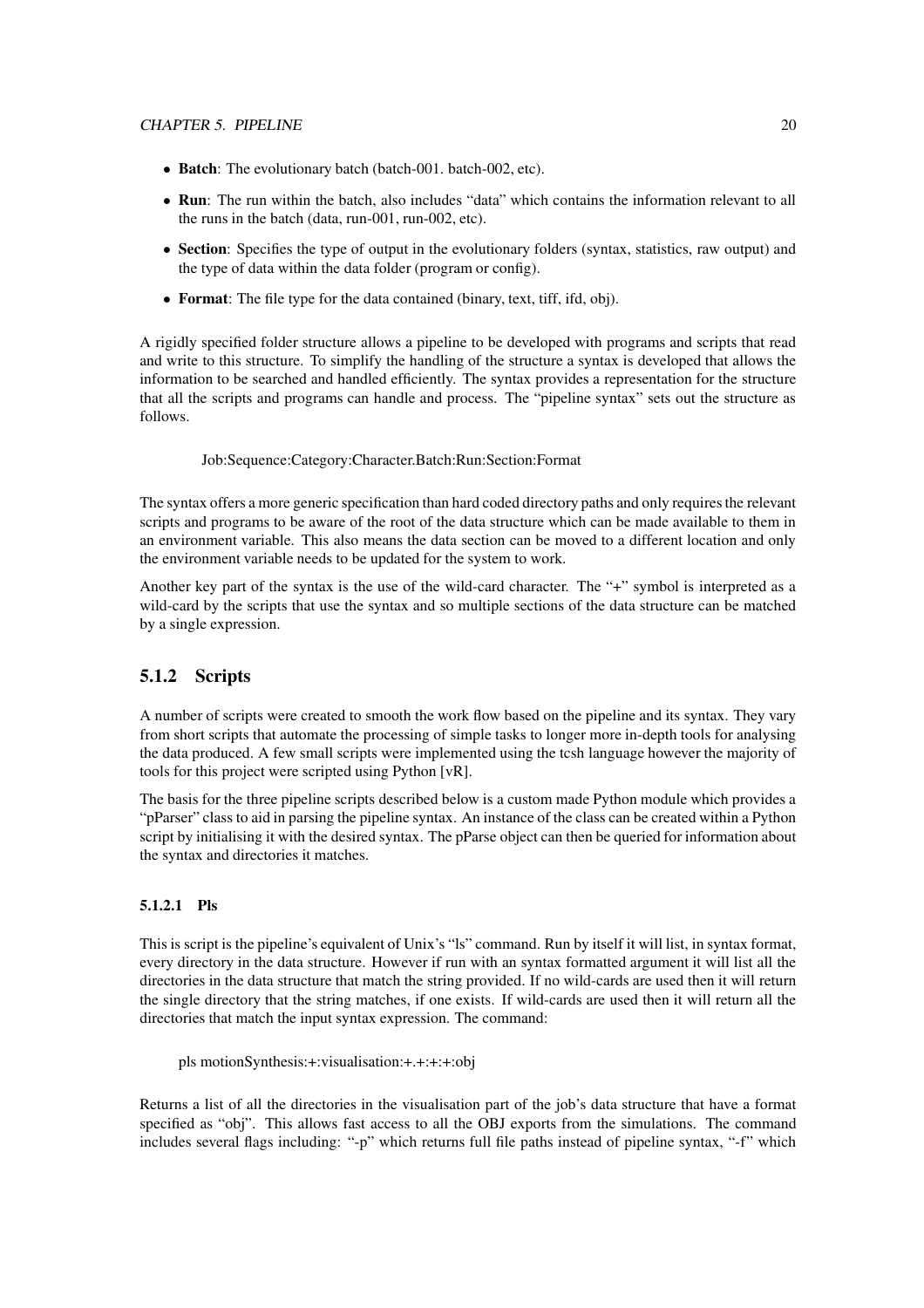also lists all the files in each of the returned directories, "-s" which gives the size of each directory listed and "-e" which indicates if the returned directories are empty.

This is useful but given that the syntax is tiresome to type out every time the productivity is greatly increased by using Unix's functionality for creating aliases. The aliases used for this project are listed in appendix C.1, and include amongst others "pcd" which allows the user to change to a directory specified in pipeline syntax.

#### **5.1.2.2 Pcp & Prm**

Some commands require more functionality that can be achieved by aliasing others. For this reason "pcp" and "prm" commands were scripted that allow similar functionality to the Unix "cp" and "rm" commands. Prm can be used to remove directories matching a syntax expression; giving the user options for interactive and verbose outputs. Pcp is used to copy the contents of directories to new locations. If the format specification of the new location is different to the original then the script attempts to convert the contents of the directory to the appropriate file format using the Houdini iconvert and gconvert tools for convert images and geometry.

## **5.2 Evolution**

A wrapper script was created for the initialisation of multiple evolutions. The script sets up the relevant batch and run directories was well as copying over the current configuration file, libraries and character source code corresponding to that used in the evolution. An argument specifies the number of evolutions to run, each of which is run with the appropriate command line settings. Additionally the output from the various evolutions is pipeline to the correct place.

The script creates the specified number of child processes, one per evolution so that the script can execute multiple commands without waiting for each to finish. Each child process waits for the end of the evolution and then filters the output using the "grep" command line utility placing all the statistic information from the evolution into a separate text file. The full statistics gathering process is described below.

#### **5.2.1 Statistics**

Whilst a clear indication of the success of a run can be seen from the results it produces, further information can be attained by gathering statistics from the evolution. The parameters of the fitness function are of particular interest, especially if one can find out the affect of different constraints on the final fitness. To this end, sets of results are printed out from the evolutionary system and collected in a file under the headings of "Stats" and "Penalty". These headings allow the information in the final output file to be run through the "grep" Unix utility and sorted into separate files which are then processed with another Unix program "awk".

#### **5.2.1.1 Awk**

This utility provides a script-based interface for extracting information from text files. It works by treating each line of the file as a record and each word in the line as a field. Scripts can then be built up that manipulate these records and fields to extract useful information such as maximum values or averages. The scripting language enables the user to build up a complex analysis of the text file if desired. The Awk script used for processing the statistical output of the evolutions is included in appendix C.2.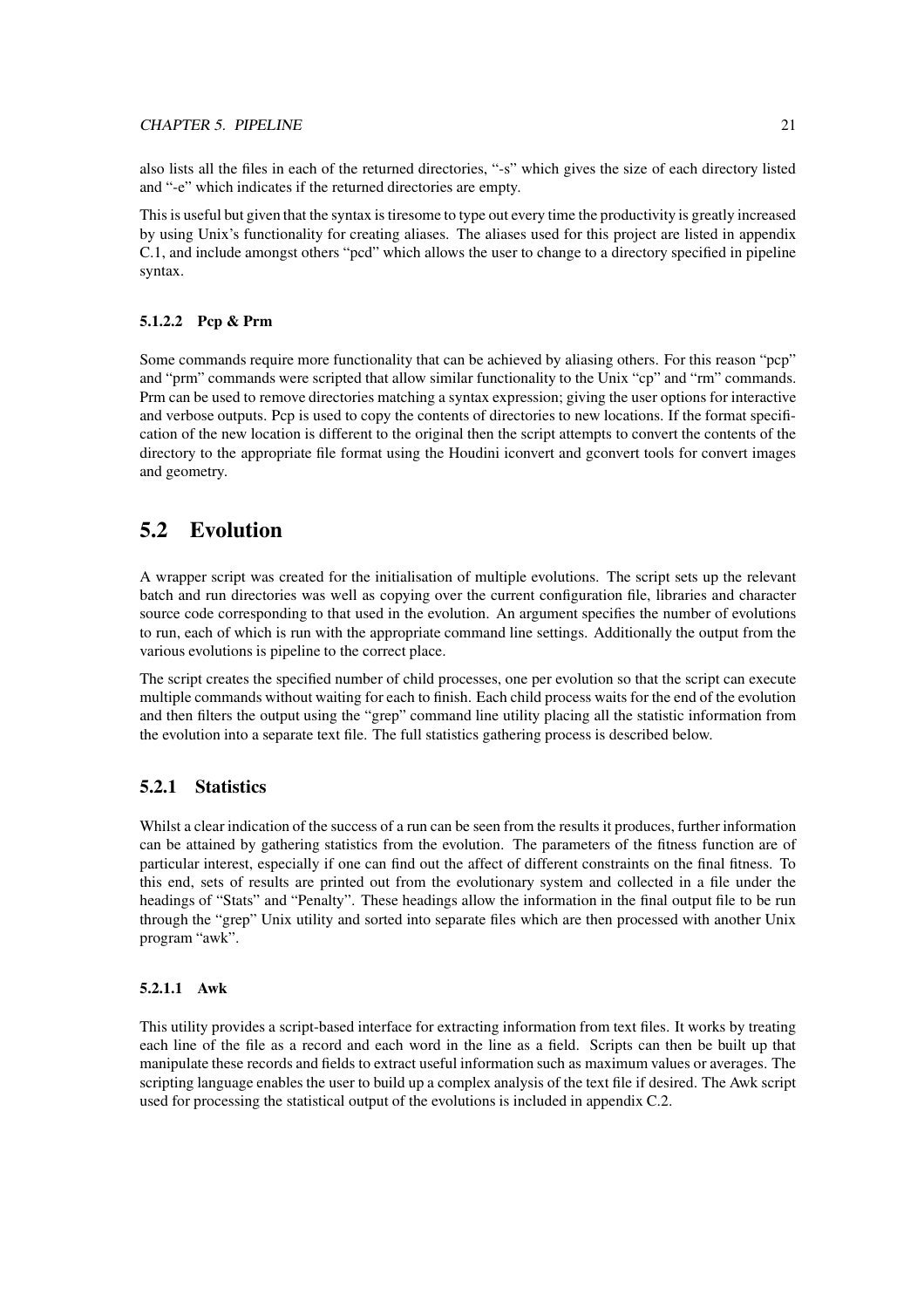#### **5.2.2 Text User Interface**

A text user interface (TUI) was scripted in Python using the Curses module. The TUI allows for quick navigation of the data structures used to store the evolutionary information. Early versions were used to launch the character viewer program for reviewing the results of the evolutions however that functionality was depreciated in favour of a separate program that allowed more options. The TUI continued to be a fast and effective way of tracking progress and checking information on previous batches. A screen shot of the interface is given in appendix B.4.

### **5.3 Visualisation**

Quick visualisation of the results from evolutions can be achieved with the characterVis script. This accepts a pipeline syntax expression as an argument, which should specify a directory that contains the character information from a particular evolutionary run. The script runs the command line visualisation program, described in section 4.6.1, on the top result of the last generation in that run.

The script is necessary to oversee the creation of relevant directories in the data structure for OBJ exports from the simulation. It also sets the execution environment for the visualisation program which includes setting the library path environment variable so that the appropriate library for that evolution is linked to the program when viewing the results. This is an important consideration as new version of the library were developed throughout the study and, whilst every effort is made to prevent it, sometimes the changes are not backwardly compatible. To limit problems all evolutions were stored with the relevant version of the libraries which are then used to run the program in the future.

### **5.3.1 Rendering**

In order to produce high quality renders of the results it was necessary to use a commercial renderer. Initial investigations into exporting data from the simulations explored RIB exports for rendering with Pixar's Photorealistic RenderMan and OBJ exports for importing into a standard animation package and rendering from there. Due to the functionality provided by an animation package, OBJ exports were used that were imported into Houdini for rendering with Mantra.

#### **5.3.1.1 Houdini Digital Asset**

Houdini allows for the streamlining of pipelines with its digital asset functionality. This allows a network of nodes with the software to be grouped together and implemented as a single node asset with user defined controls. In this case an asset was created that allows the user to specify a character, batch and run and it would automatically link to the correct OBJ files and provide a specific camera, light and rendering setup for that result.

Further to these basic requirements the asset provides a ghosting mode for simultaneously displaying a series of stills of the character at specific points in its motion. The separation of these ghosts can be specified and the asset calculates which ones should be visible based on the characters current position and progress along the time line. Additionally a ground plane is provided for the visualisation that can be toggled on or off.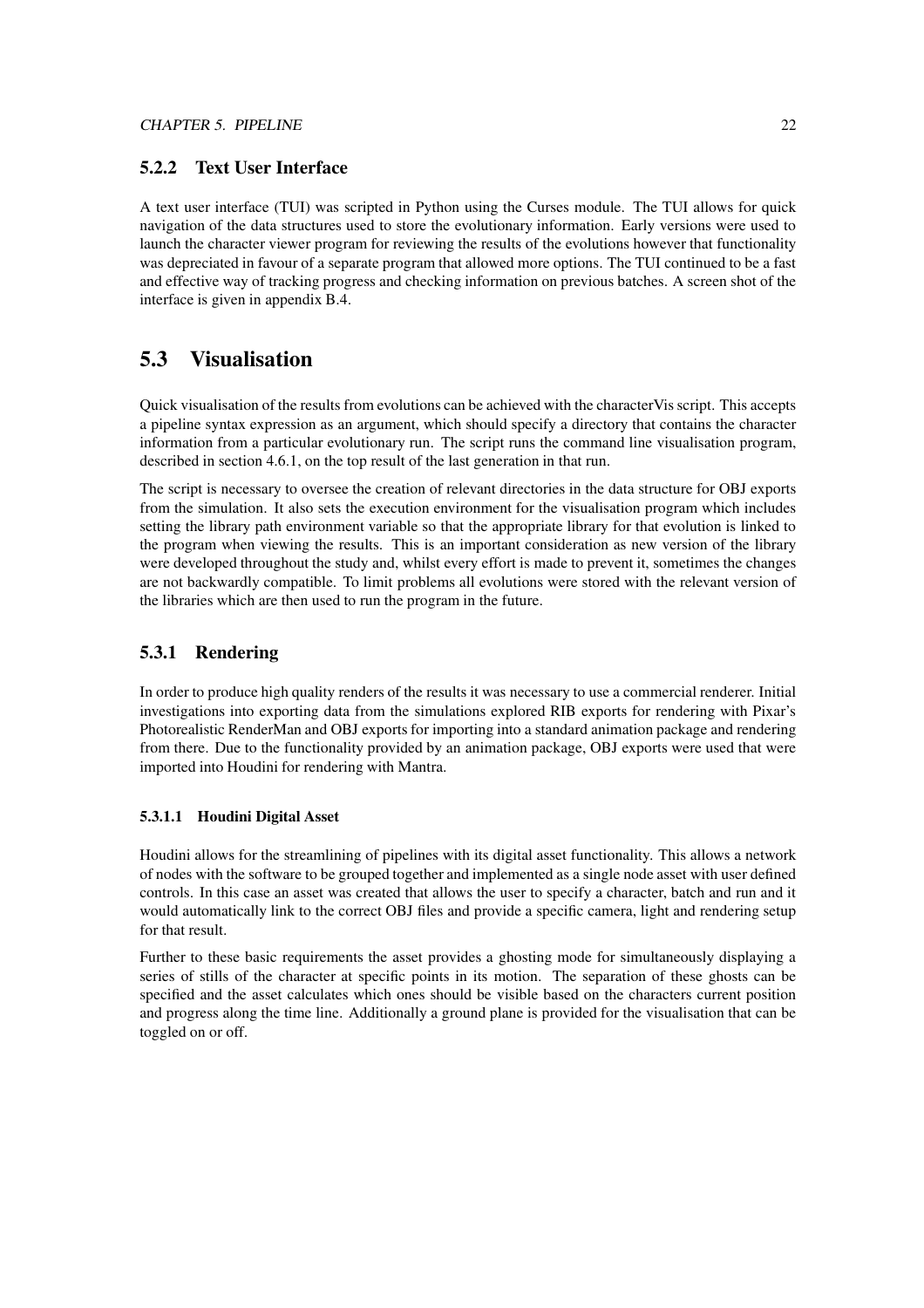## **Chapter 6**

## **Results & Analysis**

The results of the evolution are an intriguing and often amusing part of the process. The technique produces natural looking movements however the their efficiency and purpose are frequent not as desired.

The early stages of the study focused on the virtual creature with aim to evolve a motion controller for moving forward as far as possible within the simulation time. The knowledge that was gained was then transferred to the case of a biped and an attempt was made to produce controllers for a walking behaviour.

Towards the end of the study additional work was done to look into balancing behaviours for the biped and interactions between the creature and a ball with varying results.

All demonstration videos that are referenced can be found in the /Demos directory of the accompanying CD.

**A note about units:** The ODE does not use units and so no meaningful parallel can be drawn to proper SI units for this study. As a result, distances and forces are given as unitless numbers.

### **6.1 Learning Curve**

As discussed before, designing the fitness function for any problem is a difficult task. Whilst over time a certain level of skill is developed, a large number of batches were processed before significant progress was made. The discussion presented in this section focuses on the successful results and tries to give some idea of the learning process involved.

A number of factors need to be considered when attempting to evolve a behaviour. The main considerations are the fitness function, the evolutionary parameters and the design of the character being used. The fitness function is the factor with the most obvious effect but the rest of the system must also be properly configured in order to achieve optimum results.

## **6.2 Fitness Function**

The fitness function, as discussed in section 4.5, is the method by which an individual in the population is judged and assigned a fitness value dependent on their performance. The functions used in this study are not complex in form; they required a section for running the simulation and then a calculation of the fitness based on the measurements made during the simulation. The fitness is calculated using the equation:

 $fitness = goal - (\phi \times penalty)$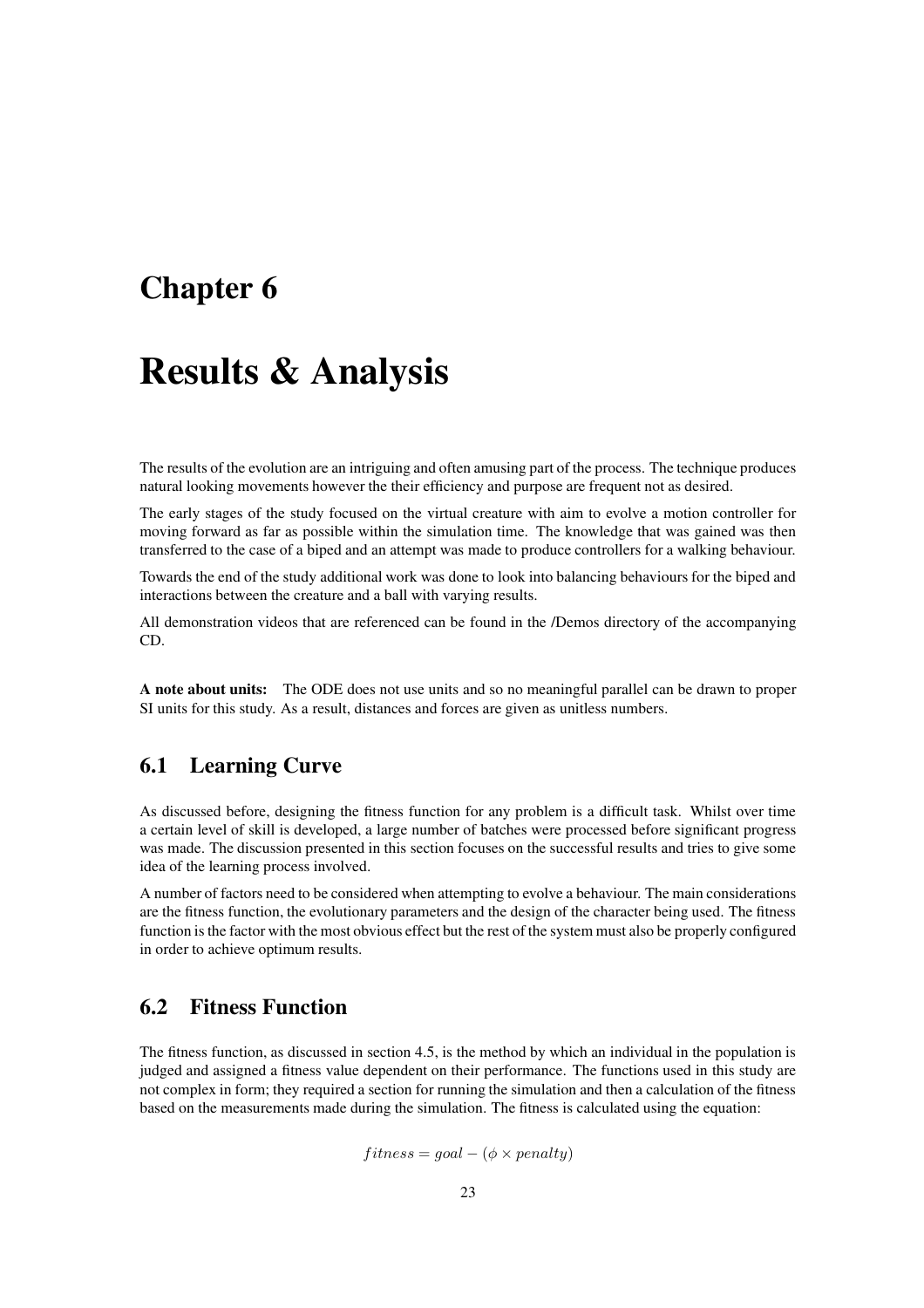#### CHAPTER 6. RESULTS & ANALYSIS 24

Where the *goal* factor is a measure of the success of the individual at achieving the main goal of the test,  $\phi$ is the phase factor, given by equ. 4.1, and *penalty* is a weighted sum of various constraints applied to the simulation. The constraints are used to reward and penalise different features of the behaviour depending on what is desired. Full examples of the fitness functions used are given in the appendices.

As the simulations required for the fitness tests are the most computationally expensive part of the evolution it is important to make them as short as possible. The fitness tests in this study were run with a maximum time limit of 40 seconds, however it is safe to say no fitness test reached this limit. The reason for this is that efforts are made to exit the simulation as soon as the characters start displaying unacceptable behaviour. Examples of such behaviour are facing the wrong direction, falling over, jumping to high or remaining inactive for a number of seconds. These checks all help to minimise the processing time required to test the individuals. Some of the events will result in the character failing the test whilst others, like being inactive for a period, are less serious but can still be used as an indication that the simulation should be stopped as the characters are unlikely to display further desirable behaviour.

#### **6.2.1 Constraints**

Two forms of constraints were used within the fitness functions of this study. Hard constraints represent limits on the behaviour that must be satisfied in order to pass the fitness test, whilst soft constraints are used to guide the behaviours in the right direction by proportionally rewarding actions that display the desired features and penalising those that do not. If a character fails a test then they are given a fitness score which is below the minimum achievable by a character that passes the fitness test, making them the least fit individuals in the population. The hard constraints are used sparsely and only to define regions of the solution space that exhibit unacceptable behaviour; often called infeasible solutions in the literature. Soft constraints should be used to indicate which feasible solutions are more preferable than others.

As an example, it is desirable that a character that is meant to be walking maintains a height at which its feet can reach the ground, it is unacceptable if the character reaches a height greater than twice that which it needs to touch to the ground. So a hard limit would be placed at twice the characters height, and a soft constraint would be implemented that rewarded it for staying closer to the ground.

If a hard constraint is specified that it too harsh on the character then sometimes it will cull out potentially good solutions. However the presence of hard constraints is good way to narrow down the number of feasible solutions to the problem which in turn helps to focus the search to those solutions with more potential.

The soft constraints were formulated by tracking a particular parameter of the simulation, such as the height of the character, and then penalising the character based on the value of that parameter. The penalties were calculated using a mapping of the recorded value into a penalty range. The mapping function is of the form:

#### $penalty = Map(parameter, parameter_{max}, parameter_{min}, parameter_{min}, penalty_{max}, penalty_{min})$

Where  $parameter_{max}$  and  $parameter_{min}$  define the range over which the recorded value is considered and  $penalty_{max}$  and  $penalty_{min}$  define the range of the penalty values. The function linearly maps the parameter range to the penalty range and returns the point in the penalty range that the value corresponds to within the parameter range. The value is clamped to within the parameter range so that the penalty is limited. To illustrate, the maximum x-component of the character's position during the simulation might be recorded and then mapped with the following function:

$$
x_{penalty} = Map(x_{max}, 8.0, 3.0, 1.0, 0.0)
$$

The results would be that if the  $x_{max}$ value exceeded 8.0 it would be clamped to 8.0 and would return a penalty of 1.0. If the value of  $x_{max}$  was less than 3.0 then it would be clamped to 3.0 and would return a penalty of 0.0. If however the value of  $x_{max}$  was within the parameter region for example, 4.3 it would then be mapped to the corresponding penalty, in this case 0.26.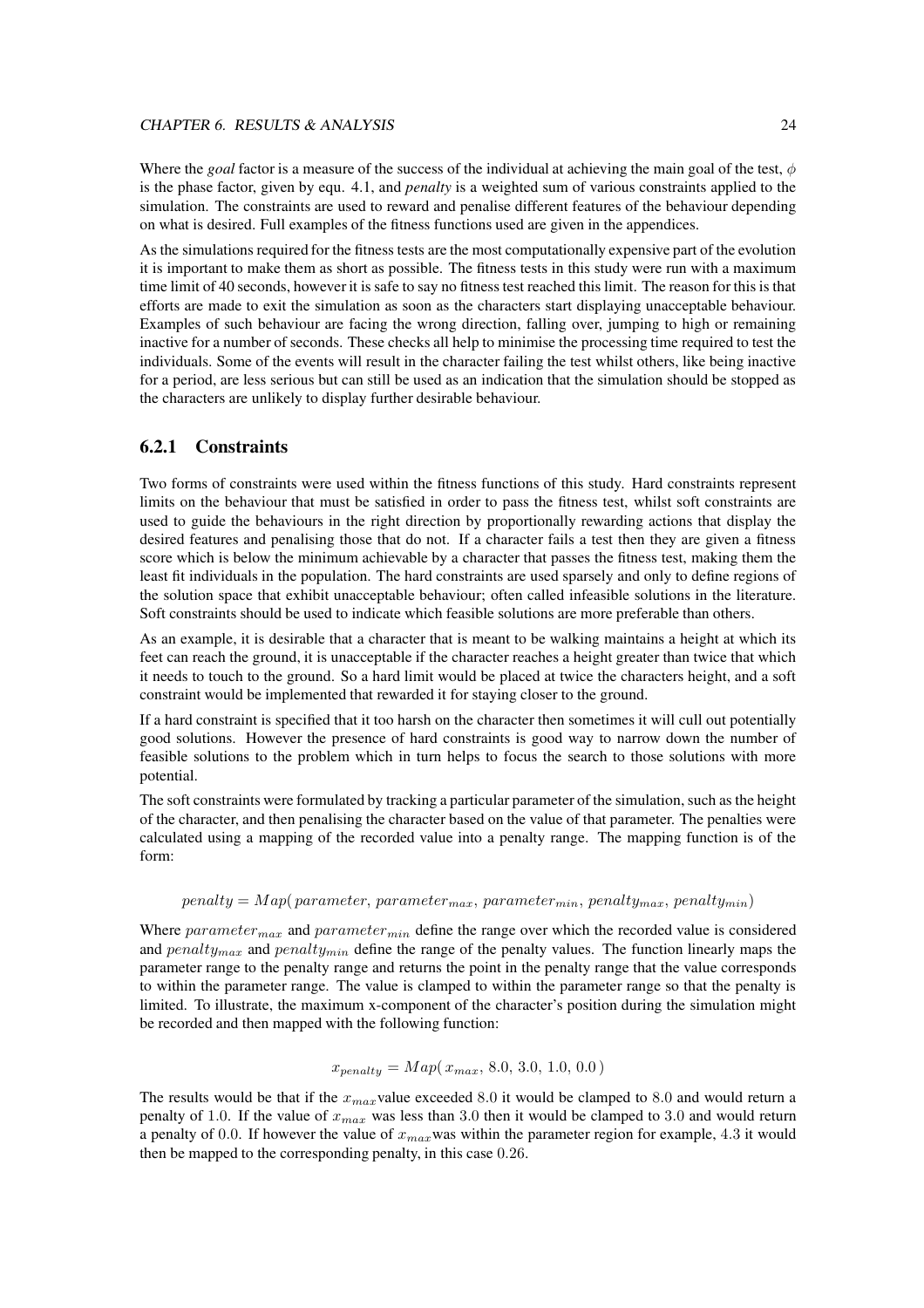## **6.3 Evolutionary Parameters**

The evolutionary system has a number of settings and parameters that can be configured to change the nature of the evolution. The parameters are set using a configuration file, an example of which is given in appendix B.2. The different settings and their effects are summarised below.

It must be noted that the duration of this study is not enough to perform a proper analysis of these parameters. The evolutionary settings and other factors were frequently quite different from batch to batch as every possible effort was made to improve the results. No time was available for the careful testing of the effect of each parameter in isolation. This would be appropriate research for a longer project as discovering the optimum values would greatly improve the results of the evolution.

**Population Size** The population size directly relates to how well the evolution explores the problem space. The larger the population, the more complete the search and the more likely the evolution is to produce the optimum solution. However the processing time for an evolution is also proportional to the population and so a compromise must be reached when deciding on the population.

Sims uses a population of 300 for his work. Gritz performed a series of studies and concluded that the optimal population for his work was 700, with only negligible benefit from exceeding this value. Spencer used a population of 1,000 though does not provide any discussion on the subject.

The first evolutions for this study were initialised with a population of 300. The results were not promising but a number of other factors may have effected them. As the study progressed the population was increased in the hope of achieving better results. The creature evolutions were largely completed with a population of 1,000. Using significantly more than this did not appear to produce more promising results whilst using less often resulted in a lower quality batch.

For the biped evolutions the population was increased to 5,000 for the walking behaviours and 3,000 for the balancing behaviours. These produced good results whilst taking an acceptable time. Initial tests run at lower populations and later studies of the effects of reducing the population evolved much poorer individuals. Figure 6.1 contains an analysis of the results from batches with different populations. The graph indicates that the average distance covered by the bipeds was strongly effected by the population size, showing a steady increase up to a size of 5,000. A single extra test was performed for a population of 10,000 and the results returned were in fact worse than the batch with 5,000. This should not be the case and is more an indication of the role that chance plays in the evolutionary process than any other possible trend. However it illustrates that using a massively larger population might not have been that beneficial to the results of this study. The test was not repeated due to the extreme computational expensive of such an evolution.

**Generations** All evolutions were run for 100 generations. This value is much the same as examples given in literature. Larger values were not tried due to time constraints and whilst lower values were not attempted as studying examples from lower generations and analysing the statistics from the evolutions indicated that the fitness of the individuals increased through the majority of the 100 generations even if only by a little towards the end.

**Tournament Size** A tournament size of 6 was used for initial evolutions. Genetic programming literature indicates a size between 6 and 10 is most appropriate. Analysis of the final generation of evolutions shows that the top ten individuals behaved almost identically even for the smaller populations, this was taken as an indication that the population had converged considerably by the final generation and so the tournament size was kept relatively low to minimise the selection pressure and convergence rate. However in later stages a larger tournament size of 12 was tested with very promising results. A further test with a tournament size of 18 did not show any more improvement so the size was left at 12.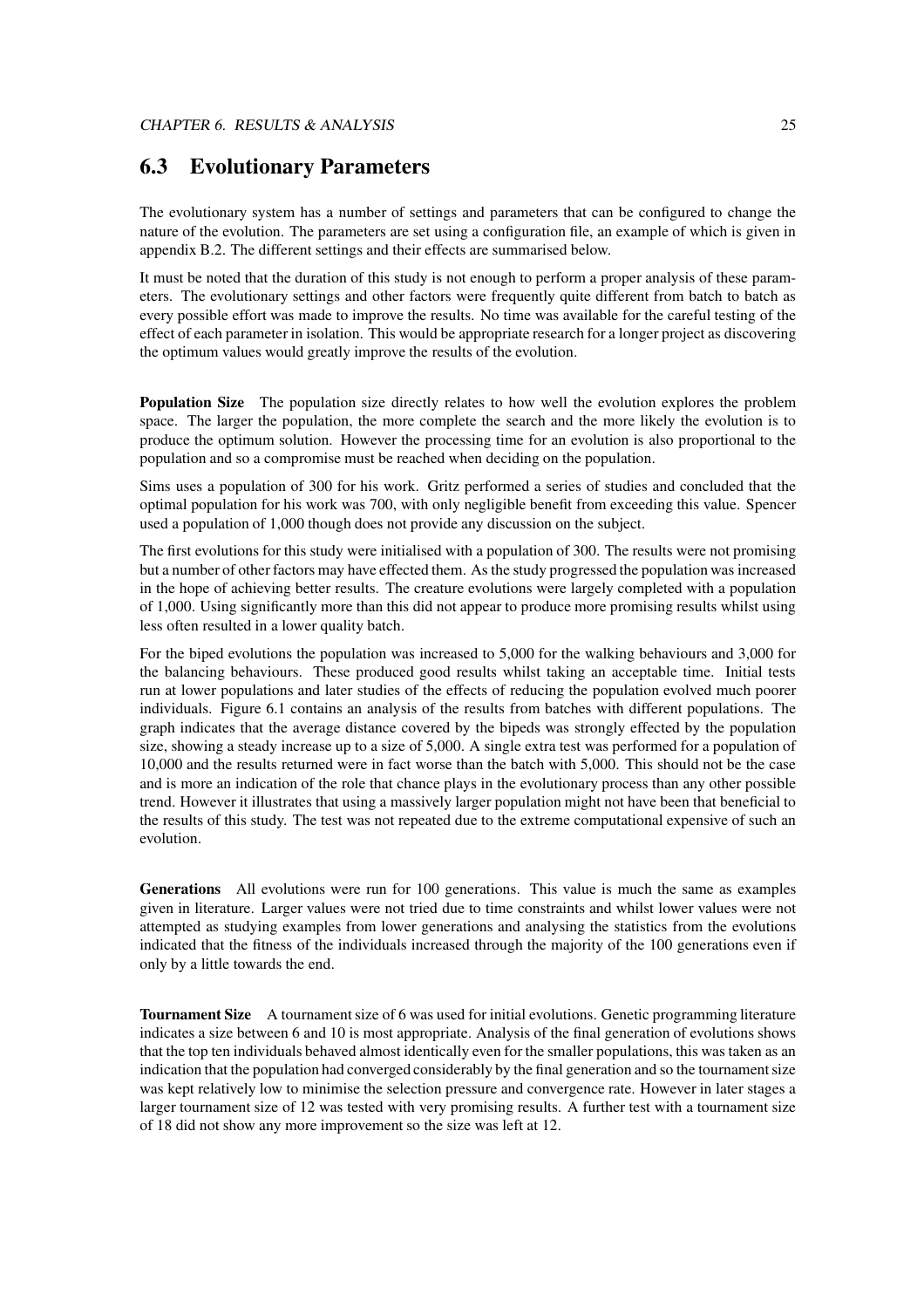

Figure 6.1: Graph to show the effect of population size on the average distance covered by biped walkers

**Node Limit** No information was found in the literature for recommending the number of nodes to allow in the controller networks. Given the complexity of the desired actions an estimation was made and the node limit was set to 150. This was not varied during the study.

**Recombination & Mutation Fractions** Koza's work emphasises the importance of the recombination operator and so between generations he uses 10% reproduction and 90% recombination with mutation playing a very minor role. The mutation operator is generally applied to the whole generation after reproduction and recombination and has a small chance of effecting each individual. Gritz reports that he uses these values as well. The implementation of this system involves specifying a mutation fraction as well which was kept small in accordance with the literature. The final levels used for all the evolutions were 10% reproduction, 80% recombination and 10% mutation.

**Island Method** The island, or multiple group, method was testing for a series of evolutions and did not have any noticeable effect on the quality of the results.

**Crowding Method** The crowding method had a clear impact on the results as it successfully promotes diversity in the population. The first test with the method used crowding for all 100 generations and the top ten individuals produced displayed very different behaviours. This is notably different to the standard evolutions in which the top ten individuals exhibited the same behaviour. This impressive diversity was not matched by high performance as shown in figure 6.2. The crowding technique seems to halt the evolutionary progress for the generations that it is used for and so only serves to delay the evolution.

It should be explained that whilst the crowding method should only increase the average fitness of the population, due to the penalty factors being phased in during the evolution the fitness can appear to fall if no significant progress is made, as consecutive generations are judged more and more harshly. These results should not be seen as conclusive of the effectiveness of the crowding method in evolutionary systems however for the particular framework of this study nothing is gained from the technique. This is possibly because the crowding method lacks the selection pressure of the more traditional selection-recombinationmutation approach and so does not promote the stronger individuals in way that is of great benefit to the whole population.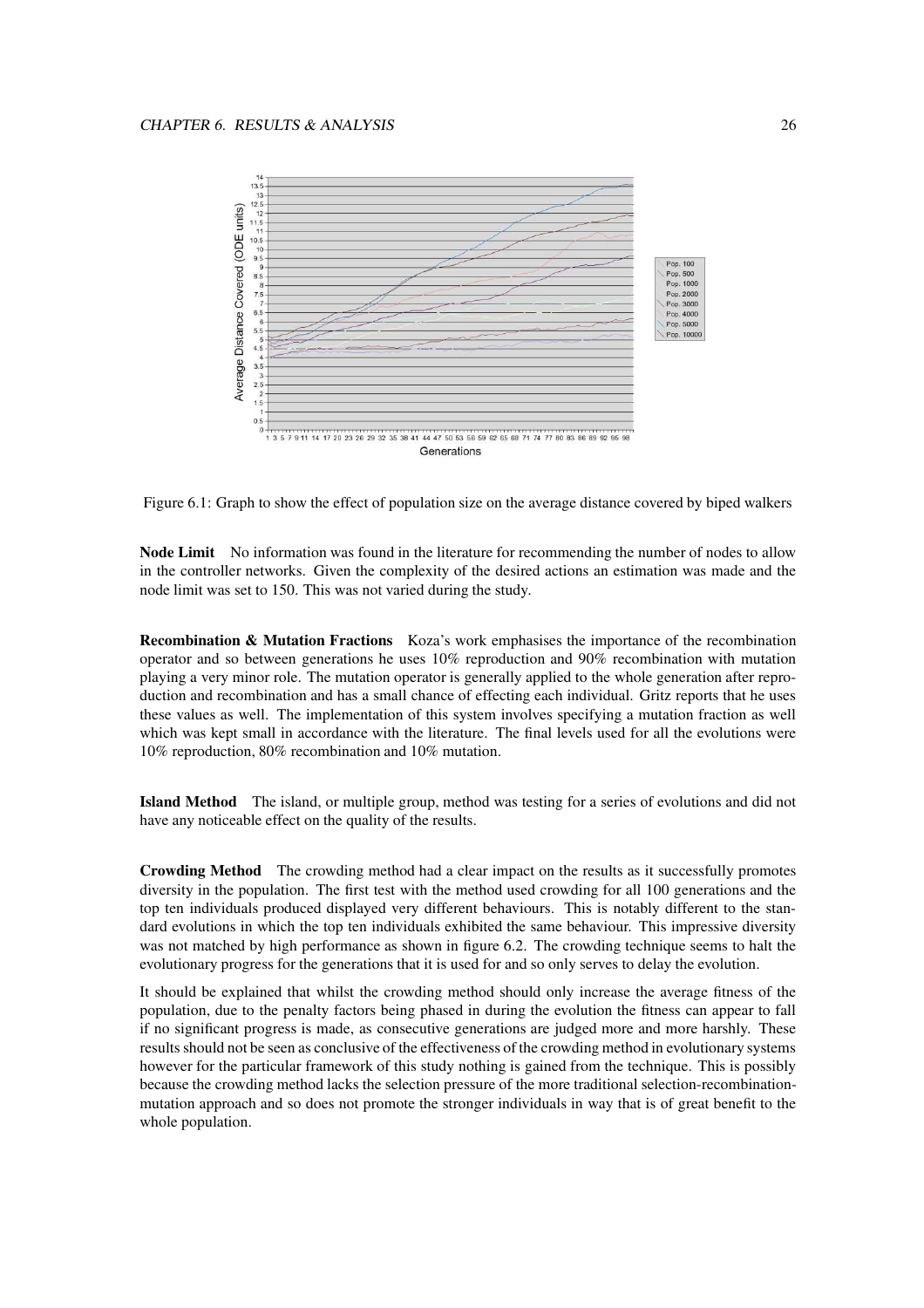

Figure 6.2: Graph to show the effect of crowding on the average distance covered by biped walkers

## **6.4 Character Design**

In this case the character design refers to the number of degrees of freedom in the character and how they are restricted. Initially both the creature and the biped had a large amount of freedom in their joints. The joint angles were limited by the collisions of the character's geometry and necessary joint restrictions such as only allowing the knees to bend in one direction. This gives the characters a realistic amount of freedom however it allows them to move in ways that are not needed for the desired behaviours. This means the evolutionary system must search through a much larger number of movements and allows it to evolve behaviours that lie outside the desired range.

Whilst joints limits were not initially implemented for the characters, when they were tried the experiments showed a large improvement in the quality of the results. The joints were limited to only the minimal ranges needed for the desired behaviour. Table 6.1 gives the joint restrictions used in the case of the walking behaviour for the biped with feet.

## **6.5 Specialised Nodes**

The custom nodes designed for the character controllers were described in section 4.3.3. During the study various node combinations were tested to see the effects on the success of the evolutions. Different approaches were taken in literature: Sims uses a large number of custom node types including oscillating nodes and derivative functions, Spencer also investigates the use of oscillating nodes and concludes that they are beneficial, whilst Gritz focuses on sensory nodes for judging different aspects of the simulation and only uses one extra function node: if-less-than-zero. All studies include the ephemeral constant node.

| Joint               | Limit (Degrees)     | Limit (Radians)         |
|---------------------|---------------------|-------------------------|
| Hip - Front to back | $30 > \theta > -30$ | $0.52 > \theta > -0.52$ |
| Hip - Lateral       | $5 > \theta > -5$   | $0.09 > \theta > -0.09$ |
| Knee                | $0 > \theta > -40$  | $0 > \theta > -0.70$    |
| Ankle               | $20 > \theta > -30$ | $0.35 > \theta > -0.52$ |

| Table 6.1: Joint limits for the biped walker |  |  |  |  |  |  |
|----------------------------------------------|--|--|--|--|--|--|
|----------------------------------------------|--|--|--|--|--|--|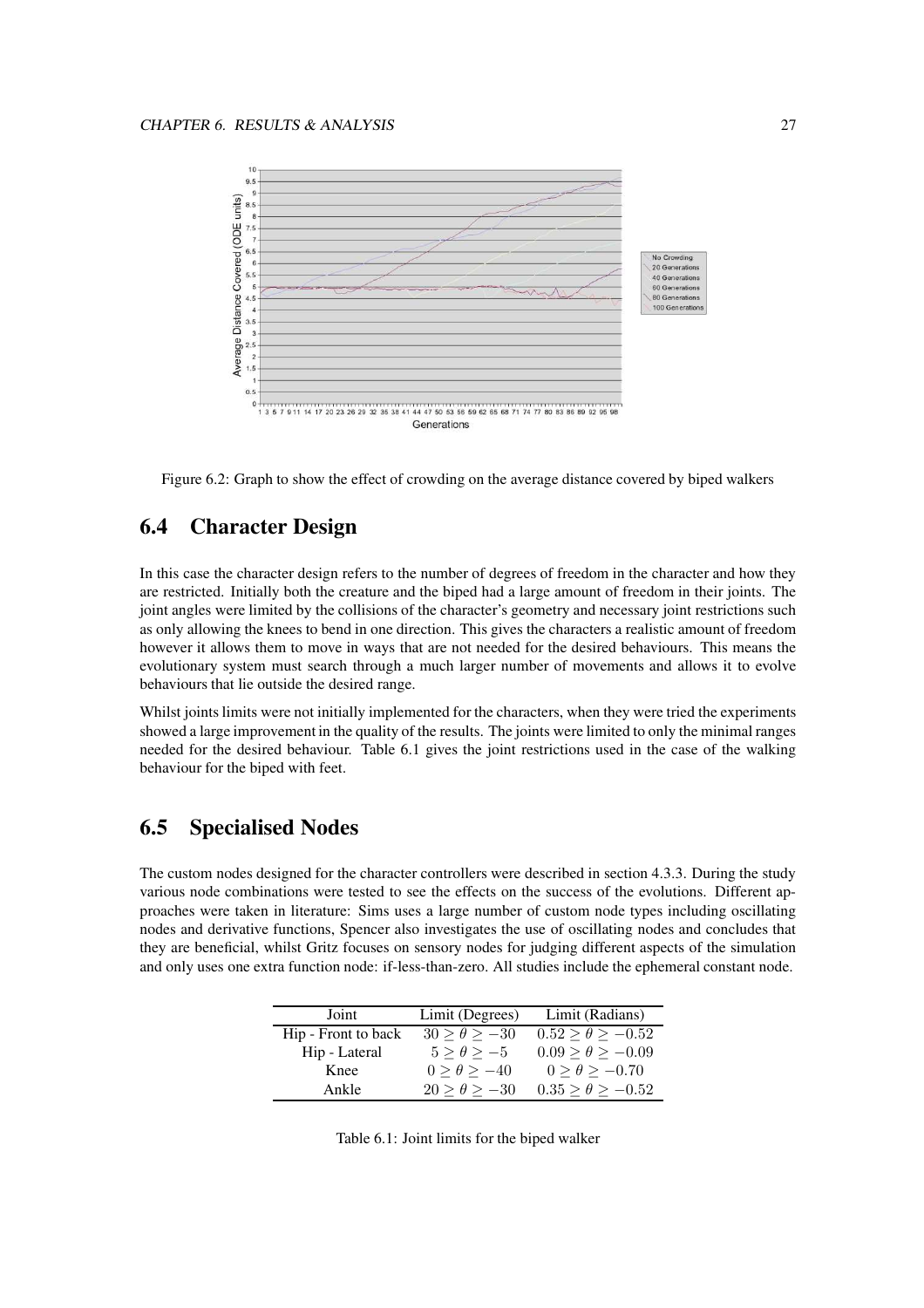#### CHAPTER 6. RESULTS & ANALYSIS 28

This study found that Gritz's approach was the most successful for this problem. The best results were evolved using the standard function set with the if-less-than-zero node in combination with the contact, joint measure and balance sensory nodes. The inclusion of oscillatory nodes such as sine and cosine was tested at the recommendation of industry professionals, see appendix A.1, however only reduced the quality of results. It might be reasonable to believe that such nodes need a steadily increasing inputs to allow them to oscillate properly however additional tests were completed with a node that return the sine of the simulation time and still the results were significantly worse than with just the standard node set. Further nodes such as min, max and fmod also failed to aid the evolutions so the function set was kept to that described by Gritz.

### **6.6 Creature**

The virtual creature tests were designed to be simple and relatively achievable for the evolutionary system. The creature was designed with stability as a focus so the controller would not have to learn any precise movements in order to be fit. Instead, any motion that in some way propelled the creature in the desired direction would be appropriate.

#### **6.6.1 Multiple Controllers**

Initial tests were completed with multiple controllers for each creature. The output from each controller was originally unclamped allowing the raw value to be applied to the joints. An outline of the progress is given below where each set refers to a group of one or more batches that share similar traits.

**Set 1** A simple fitness function that focused only on the motion in the z-direction resulted in a bizarre set of behaviours. The creatures generally flailed their arms in a seemingly random fashion which they had learnt would move them in the z-direction. Whilst this demonstrates an evolutionary success the behaviour should be discouraged as it does not appear natural. The resulting motion would normally involve leaping off the ground for long periods at a time.

**Set 2** In order to curb the random behaviour a hard constraint was placed on the height so that if the creatures exceeded a certain height they were failed. This successfully culled out the jumping behaviours that plagued the first set. Additionally the joints were clamped to a torque of 500 units which stops the creatures from generating huge forces with their limbs.

This set moved in a much more constrained manner, keeping close to the ground but with largely random motions. Noticeably the creatures had no tendency to face the direction of travel.

**Set 3** An additional check was added to the fitness function to test the creature's local forward direction against the world's z-axis. The check involved taking the vector dot product of the two directions and a hard constraint was placed on the results so that the creature failed if the dot product returned less then zero. This removes any creatures that turn to face more than 90° from the z-direction.

To improve the behaviour a further soft constraint was added to benefit creatures that tended to face the correct direction. At various intervals the direction check was performed and the smallest value, indicating the largest angle found during the simulation was stored. The value could then be used to reward those creatures that varied only a little from the desired direction.

**Set 4** The final additions to the fitness function were implemented to try to stop the creature from straying too far from the z-axis along which they were meant to travel. The greatest distance reached from the z-axis was recorded and subjected to a soft constraint that penalised large deviations.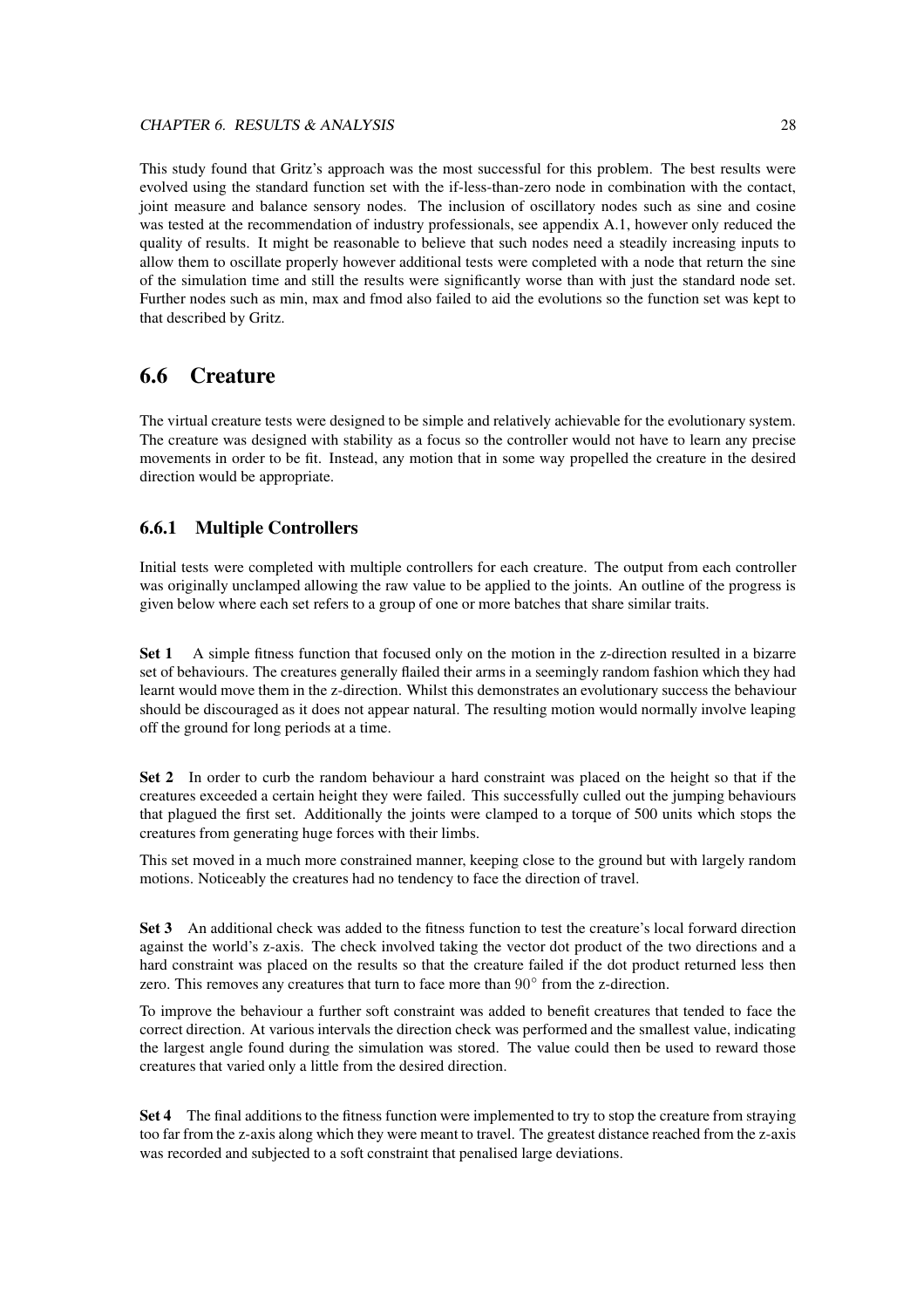

Figure 6.3: Example of a multi-controller creature's motion. The distance covered is not large however the movements are realistic and show potential for further development.

**Result** These constraints all help to guide the behaviour of the creature to an acceptable form of movement down the z-axis. The result is an intriguing motion that looks reasonably natural for the model. No creature evolved a continuous crawling behaviour or covered a large distance however by the end a large fraction showed a clear intention to move forward and were able to cover a short distance comparable to their arm span. Examples of the behaviour are illustrated in figure 6.3 and the fitness calculation is included in appendix B.1.

The knowledge gained from these experiments was used to evolve a creature that was controlled by a single network to explore a different approach.

#### **6.6.2 Single Controller**

In order to allow more freedom for the evolutionary operators, experiments were carried out using only one controller that governed the behaviour of the whole body using side effecting joints as described in section 4.3.3. Evolutions were completed with the same fitness function as was developed for the multiple controller setup.

Also as discussed previously, limiting the joints in the body to the desired ranges can help to improve the results. In the case of the creature the main limitation was placed on the shoulder joints so that the creature could not lift its arms above shoulder height. This constrains the arms to moving in the region close to the ground therefore improving the chance that any motion will push against the ground plane and move the creature. The creature's elbow joints were only limited by collisions between the geometry of its body.



Figure 6.4: Example of a single-controller creature's motion. The creature covers a much large distance than its multi-controller counter parts whilst still using steady and relatively natural motions.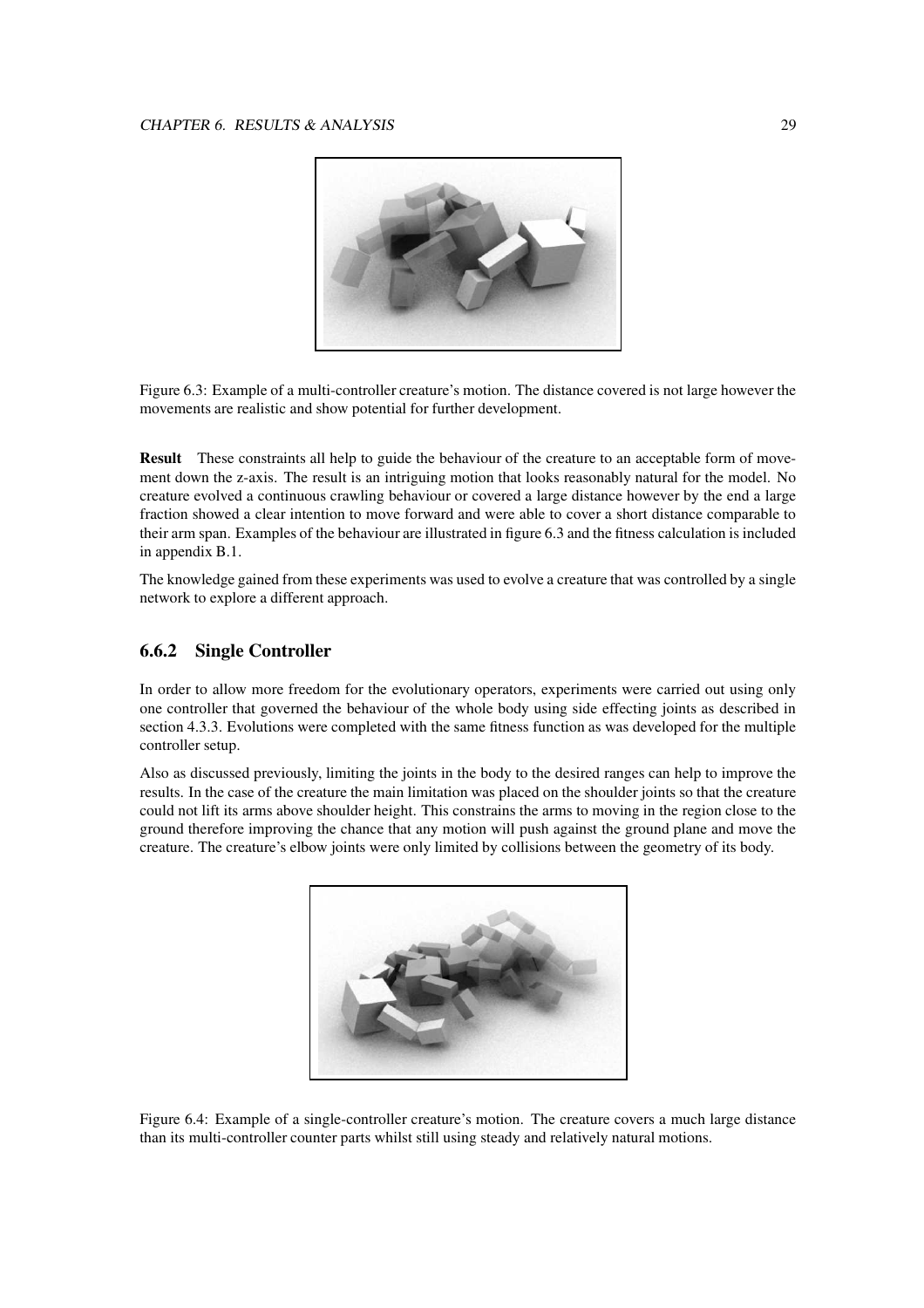

Figure 6.5: Cartwheeling behaviour evolved by one creature.

The results were promising and led to a series of more successful crawlers than were previously evolved. Examples of the creatures motion are given in figure  $6.4<sup>1</sup>$ . One strategy of particular interest was a cartwheeling behaviour that allowed the creature to always face in roughly the correct direction perform a series of flips rotating around its forward facing axis. Such behaviour is amusing to watch and once more clearly demonstrates the success of the evolutionary system in finding flaws in the fitness function specified by the author. The behaviour is corrected by adding a check that compares the creatures local y-axis ("up" axis) with the world y-axis, the angle between them is subject to both soft and hard constraints as with the forward direction check.

Another interesting set of results were the creatures who developed cyclic behaviours. Examples can be seen in figure  $6.6<sup>2</sup>$  in which the creatures clearly return to a similar position at regular intervals throughout the simulation. Whilst the first of those two stopped after a period, the second continued its slowly progress for the length of the simulation, showing no signs of coming to rest. Unfortunately neither behaviour could be viewed as efficient or natural but were still interesting specimens.

#### **6.6.3 Ball Interactions**

Later in the study, further tests were completed to try to produce more interesting simulations in which the creature interacts with a ball. The fitness test was based around minimising the distance between the creature and the ball which was placed to its left. The results show the creature moving towards the ball, stopping next to it and occasionally knocking the ball towards itself with one of its arms.

The surprising feature of this set of behaviours was the accuracy with which a number of the creatures stopped next to the ball. The relatively jerky movements were brought to a complete stop when the creature was next to the ball. Whilst such a behaviour is understandable considering the fitness function, as any

<sup>2</sup>Full videos: /Demos/Creature/SingleController/Sample2.mp2 and /Demos/Creature/SingleController/Sample3.mp2



Figure 6.6: Examples of cyclic behaviours demonstrated by the creature, The ghosted motion shows the creature's position at various stages clearly indicating a trend. The movements were slow and only the right hand example continued for a long period.

<sup>1</sup>Full video: /Demos/Creature/SingleController/Sample4.mp2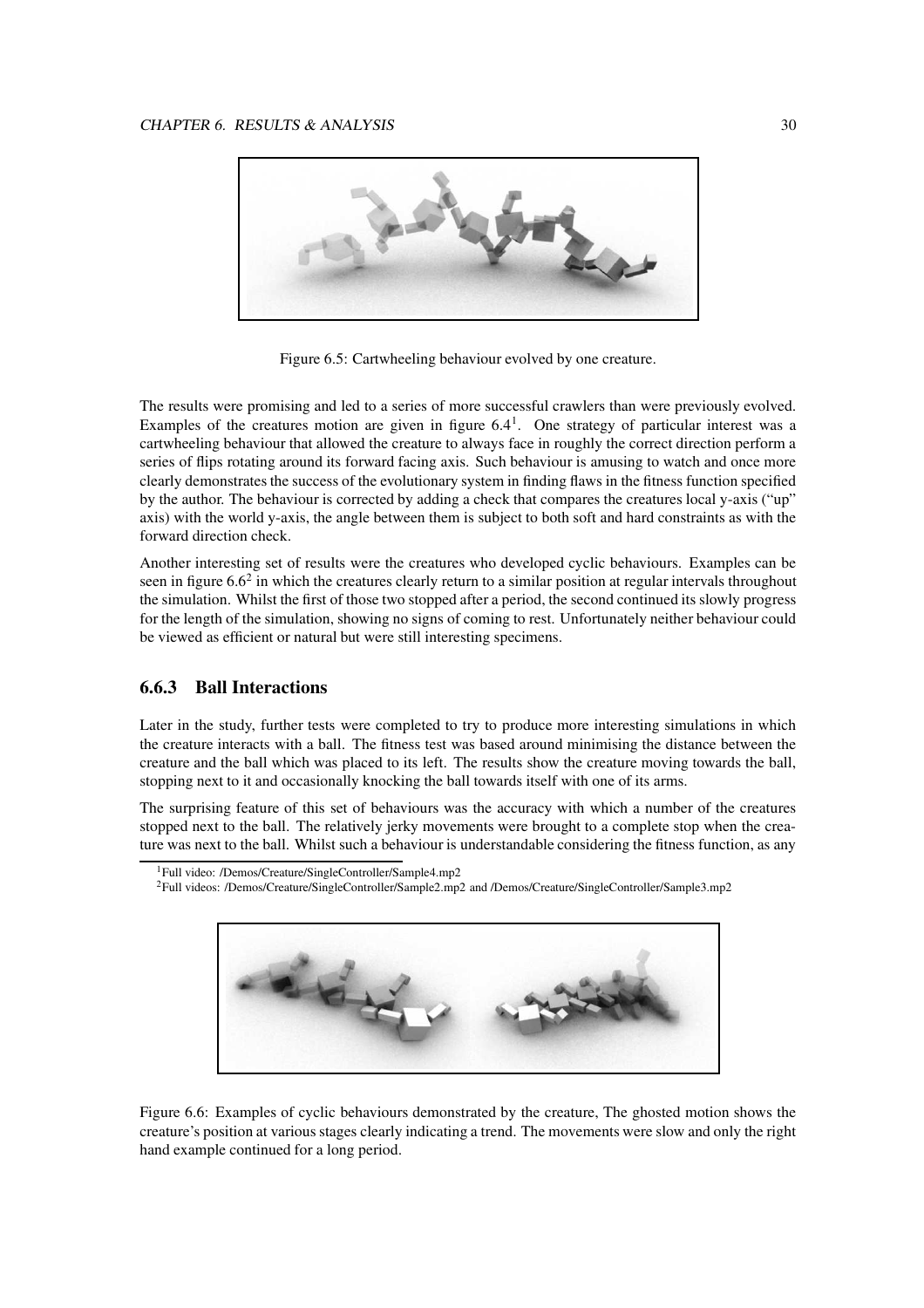

Figure 6.7: Final position of a creature interacting with a ball

movement close to the ball would likely knock it away; it was still intriguing to see the creatures demonstrate such control of their actions. An example of the rest position of one of the creatures is given in figure  $6.7^3$ .

## **6.7 Biped**

The biped character was initially built, as described in section 4.3.2, as a simple five component articulated body. Feet were left out of the initial design in order to minimise the complexity of the problem. Later experiments included the feet to test what effect they would have on the success of the bipeds.

#### **6.7.1 Walking**

The primary behaviour investigated was a walking behaviour. The aim of the experiments, which was to produce a natural looking walk cycle, was not achieved however significant and promising progress was made. The results of the various approaches are described in the following sections.

#### **6.7.1.1 Single Controller**

Drawing on the experience of working with the creature, the biped model was initially implemented with a single controller. However as discussed this can lead to large torques being generated at the joints as a network can evolve multiple nodes to effect the same joint. The result was a tendency to heroic acts of strength that propelled the biped a long distance but were unrealistic.

It is unclear as to why this problem did not occur with the creature behaviours. It is possible that the hard constraint on the creature's height was low enough to deter any jumping behaviours or it might be that large jumps often left the creatures unstable enough to fall over and fail a direction check.

The early fitness function for the biped was kept to a minimum so that a feeling for the range of movement could be gained before narrowing the scope to the desired behaviours. The only features of the initial tests were a reward for the distance covered and generous hard and soft constraints on the maximum height reached by the biped. This would allow the bipeds the freedom to perform many more interesting manoeuvres.

Further constraints were added to the fitness function and this helped to curb some of the more extreme behaviours however the results were still not promising. Consequently the multiple controller approach was soon favoured in which more control could be exercised over the torques applied. An example of the best "walk" for the single controller biped can be seen in figure 6.8, whilst figure 6.9<sup>4</sup> demonstrates one of

<sup>3</sup>Full video: /Demos/Creature/WithBall/Sample1.mp2

<sup>4</sup>Full video: /Demos/Biped/SingleController/Sample1.mp2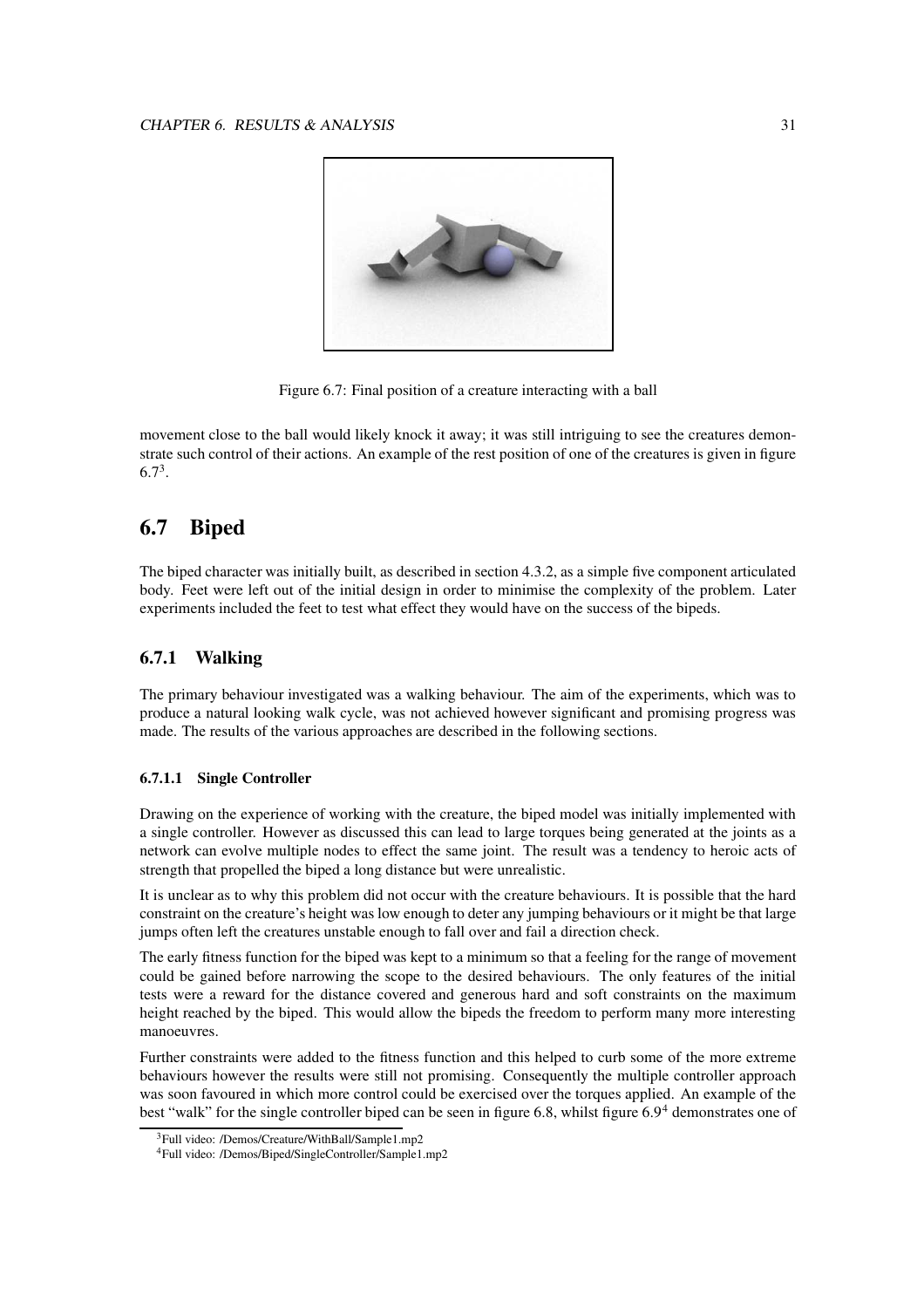

Figure 6.8: A walker controlled by a single network

the more extreme and quite acrobatic forms of movement.

#### **6.7.1.2 Multiple Controllers**

Evolving the biped with multiple controllers and no joint effecting nodes requires each controller to be evaluated and applied to the corresponding joint angle. The torques were clamped to within an acceptable range,  $50 \ge \tau \ge -50$ , before being applied to the joints. This range allows the bipeds enough strength to walk around but not enough to perform any exaggerated movements.

Progress was made in a similar fashion to that described for the creature. The initial fitness function is specified and then additional constraints are slowly added to counter the undesirable behaviours that are evolved. Given the past experience reasonable progress was made early on but many further investigations failed to improve on the early results. Often what seems like the wise choice for an additional constraint will significantly reduce the success of the evolution or else fail to make any impact on the results.

The process becomes quite a frustrating one at times which frequently requires recent attempts to be aborted and the fitness function reverted to the last successfulstate. In the end a relatively successful fitness function was developed that mostly focused on the features developed for the creature and so included the following elements.

• Distance reward: The bipeds were rewarded for moving between 2 and 20 units along the z-axis, receiving a proportional fitness increase with a maximum of  $4.0 + (2.0 \times \phi)$ , where  $\phi$  is the phase factor for that generation. This distance was chosen as it was safely beyond that which was covered by even the fittest individuals whilst still being small enough to reward slight improvements in the progress of the characters. The reward is specified using a mapping function, as described in section 6.2.1, which was:



 $distance_{reward} = Map(z_{max}, 20.0, 2.0, 4.0 + (2.0 \times \phi), 0.0)$ 

Figure 6.9: An acrobatic "walker" evolved with a single controller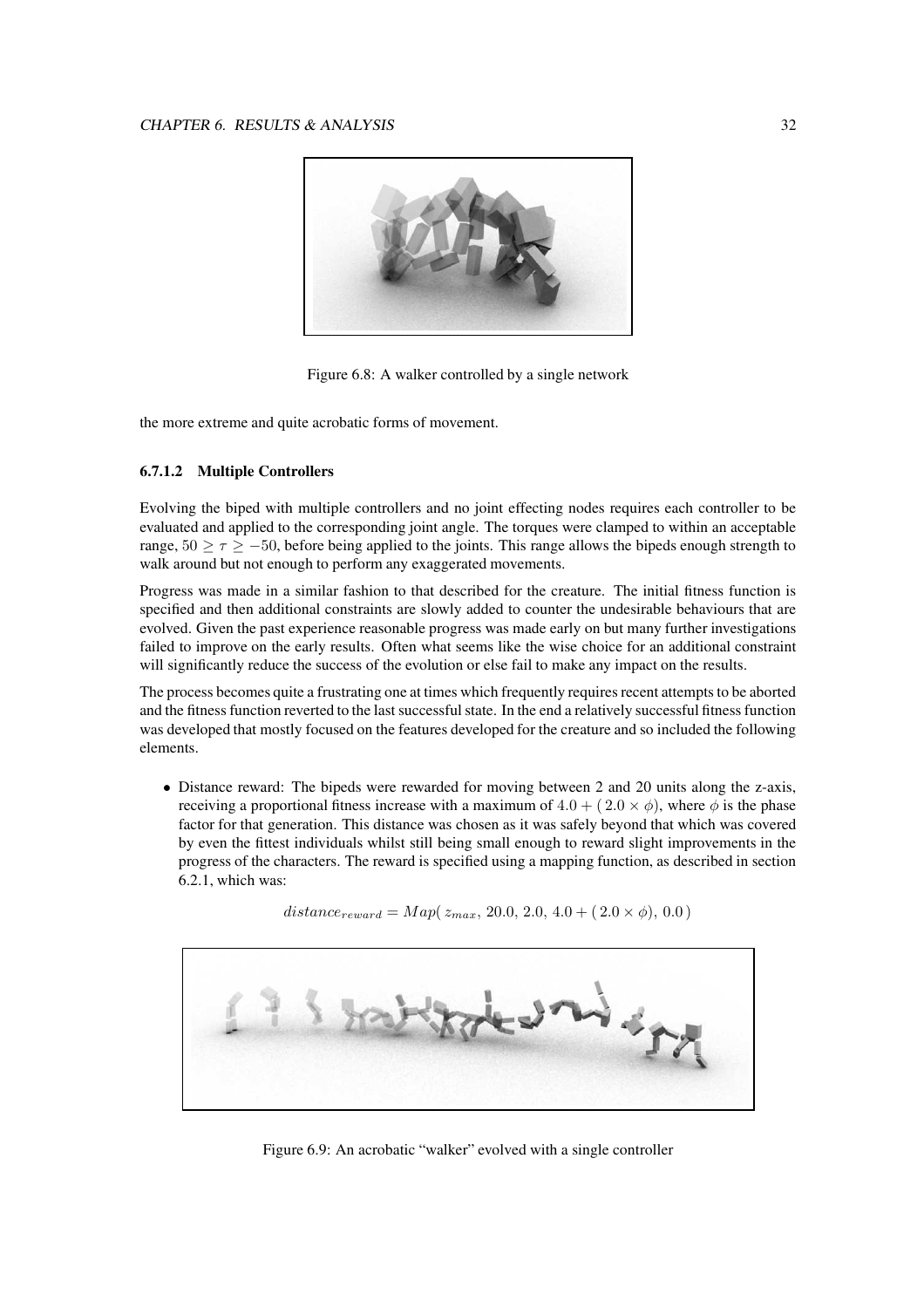**Algorithm 2** Hard constraint on the z-direction of the biped

01  $\overline{divValue} = \underline{z}_{local}.\underline{z}_{world}$ 02 if  $\left($  dirValue  $\lt$   $(-0.5 + \phi)$ ) then  $03$  failed = true  $04$   $exit = true$ 05 endif

 $\bullet$  *x*-position penalty: If the biped deviated from the line of the *z*-axis it was penalised according to the mapping:

$$
x_{penalty} = Map(x_{max}, 6.0, 1.0, 1.0, 0.0)
$$

• Height penalties: The torso section of the biped was initially set at a height of 6.5 units and was subject to a hard constraint at 12.0 units and an exit check at 3.5 units to stop the simulation if the biped fell over. Additionally the height of the torso was subject to a further two soft constraints with the mappings:

 $high_{penalty} = Map(height_{max}, 7.0, 5.5, 1.0, 0.0)$  $low_{penalty} = Map(height_{min}, 5.0, 3.5, 0.0, 1.0)$ 

These help to keep the biped from going too high or stooping too low. The second penalty would actually have no effect in this study as no biped stayed upright for the entire simulation time and so all would have a minimum value of 3.5 or below as they fell over and triggered the exit condition.

• Direction penalties: As discussed before, direction checks were performed by taking the dot product of the characters local y and z axes with the corresponding world axes. The minimum recorded values were stored and used to calculate the penalty. Hard constraints on the direction were also included and their severity was phased in as the evolution progressed. The final hard constraint is given in algorithm 2. Soft constrains were also applied with the following mappings:

$$
zDir_{penalty} = Map(zDir_{min}, 1.0, 0.0, 0.0, 1.0)
$$
  

$$
yDir_{penalty} = Map(yDir_{min}, 1.0, 0.0, 0.0, 1.0)
$$

• Early exit penalty: The final feature of the fitness function is a penalty imposed for exiting the simulation early. The penalty uses the mapping:

$$
earlyExit_{penalty} = Map(\frac{lastStep}{maxStep}, 1.0, 0.0, 0.0, 2.0)
$$

The evolutions with this fitness function produced bipeds who could successfully stagger a few steps before collapsing. The full fitness calculation is included in appendix B.1. The results are convincing in their realism but did not feature smooth movements. Examples of the behaviours are shown in figure  $6.10<sup>5</sup>$ . Whilst these results did not reach the level of a continuous walk cycle, or even close to that goal, a significant amount of time had been spent with this character and so it was decided to expand the investigation to include a model with feet to see if any improvement could be made.

#### **6.7.1.3 Feet**

The realism of the biped's structure was enhanced by the addition of blocks to represent feet. The feet were attached to the end of the legs with hinge joints to represent a simplistic ankle and additional controllers were added to govern the behaviour of the new joints. The first batch of these walkers appeared promising though of a similar standard to the models without feet, figure 6.11. The approach used to various parts of the evolution is described below.

<sup>5</sup>Example videos: /Demos/Biped/MultipleControllers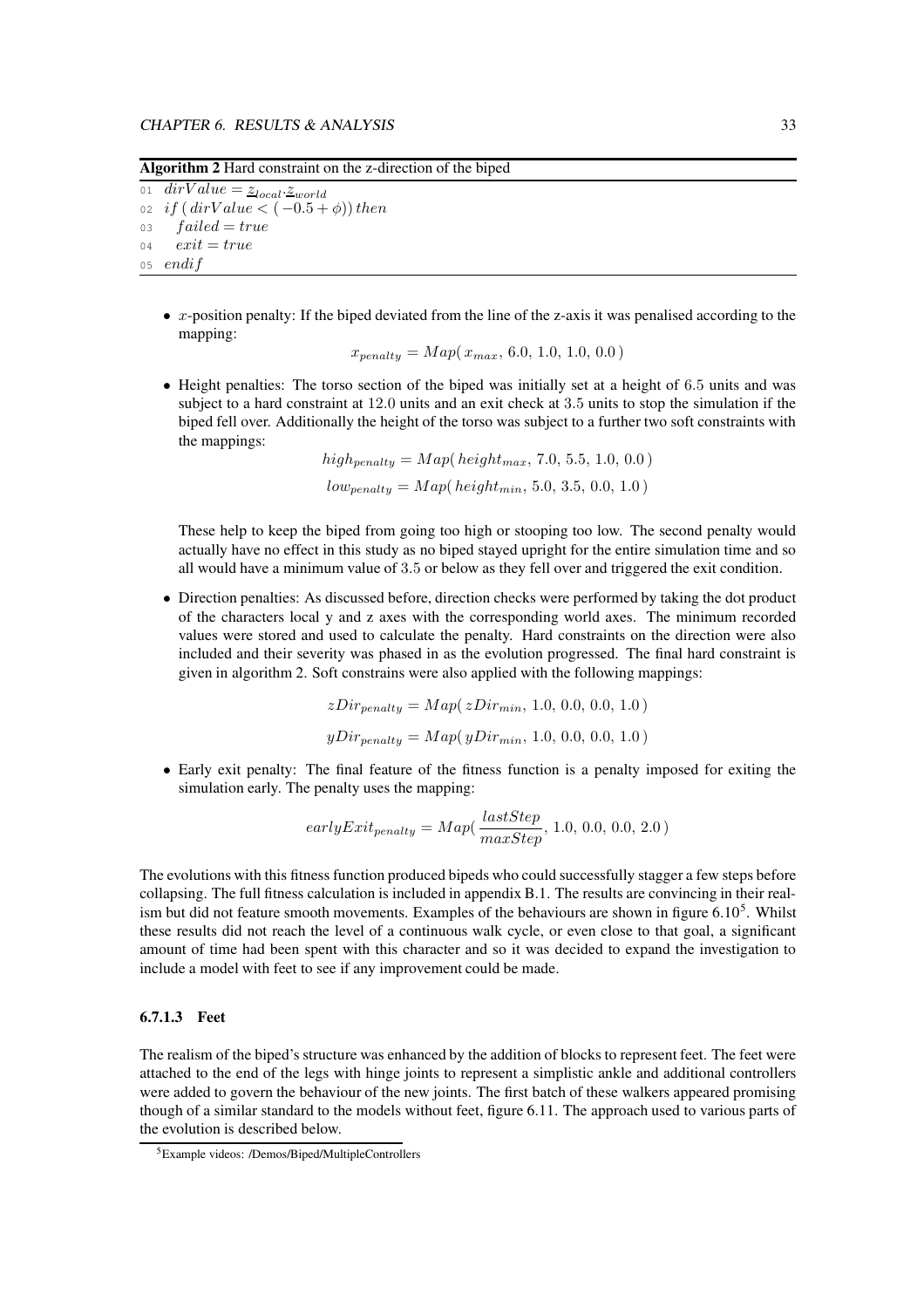

Figure 6.10: Examples of the multiple-controller biped walkers

**Fitness Function** This was kept very much the same as the case described above. The only changes involved the adjustments of the height parameters to accommodate the feet and an additional one off penalty for not lasting longer than 200 time steps in the simulation. This was added to hopefully discourage the frequent but poor behaviour of simply inching forward with a step or two and then falling over. This behaviour plagued a number of batches despite other far more successful behaviours being evolved by runs in the same set.

**Joint Strengths** One noticeable flaw in the initial batch was the ability for the bipeds to move themselves by only moving their ankle joints. The joints were strong enough to lift the entire character and move it along. This produced a series of shuffling behaviours that, whilst unsuccessful in moving large distance, appeared to be the preferred behaviour for the bipeds to evolve. Additionally if they did lift their feet from the ground they would tend to wiggle them excessively.

These two undesirable behaviours were successfully countered by clamping the joint torques for the ankles at a much lower level than the other joints. The other joints remained being clamped to the range,  $50$  >  $\tau \ge -50$ , whilst the ankle joints were reduced to the range,  $20 \ge \tau \ge -20$ .

**Joint Limits** The first batches with the new model evolved promising behaviours in which the biped appeared to take a few controlled steps with appropriate foot movement to walk forward a little. However a number of these steps were quite exaggerated actions often leaving the biped stretched out and unable to return to an upright position. These behaviours were not frequent with the other model and so no action was taken to counter them however counter measures were clearly needed for this design.

In order to prevent these undesirable movements much stricter joint limits were implemented for the model. A normal human walk cycle involves only a small range of movement in the joints and so the joints were restricted to appropriately small ranges. However this proved to limit the movement too much and many individuals never managed to properly co-ordinate lifting the foot and bending the knee as the leg swings through to take a new step. The margin for error with the new joint limits was so small that the effects were counter productive. So the ranges were opened up a little more to provide scope for the individuals to learn.

#### **6.7.1.4 Final Results**

The behaviours developed for the biped with feet proved to be the most successful of the project. Whilst no results displayed truly natural walking gaits a number of individuals capable of covering a large distance in a reasonable manner were evolved, figure 6.12<sup>6</sup>.

<sup>6</sup>Example videos: /Demos/Biped/WithFeet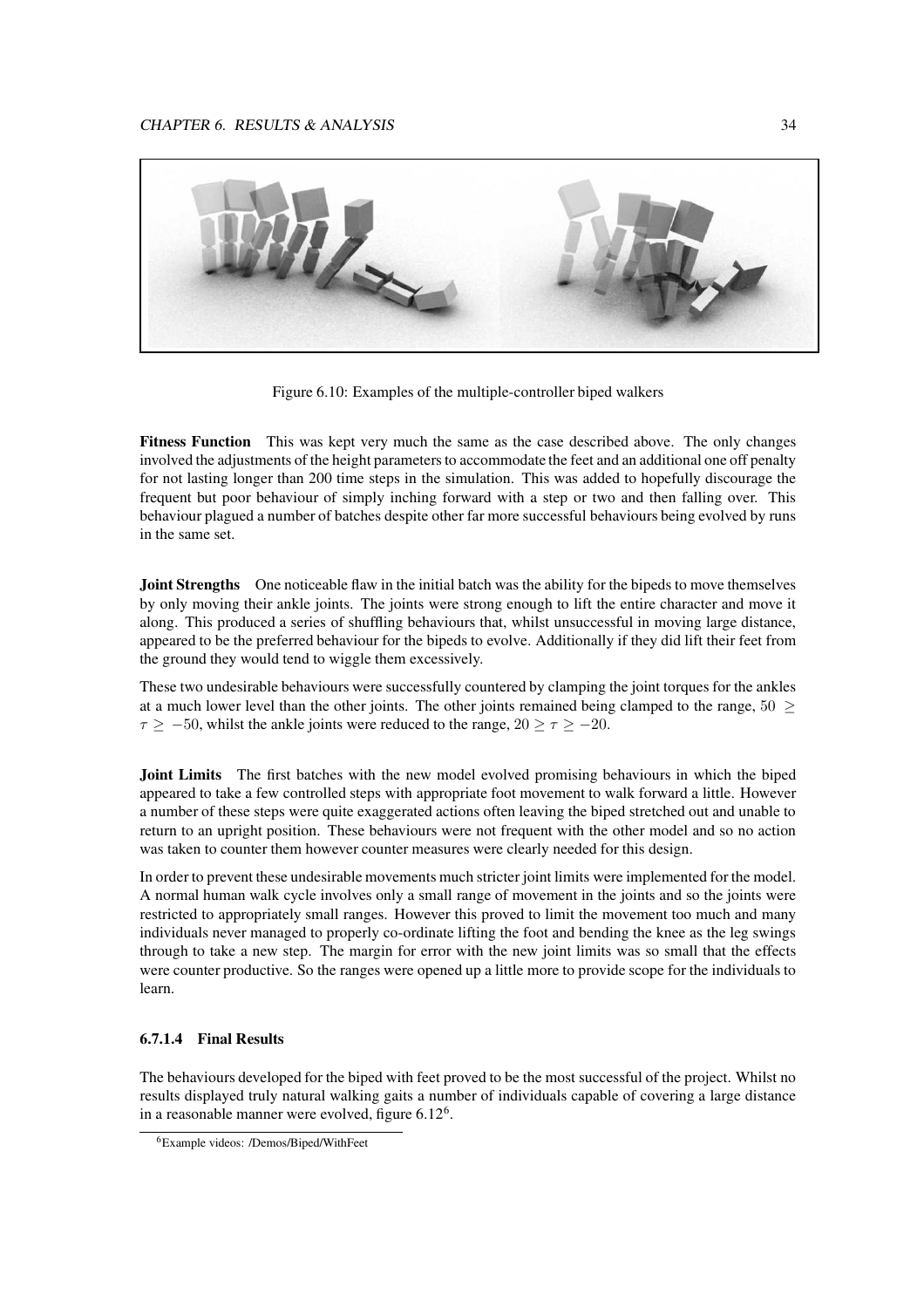

Figure 6.11: First promising result for the biped with feet

One limitation of the behaviours evolved was that the bipeds tended to move one foot forward at the start of the simulation and then shuffle forward in small steps where that one foot always remained out front and the other behind. Despite the prevalence of this behaviour the author is confident that a more accurate walking behaviour could be evolved if given time enough to tune the fitness function and evolutionary parameters.

At this point further investigation was carried out into the possibility of transitioning between behaviours and so be able to evolve a behaviour that would compliment the walking if properly blended.

#### **6.7.1.5 Further Evolution**

As discussed in section **??**, the evolutionary system developed allows an evolution to be initialised based on samples from another evolution. There is potential for the best of one batch to be evolved further to produce better results. However this was attemped and the system failed to improve on the initial samples. It is unclear as to why this happened though it is possible that the examples used did not include enough genetic diversity to evolve better solutions. Additionally all of the 14 runs evolved with this approach produced near identical results. Normally some runs are successful and others are not and the successful ones show a large degree of variety in the behaviours they evolve, however in this case all runs produced the same behaviour. This indicates a convergence of the evolutions onto a good solution from the initial samples and a failure in all cases to improve on it.

Further to these problems, such evolutions are much more computationally expensive as fit individuals are begin tested from the first generation, instead of the usual set of initially weaker solutions that all exit early from the simulations. Due to these poor results and the extra computational expense involved, this technique was not explored further despite the possible potential behind the idea.

## **6.8 Blending**

In order to aid the walking behaviour, it would be useful to shift to a behaviour that corrected the instabilities in the cycle. Once a stable position had been reached the biped could transition back to the walking behaviour again. Whilst not producing an altogether smooth motion this might still help the walker and would demonstrate a more intelligent behaviour that responded to unstable situations.

To this end a balancing behaviour was investigated and the results are described in the following sections. In order to test the blending procedure a version of the biped model was implemented that had two separate sets of controllers. The character is initialised with the expressions for a walking controller and the expressions for balancing controller. Each time the controllers are evaluated as assessment of the current state of the character is made and if it is deemed to be stable then the walking controller is used and if it appears to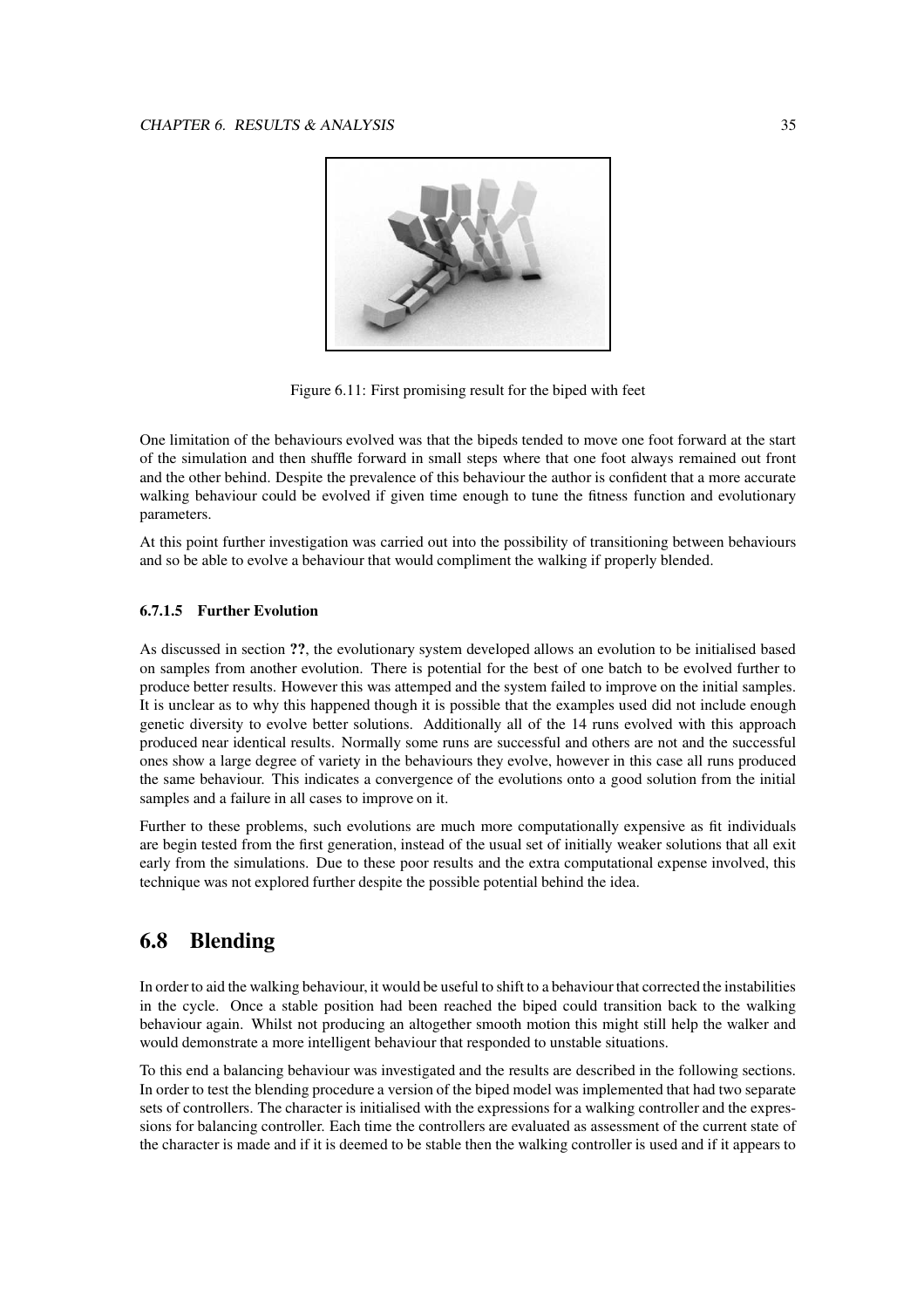

Figure 6.12: Examples of the biped walker covering a large distance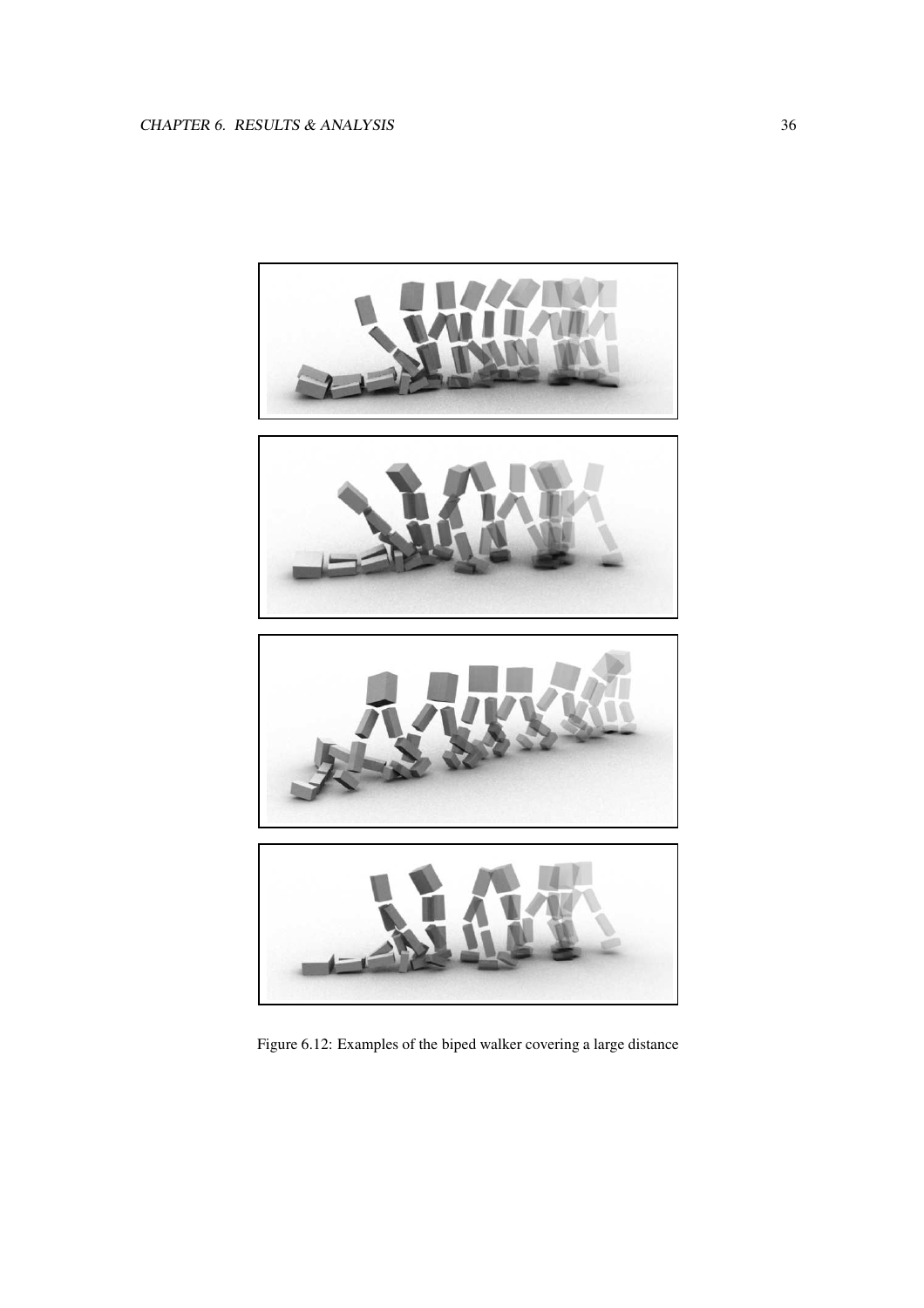

Figure 6.13: Balancing behaviours showing a simple strategy that allows the biped to sway under a small force (left) and a more natural response that requires the biped to step forward to absorb a stronger force (right)

be in an unstable state then the balancing controller is used instead. For any region of uncertainty between these two states a linear interpolation of the two controllers is used accordingly.

#### **6.8.1 Balancing**

In previous experiments, mistakes in the fitness function have already let to bipeds with the ability to stay standing still for long periods of time. So the ability to balance when left alone in a relatively stable position was definitely achievable. However this is not a useful behaviour as the biped must be able to recover from an unstable position, not just maintain a stable one. So instability should be forced upon the biped with the aim to evolve behaviours that counter it.

#### **6.8.1.1 Single force**

Initial tests were carried out with the biped being pushed from behind. The pushes were evenly spaced at two second intervals and were of constant strength. These first tests required the ideal biped to maintain its position at the origin with the hope that the biped would step forward to stop the fall and then step back to its original position.

The strength of the force was initially set to 100 units in the simulation, but this magnitude turned out to be too small as the bipeds could easily maintain there position by bending backwards in an awkward position. The stance allowed them to absorb the force and stay upright with only a gentle sway in their motion, figure 6.13a.

This test also highlighted a flaw in the fitness function, by requesting that the biped maintain the initial position of its main body section as closely as possible it evolved to arch backwards and thus reduce the distance to its origin as much as possible. Consequently the function was updated to reward the biped for maintaining the same height and not moving to either side, however it was free to move forwards if necessary.

A force of 150 units was settled on and a batch was produced that showed active attempts to stay balanced, most often by bracing the legs far apart along the line of the force to provide a stable base with which to absorb the impact. To within acceptable margins these short, simple behaviours appeared realistic and demonstrated a similar approach to what a human would do in the same circumstances, figure 6.13b<sup>7</sup>. A more extreme example is pictured in figure  $6.14^8$ .

<sup>7</sup>Full video: /Demos/Biped/Balance/Step.mp2

<sup>8</sup>Full video: /Demos/Biped/Balance/Splits.mp2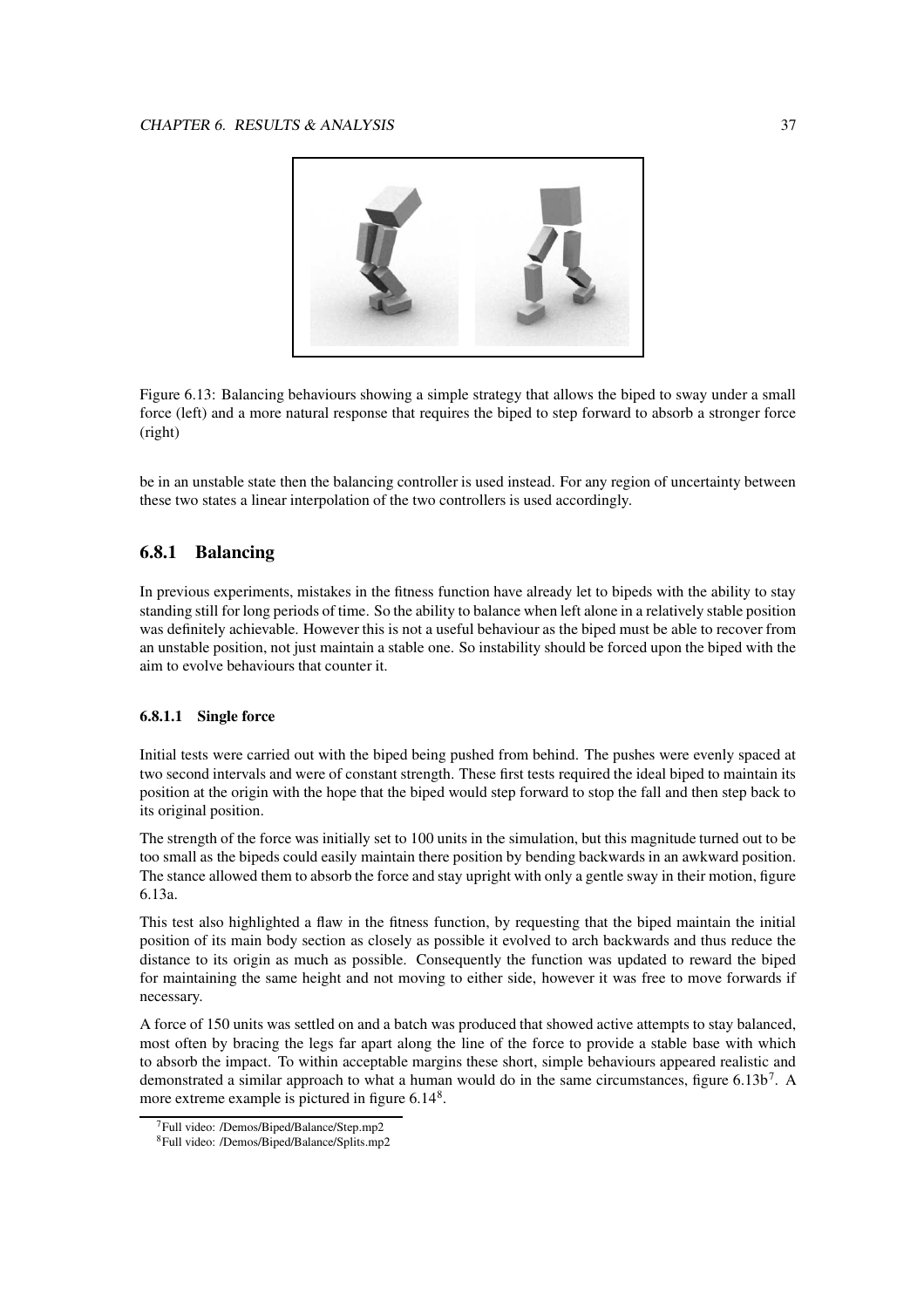

Figure 6.14: More extreme balancing behaviour

**Blending** Given this initial success an attempt was made to blend this balance behaviour with a previously evolved walking behaviour. The results were poor. It became immediately obvious that the balancing behaviour evolved was a very rigid behaviour; one that was specific to the environment created for that particular evolution and not robust enough to be used in other simulations. The result is that if the biped starts to fall and so blends to the balance behaviour the controller attempts to move the same leg that it did in the original simulation and to an extent that is not necessary or well judged. The example tested caused the biped to fall faster as the controller attempted to raise the wrong leg.

This result leads to two options. Either a large number of controllers are implemented in the same biped and an effort is made to dynamically choose the correct controller for the task, or preferably a more robust controller is evolved that can deal with different situations. The first option is unattractive as it would require a much larger and more complex analysis of the character's state in order to decide which controller to use and so would be moving too far from ideal situation of evolving the character's controllers with minimal input from the user.

The second option, creating a more robust controller, is an important concept in artificial evolution. For any problem which is not a rigidly defined situation but is subject to subtle changes it is important to develop a solution that can cope with these variations. Two methods have been proposed in the literature. As discussed in the review, Reynolds has tried an approach of adding noise to the fitness tests in order to produce individuals that can survive a more turbulent or ill defined environment [Rey94]. There is also a method described by Koza and used by Gritz which is to evaluate each individual under different conditions in several tests and assign an overall fitness which is an average of the performance across the all the tests. The choice is clear as Reynolds reports no particular success with his method and Gritz claims to have achieved reasonably robust controllers with the technique he used.

#### **6.8.1.2 Multiple Tests**

A fitness function was configured so that each individual would be tested four times, each time with a push in a different direction and the overall fitness was set as the average of the performance over the different tests. Due to the added complexity of the task the initial forces were reduced to100 units each.

The majority of individuals evolved to cope well with the pushes though could handle them all with relative ease and minimal movement. The force was increased to 150 for the second batch which produced lower levels of success but still evolved number of individuals who could remain standing. Unfortunately two undesirable features of the individuals become apparent: firstly that the best way to account for all cases was to move as little as possible and just try to sway with the force, and secondly that due to the regularity of the force the bipeds learnt to rely on it for balance. This latter counter productive behaviour evolved as the bipeds could be pushed forward by the force and lean back to compensate, safe in the knowledge that if they lean back too far the next push would help to keep them upright.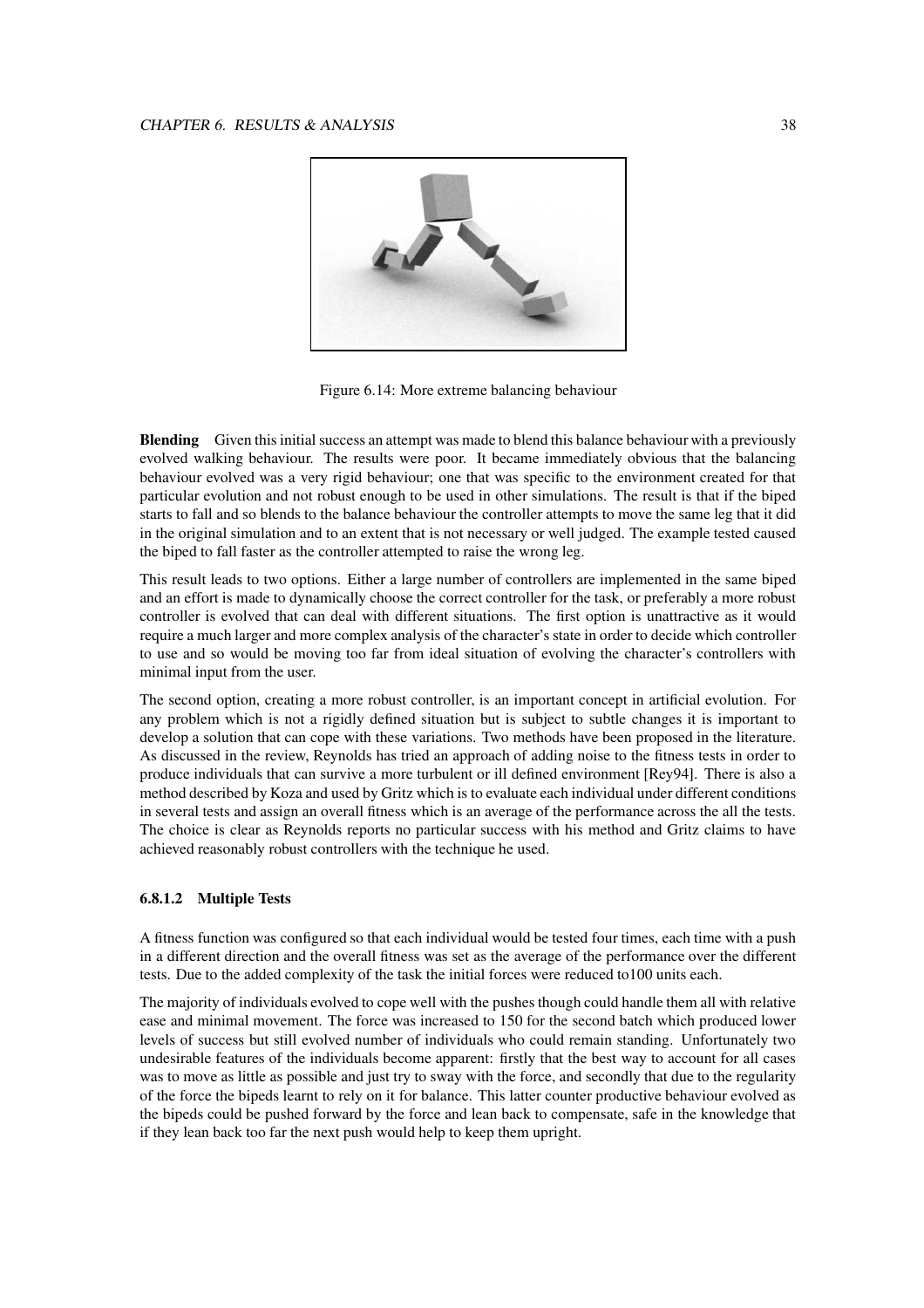#### CHAPTER 6. RESULTS & ANALYSIS 39

A further batch was tested in which only a single force was applied to the character during the simulation. The magnitude of the force was increased to 200 so that the character should be forced to take a more active approach to balancing. Additionally the timing of the force was changed so that it was applied at a randomly chosen point in the first 80 steps of the simulation. This was designed to improve the robustness of the controller so that the characters would have to learn to respond to the force rather than immediately moving from the start of the simulation.

Unfortunately this set did not produce any more promising results, with the majority of individuals falling over when pushed in the front or back and remaining relatively stable when pushed side to side. The bipeds continued to favour staying still and swaying with the force over actively stepping to avoid falling over.

**Blending** An attempt was made to see how the more successful individuals would act when blended with one of the walkers from the previous section. The results were not acceptable, and much like before most led to the walker falling over faster than when it is treated separately.

Given the difficulties encountered it was decided that developing a successful mechanism for blending behaviours was beyond the scope of this study. The exercise was still considered worthwhile as it indicates flaws in the evolutionary techniques that were not previously considered.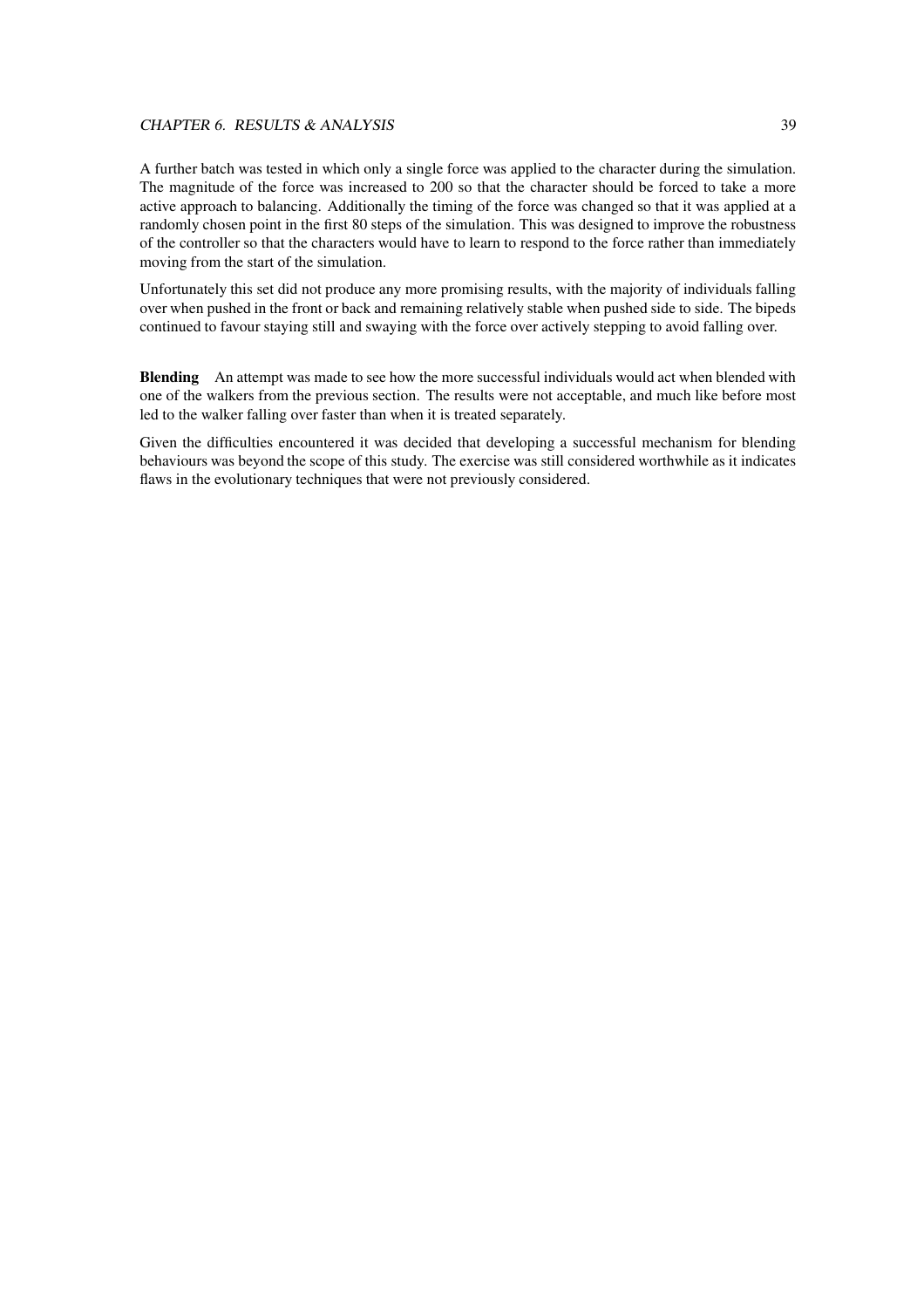## **Chapter 7**

# **Conclusion**

The aim of this study was to investigate the application of genetic programming to motion synthesis for three dimensional articulated characters in a dynamic environment.

Behaviours were evolved by describing the desired actions in a fitness function and then allowing the evolutionary process to search for the best solutions to the problem. This method is relatively unintuitive and difficult at first but once a degree of familiarity has been developed for the task it becomes significantly easier. Whilst the results are not comparable to a key frame animated figure and do not appear as natural or smooth as would be desired for a final animation, they prove that the technique has promise and that improving the quality is only a matter of time and patience.

Dynamic behaviours were evolved for a simple virtual creature and a biped model. The early stages of the study produced locomotion controllers for the creature that allowed it to cover a reasonable distance using a variety of interesting and organic actions. Single and multiple controller systems were investigated and compared. The greatest success was had with a single controller system using the standard genetic programming node set extended with a small number of sensory nodes.

The knowledge gained from working with the virtual creature was used to evolve behaviours for the biped model. The aim of this part of the study was to develop a walking behaviour and whilst no completely stable walkers were evolved, a number of behaviours that allowed the biped to cover a considerable distance were developed.

Further studies explored the possibility of blending controller systems to improve the behaviours. Experiments were completed to evolve a balancing behaviour with some success. Several natural responses were evolved that allowed the bipeds to stabilise themselves after a firm push. However on further investigation it was discovered that these behaviours proved too rigid to successfully blend with another controller set. Efforts were made to evolve a more flexible and robust controller by using techniques recommended in the literature however they met with little success and none were suitable for blending.

The work on balancing controllers and blending highlighted an important failing of the evolutionary method which is its tendency to produce brittle controllers that cannot be easily used in other situations. Considerably more work would have to be done to evolve more robust controllers for the behaviours investigated.

This study has proved a success in that it has evolved walking behaviours for a biped character and demonstrated that evolutionary systems have significant promise in this particular area. Gritz concludes in his work that genetic programming can be used to develop behaviours for relatively simple articulated figures. This work has extended that idea to include more complicated figures than Gritz investigated and clearly shows that the technique is capable of handling the additional complexity.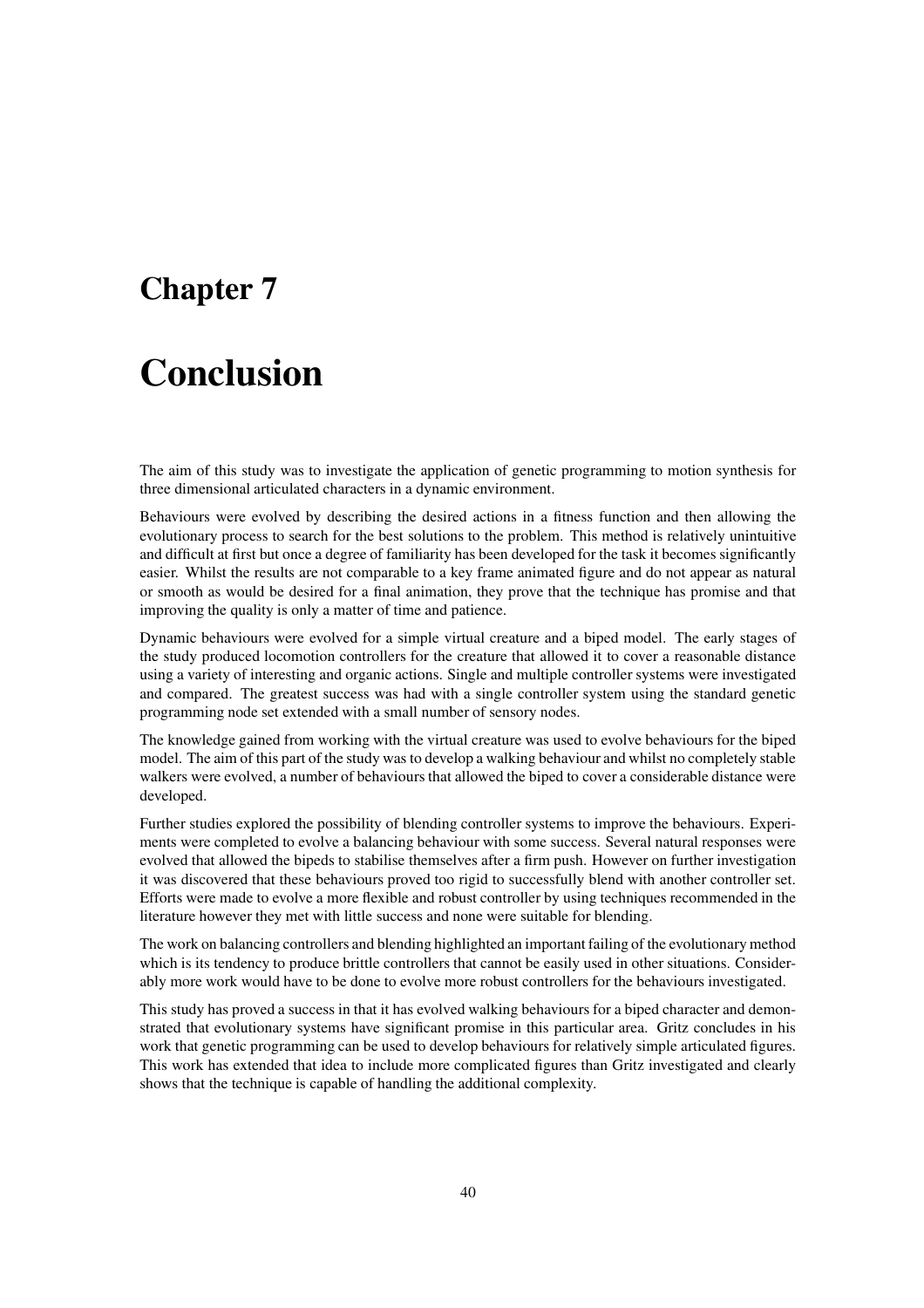## **7.1 Further Work**

A large number of possibilities open up when this field is examined. This study made an effort to explore the basic material and to look into one further area of interest: the blending of behaviours. However there are many areas that the author would like to study given the time and resources.

#### **7.1.1 Blending**

The work completed on the area of blending in this study was only a basic and unsuccessful introduction to the subject. A more thorough investigation might unveil interesting and useful results which significantly improve on the single behaviours developed here. The key to the area is certainly the development of more robust controllers which are capable of producing accurate motions under different conditions.

#### **7.1.2 Automatically Defined Functions**

Koza describes the use of automatically defined functions (ADFs) as building blocks for networks in genetic programming. The concept is that an evolutionary operator can be defined that selects a branch in a network and compresses it down to a single node, an ADF, that contains the branch as a subnetwork. As a consequence this subnetwork is never split up due to other evolutionary operators. This is advantageous if the subnetwork contains a useful combination of nodes that would be best kept together and so the ADF can be treated as a building block for good solutions. If a number of useful building blocks are created with this method then it becomes easier for the evolutionary process to find good combinations of these elements without the risk of splitting them up.

ADFs were not implemented for this evolutionary system so it would be interesting to investigate the effects they have on the efficiency of the technique.

#### **7.1.3 Other characters**

This study covers only two different character designs. It would be interesting to explore that application of the method to other designs, especially ones which lend themselves to other forms of movement. Investigations into more complex character structures would examine any possible limits on the evolutionary technique. Complicated characters were avoided in this study however it is possible that behaviours could be successfully evolved for much more intricate designs that were used here. Such studies could also included behaviours for a full biped character with legs, arms and a head.

Additionally it would be interesting to use a simulation of an underwater environment to test the effectiveness of the technique for developing realistic swimming motions. Sims' work explores the area but not with a fixed morphology. It would be interesting to see, under a physically realistic simulation, what swimming motion a biped would evolve and how it would compare to the styles used in competitions in the real world.

#### **7.1.4 Matching motion capture**

A final area that could be explored is using an example animation as a target for the evolution. Motion capture data of a human walking could be used to provide the ideal behaviour and the fitness of individuals could be judged by how well they match to the example data. The advantage of this approach is that the actions would not have to be so carefully described in terms of a fitness function, instead the user could rely on prerecorded data to provide the ideal solution. A disadvantage would be that the resulting behaviour would probably be very brittle and only suited to reproducing that particular animation. However once the animation had been matched well by the simulation then variations of the behaviour could be evolved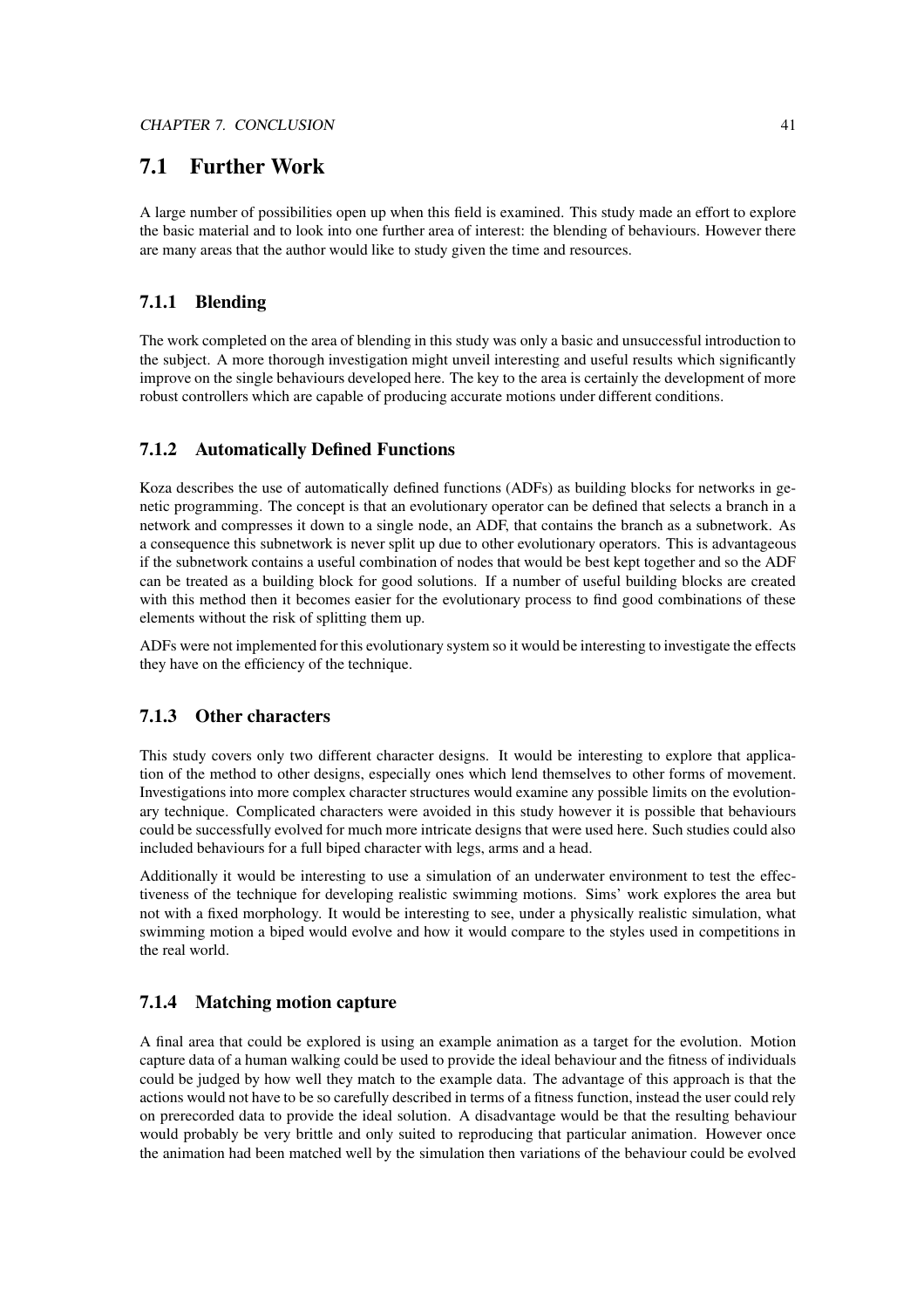using the system. This might allow the more rigid motion capture data to be used as a seed for a number of slightly different behaviours.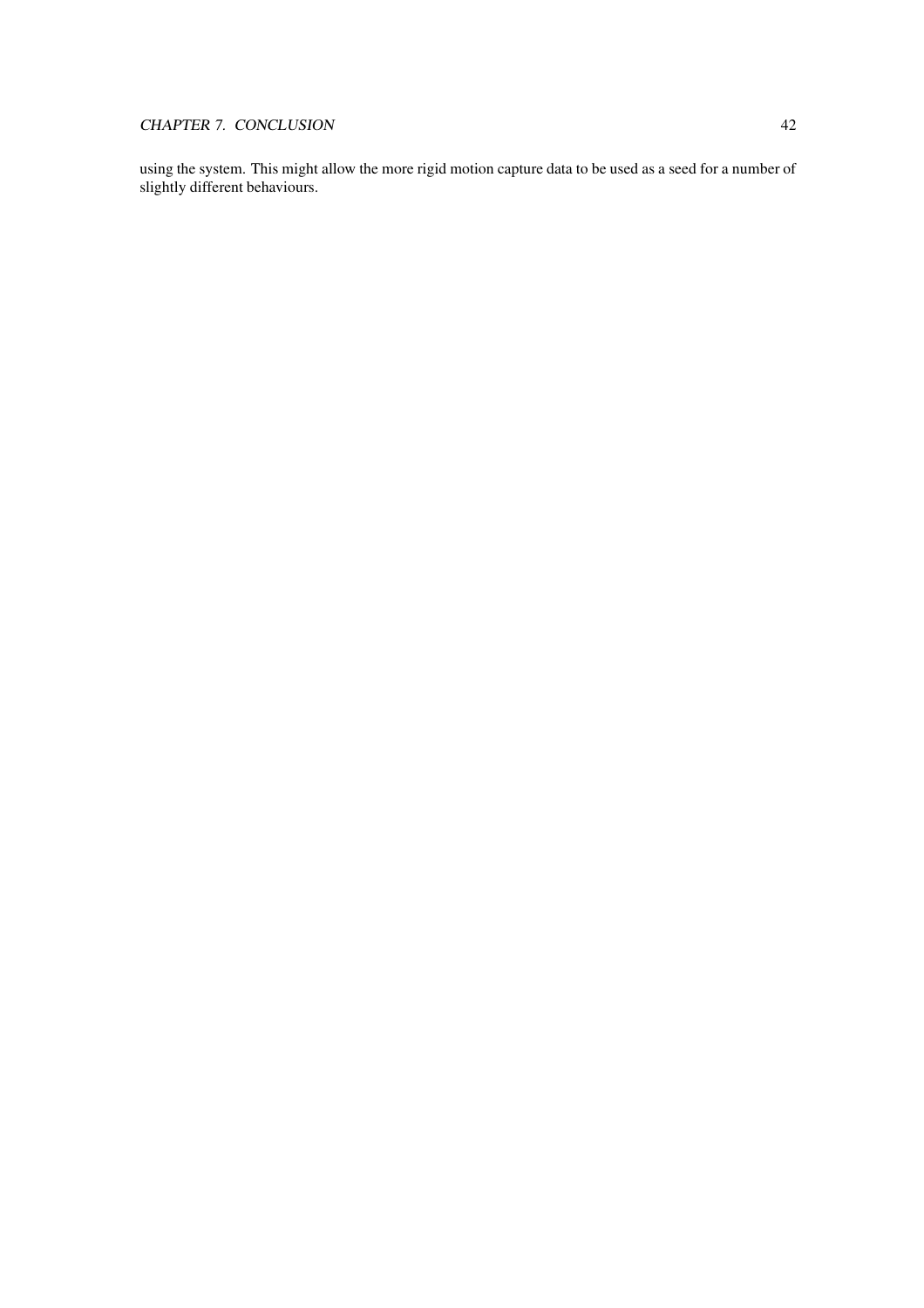# **Bibliography**

- [BFM99a] Thomas Back, David B. Fogel, and Zbigniew Michalewicz, editors. *Advanced Algorithms and Operators*. IOP Publishing Ltd., Bristol, UK, 1999.
- [BFM99b] Thomas Back, David B. Fogel, and Zbigniew Michalewicz, editors. *Basic Algorithms and Operators*. IOP Publishing Ltd., Bristol, UK, 1999.
- [Gri99] Larry Israel Gritz. *Evolutionary controller synthesis for 3-d character animation*. PhD thesis, 1999. Director-James K. Hahn.
- [Hol75] J. H. Holland. *Adaptation in Natural and Artificial Systems*. University of Michigan Press, 1975.
- [KM94] Mike J. Keith and Martin C. Martin. Genetic programming in c++: Implementation issues. *Advances in Genetic Programming*, pages 285–310, 1994.
- [Koz92] John R. Koza. *Genetic Programming: On the Programming of Computers by Means of Natural Selection (Complex Adaptive Systems)*. The MIT Press, December 1992.
- [ope] OpenGL. http://opengl.org.
- [Rey94] Craig W. Reynolds. Evolution of obstacle avoidance behavior: using noise to promote robust solutions. pages 221–241, 1994.
- [RH02] Torsten Reil and Phil Husbands. Evolution of central pattern generators for bipedal walking in a real-time physics environment. *IEEE Trans. Evolutionary Computation*, 6(2):159–168, 2002.
- [Sim91] Karl Sims. Artificial evolution for computer graphics. In *SIGGRAPH '91: Proceedings of the 18th annual conference on Computer graphics and interactive techniques*, pages 319–328, New York, NY, USA, 1991. ACM Press.
- [Sim94a] Karl Sims. Evolving 3d morphology and behavior by competition. *Artif. Life*, 1(4):353–372, 1994.
- [Sim94b] Karl Sims. Evolving virtual creatures. In *SIGGRAPH '94: Proceedings of the 21st annual conference on Computer graphics and interactive techniques*, pages 15–22, New York, NY, USA, 1994. ACM Press.
- [Sma] Julian Smart. wxWidgets Cross-Platform Development Library. http://www.wxwidgets.org/.
- [Smi] Russel Smith. ODE: Open Dynamics Engine. http://ode.org.
- [Spe94] Graham Spencer. Automatic generation of programs for crawling and walking. *Advances in Genetic Programming*, pages 335–353, 1994.
- [TM00] Tim Taylor and Colm Massey. Recent developments in the evolution of morphologies and controllers for physically simulated creatures. *Artif. Life*, 7(1):77–87, 2000.
- [vR] Guido van Rossum. Python Scriting Language. http://www.python.org.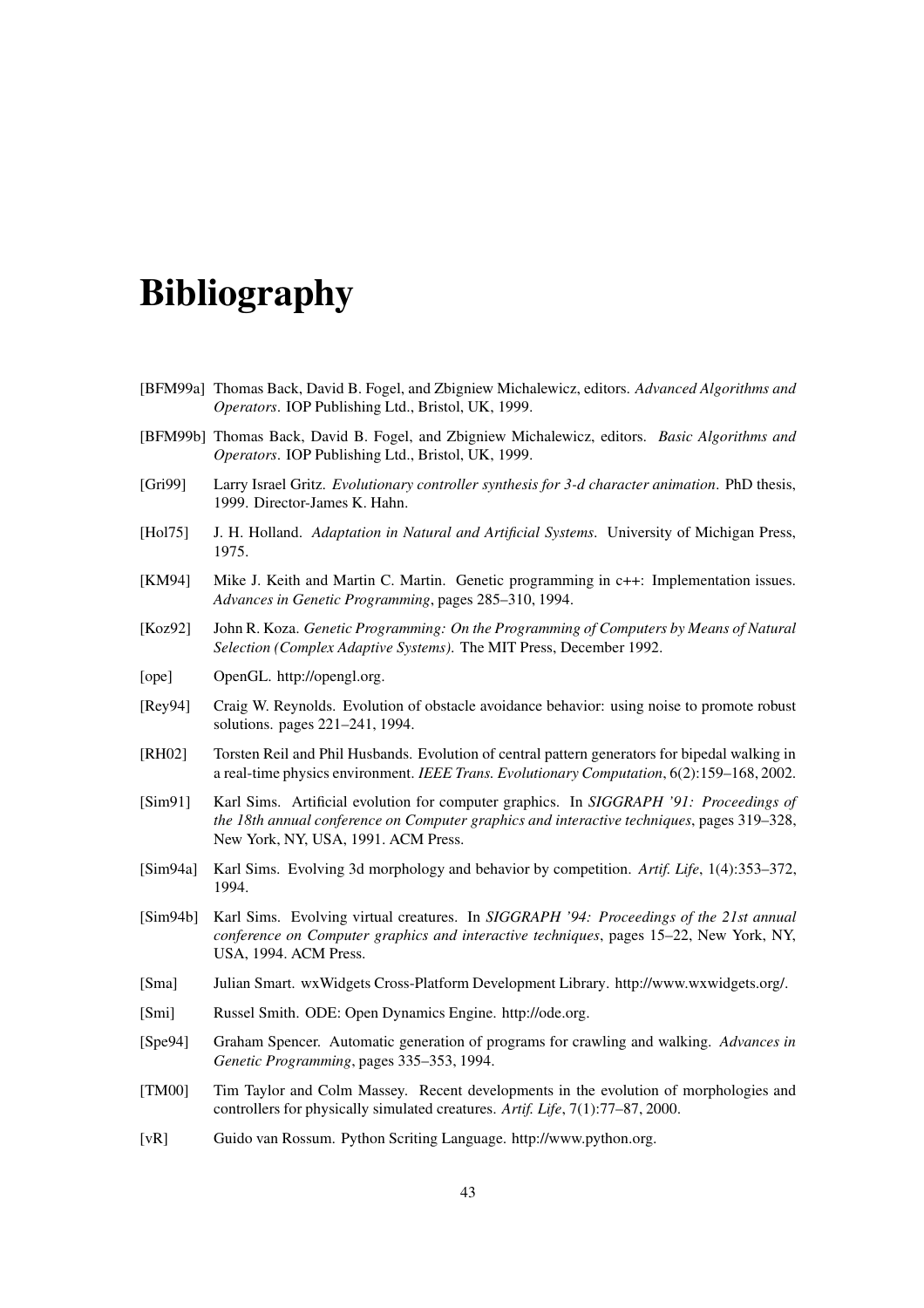## **Appendix A**

# **Correspondence**

## **A.1 Natural Motion**

The paper mentioned is "Recent developments in the evolution of morphologies and controllers for physically simulated creatures" by Tim Taylor and Colm Massey [TM00].

#### Subject: **Project**

From: "**Rob** ——-" <rob. —— @naturalmotion.com>

Date: **Tue, August 22, 2006 2:52 pm**

To: mike@-

Got some feedback from a couple of guys here, most of our behaviour engineers are arriving back in Heathrow later today, so I'll forward you any other comments i get from them.....

Yes, Karl Sims (Evolving Virtual Creatures) used sine wave and saw wave nodes. I think they will help a lot. Also consider carefully the inputs and outputs to the node networks: Do you want the output to be straight torques, or as extension values in a spring model, or as velocity values to drive towards using torque? Try all 3 perhaps. What information do you expect the controller to need as input? Angles of limbs? Joint angles? Contact with ground information? Joint angle velocities? Linear limb velocities? An averaged orientation for the creature? There's lots of input values to chose between. But you can't use too many simultaneously as inputs or the rate of evolution will grind to a halt. Thomas Lowe.

Colm Massey recommended a paper which i've attached, I believe he wrote it when he worked at Math Engine - it's about the very early work he did just prior to him starting NaturalMotion.

**Rob**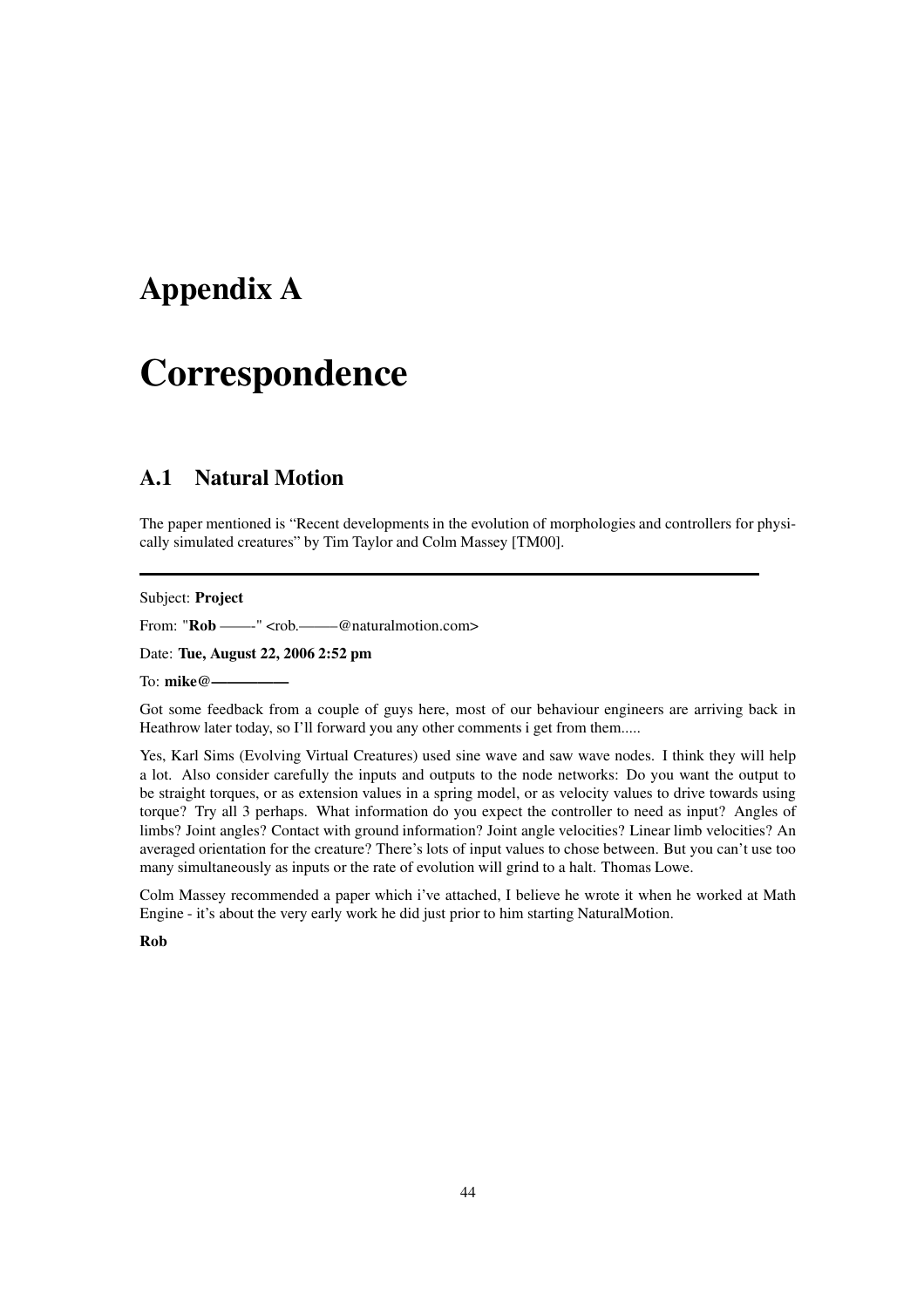## **Appendix B**

# **Implementation Details**

## **B.1 Fitness Functions**

Examples of the fitness functions used for the this study are given in the following to algorithms. The biped fitness function, algorithm 3, stores the penalty values as members of the class which are used for both the crowding method, described in section 4.1.4.5, and for the statistical output of the program. The creature tests were performed before statistical analysis was included in the study. The code used is C++.

#### **Algorithm 3** Biped fitness function

```
float maxFitness = 4.0 + 2.0*phase;
float xMax = 1.0;
float highMax = 1.0;
float lowMax = 1.0;
float dirZMax = 1.0:
float dirYMax = 1.0;
float eeMax = 6.0;
float extra = 3.0;
float minFitness = -((xMax + highMax + lowMax + dirZMax + dirYMax + eeMax + extra) * phase);// Characters must perform exceptionally badly to fail
// Other wise it is best to hone their performance rather than fail them.
if(failed) {
     fitness = -5.0;
     penalty = -15.0;} else {
// Initial fitness value
         character->distance = fitness = Fit(bestPos.z, 20.0, 2.0, maxFitness, 0.0);
     // "Penalty" considerations
        character=\max X = Map(maxX, 6.0, 1.0, xMax, 0.0);// Keep near to ground. Penalise if max height is far from ground.
        character->high = Map(maxY, 7.7, 6.3, highMax, 0.0);
         character->low = Map(minY, 5.7, 4.2, lowMax, 1.0);
     // Direction Penalty
character->directionZ = Map(minZDir, 1.0, 0.0, 0.0, dirZMax);
         character->directionY = Map(minYDir, 1.0, -1.0, 0.0, dirYMax);
character->earlyExit = eeMax - eeMax * ((1.0*step)/maxSteps) * ((1.0*step)/maxSteps);
        penalty = -character->maxX - character->high - character->directionZ - character->directionY
- character->low - character->earlyExit;<br>
if(step < 200) {
             penalty -= extra;
             character->extra = 1.0;
         }
}
character->fitness = fitness + (penalty * phase); // Gritz addition: - 5.0 * (1.0 - phase);
```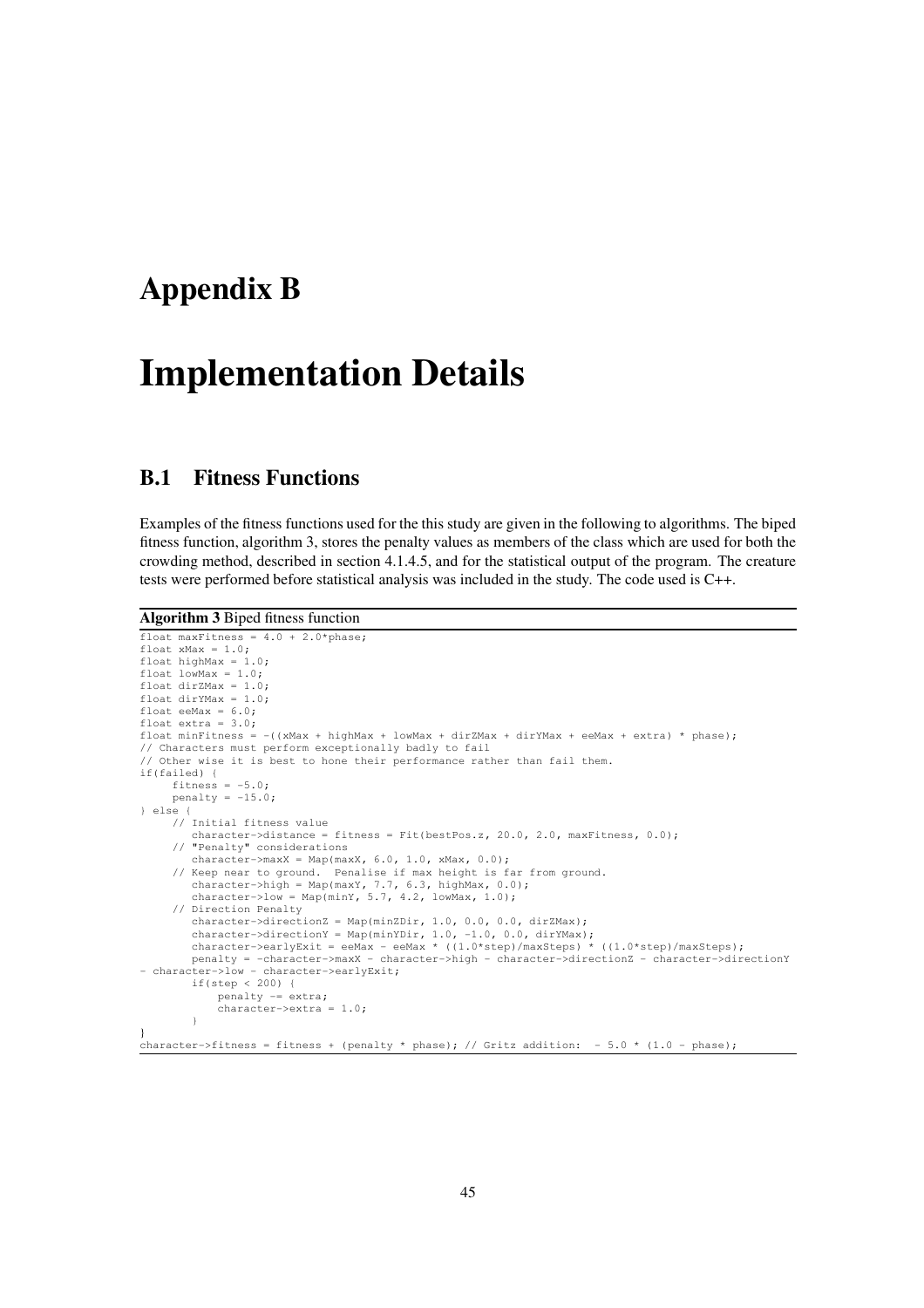**Algorithm 4** Creature fitness function

```
// Characters must perform exceptionally badly to fail
// Other wise it is best to hone their performance rather than fail them.
if(failed) {
    fitness = 0.0;
    penalty = -5.0;
} else {
    // Initial fitness value
        fitness = Map(pos.z, 30.0, 0.0, 4.0, 0.0);
     // Penalty considerations
     // Keep to the Z axis. Large journeys into X are penalised
        float xPos = Map(maxX, 15.0, 5.0, 2.0, 0.0);
     // Keep near to ground. Penalise if max height is far from ground.
        float height = Map(maxY, 6.0, 2.0, 1.0, 0.0);
     // Direction Penalty
        float direction = Map(minDir, 1.0, -1.0, 0.0, 1.0);
         float earlyExit = (1.0 - (1.0 * step)/maxSteps);
     // Total up the style
        penalty = - xPos - height - direction - earlyExit;
}
// Final fitness - Phase in the penalties. Initially just focus on being able to move
forward.
character->fitness = fitness + (penalty * phase); // Gritz addition: - 5.0 * (1.0 -
phase);
```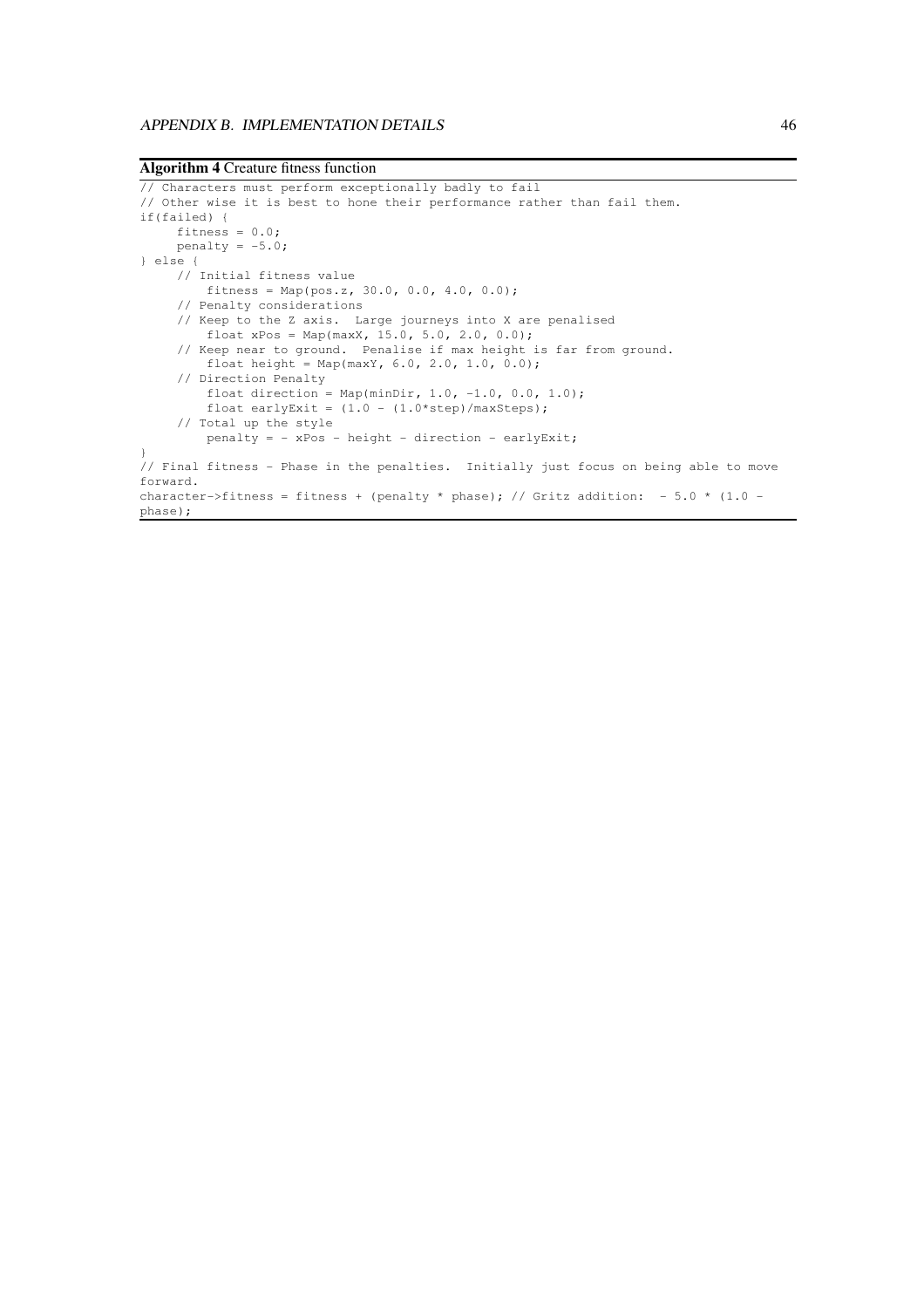## **B.2 Evolution Settings**

The following is an example of the configuration file used to initialise an evolution. The different options are parsed by the Input File class in the components library and the resulting values are used to set different parameters for the evolution. The bottom settings are for the Open Dynamics Engine used for the physics simulation and once they were properly tested they remained the same for the whole study.

```
# BipedStats
    character BipedStats
# Evolution Settings
# -------------------------
    population 4000
    generations 100
    tournamentSize 12
    nodeLimit 150
    crowding 0
    crowdGenerations 70
    evolutionType singleGroup
    groupGenerations 50
    numGroups 10
    mutationFraction 0.1
    recombinationFraction 0.8
    initMutationFraction 0.2
    initRecombinationFraction 0.6
    perGenerationOutput 9
    finalGenerationOutput 20
# Register Nodes
# -------------------------
    Sin 0
    Cos 0
# Fitness Function Settings
# -------------------------
    heightLimit 10.0
    maxSteps 1000
# ODE Settings
# -------------------------
    worldGravity -9.81
    worldCFM 0.0001
    worldERP 0.4
    worldSurfaceLayer 0.001
    worldMCVel infinite
    cSoftCFM 0.001
    cSoftERP 0.4
    cMu infinite
    cBounce 0.05
    cBounceVel 0.5
```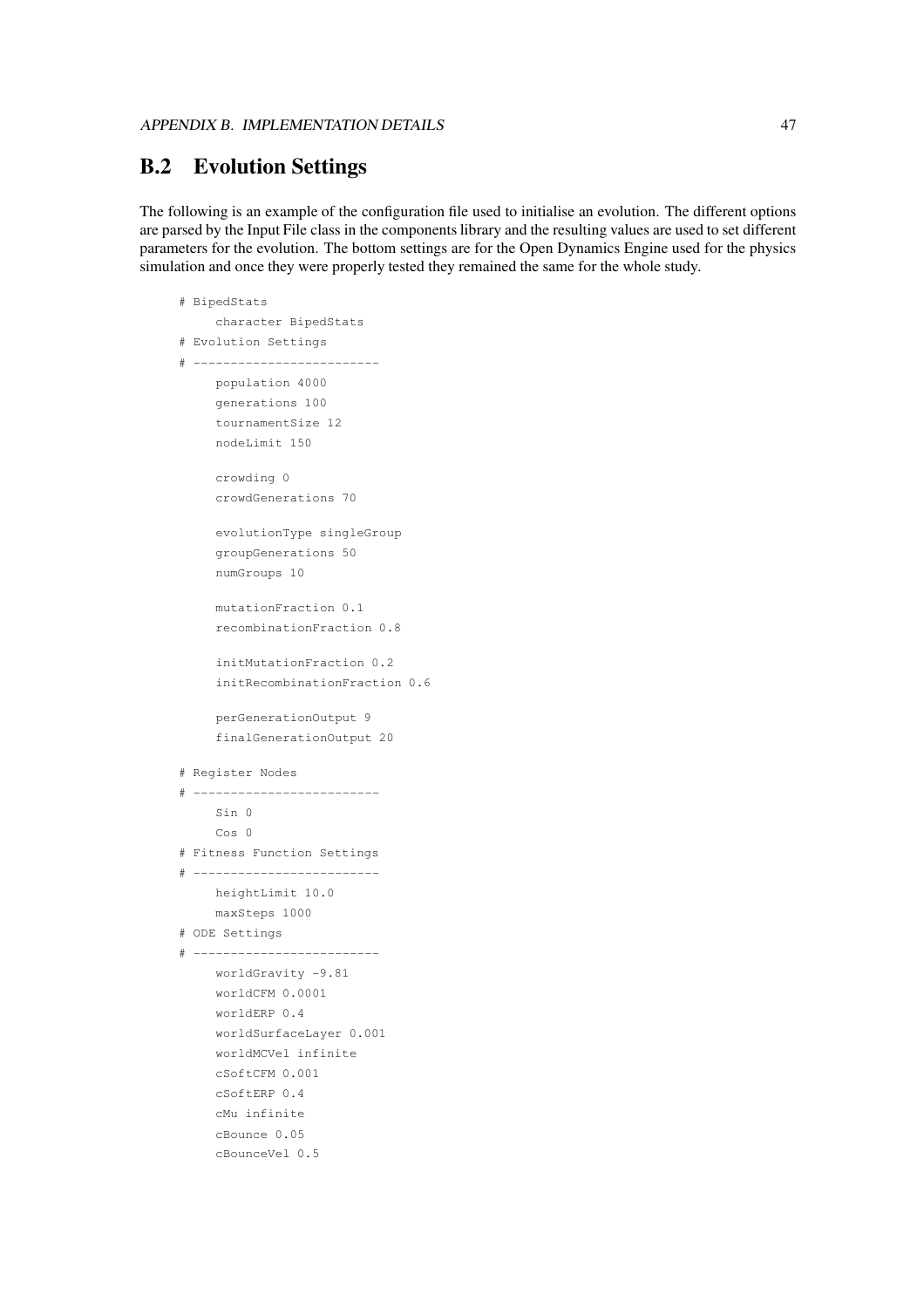## **B.3 Features of the Graphical User Interface**

- **Drop down menus**: The top of the main window contains a three drop down menus for selecting the character, batch and run that the user would like to view. When menu option is selected the other menus update automatically to show the relevant available options. A "Load" button loads the selected run into the OpenGL view ports.
- **Nine screens**: The program loads and runs nine results at once from the selected run. The user can enlarge any of the screens by hovering the mouse over it and tapping the space bar. Pressing space bar again will return to the nine view.
- **Lockable screens**: The user can lock any of the nine screens so that they retain the current example within them and are not effected by the user loading a new run. This means that examples can be compared between different runs and batches with ease. Hovering the mouse over the viewer will display the character, batch and run in the status bar to remind the user which selection it is. Locked screens are indicated by a border displayed within that view port.
- **Quick Reset**: The simulations in the view ports can be reset at any time without loading the run again. A "Refresh" button on the interface resets all the viewers, whilst individual resetting can be achieved with the "Reset" option on the right-click menu in the view ports.
- **Export Characters**: If one or more desirable results are found the character information can be exported to a file. The user must lock the viewers of the results they wish to export and then select the "Export to file" option from the File menu. Additional results can be appended to the same file with the "Append to file" options from the same menu.

This option is particularly useful for creating samples for initialising a new evolution. The exported files can be read in by the evolution program and used to populate the first generation of a new evolution.

- **Blend**: Controller blending can also be achieved with the GUI. The Blending sub-menu in the view ports' pop-up menu is used to specify two characters to blend between. The blending is designed for the balance and walking controllers for the biped model with feet. It is controlled automatically and is designed to transfer from the walking behaviour to the balance behaviour when the model appears unstable. The change between the controllers signified by the character model changing colour in the viewer.
- **Export and Import Blends**: For ease of use, any example of the blending behaviour can be exported using the right-click menu in the viewer that is displaying the blended character. For later review, the controllers can then be imported again using the "Import Blend" option in the File menu which automatically loads the selected example in to the first available view port.
- **Export OBJs**: Any character can be exported as a sequence of OBJs. The user must view the character's behaviour up to the point at which they wish to stop the sequence and then select "Export OBJs" from the right-click menu in that viewer. The sequence will then be replayed with a border around the viewer which indicates the export is underway. The export will stop when it reaches the point which the user specified.

## **B.4 Text User Interface**

A screen shot of the text user interface is given below.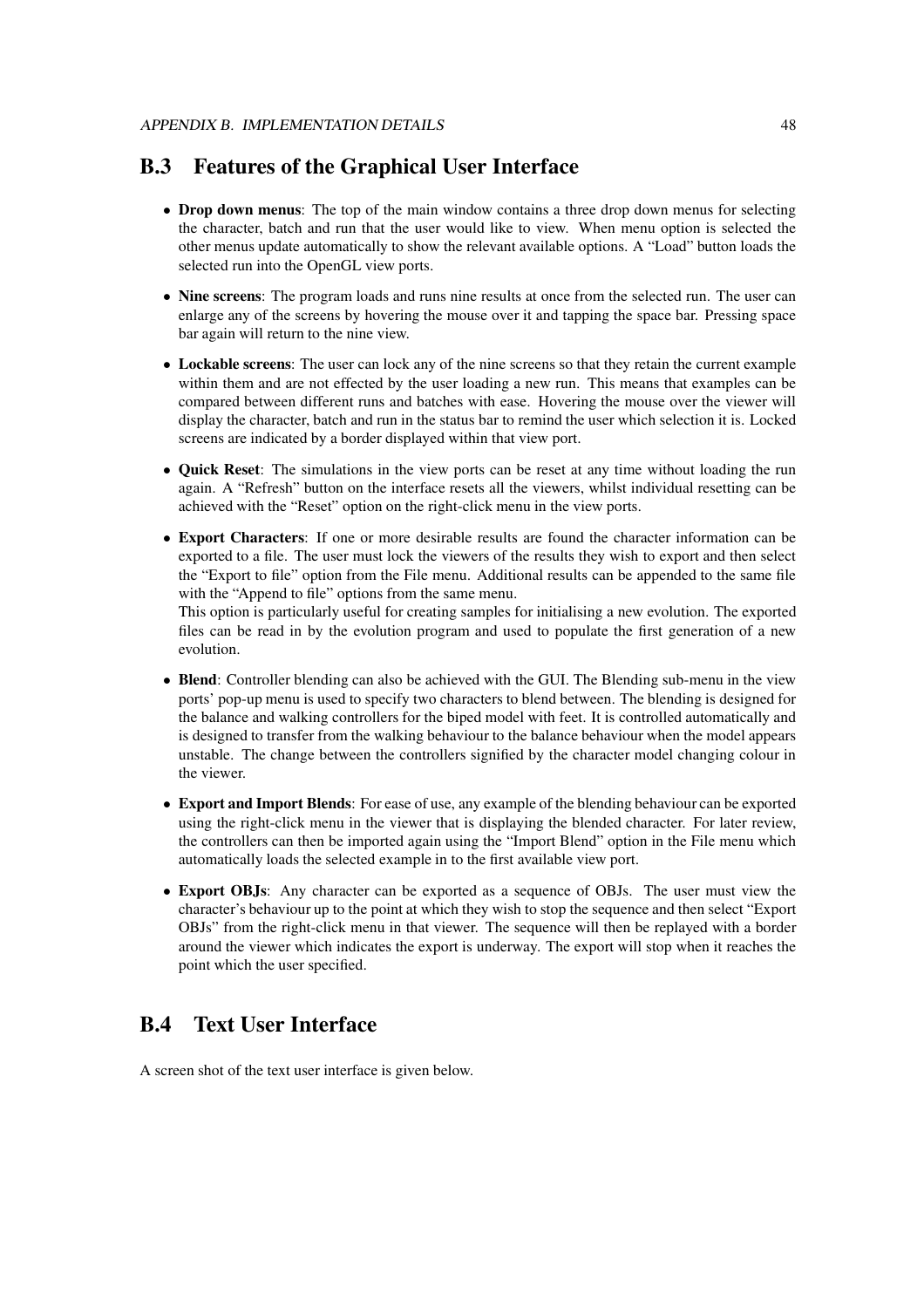### APPENDIX B. IMPLEMENTATION DETAILS 49

| $= 10$<br>Terminal<br>$\tilde{\phantom{a}}$      |                                                                                  |                                                        |  |  |
|--------------------------------------------------|----------------------------------------------------------------------------------|--------------------------------------------------------|--|--|
| File Edit View Terminal<br>Tabs                  | Help                                                                             |                                                        |  |  |
| Terminal                                         | Terminal                                                                         | Terminal                                               |  |  |
| Directory: batch-012<br>data                     | Description:<br>Time:<br>00:31:10 Sun, 03 Sep 2006                               | ReFeeting with new stats system and tournament size 12 |  |  |
| $run-001$<br>$run-002$<br>$run-003$<br>$run-004$ | Summary:<br>(press 's' to refresh)                                               |                                                        |  |  |
| $run-005$<br>$run-006$<br>$run-007$              | run-001 00 00 100<br>run-002 00 00 100<br>run-003 00 00 100                      |                                                        |  |  |
| $run-008$<br>$run-009$<br>$run-010$              | run-004 00 00 100<br>run-005 00 00 100<br>run-006 00 00 100                      |                                                        |  |  |
| $run-011$<br>$run-012$<br>$run-013$              | run-007 00 00 100<br>run-008 00 00 100<br>run-009 00 00 100                      |                                                        |  |  |
| $run-014$                                        | run-010 00 00 100<br>run-011 00 00 100<br>run-012 00 00 100<br>run-013 00 00 100 |                                                        |  |  |
|                                                  | run-014 00 00 100                                                                |                                                        |  |  |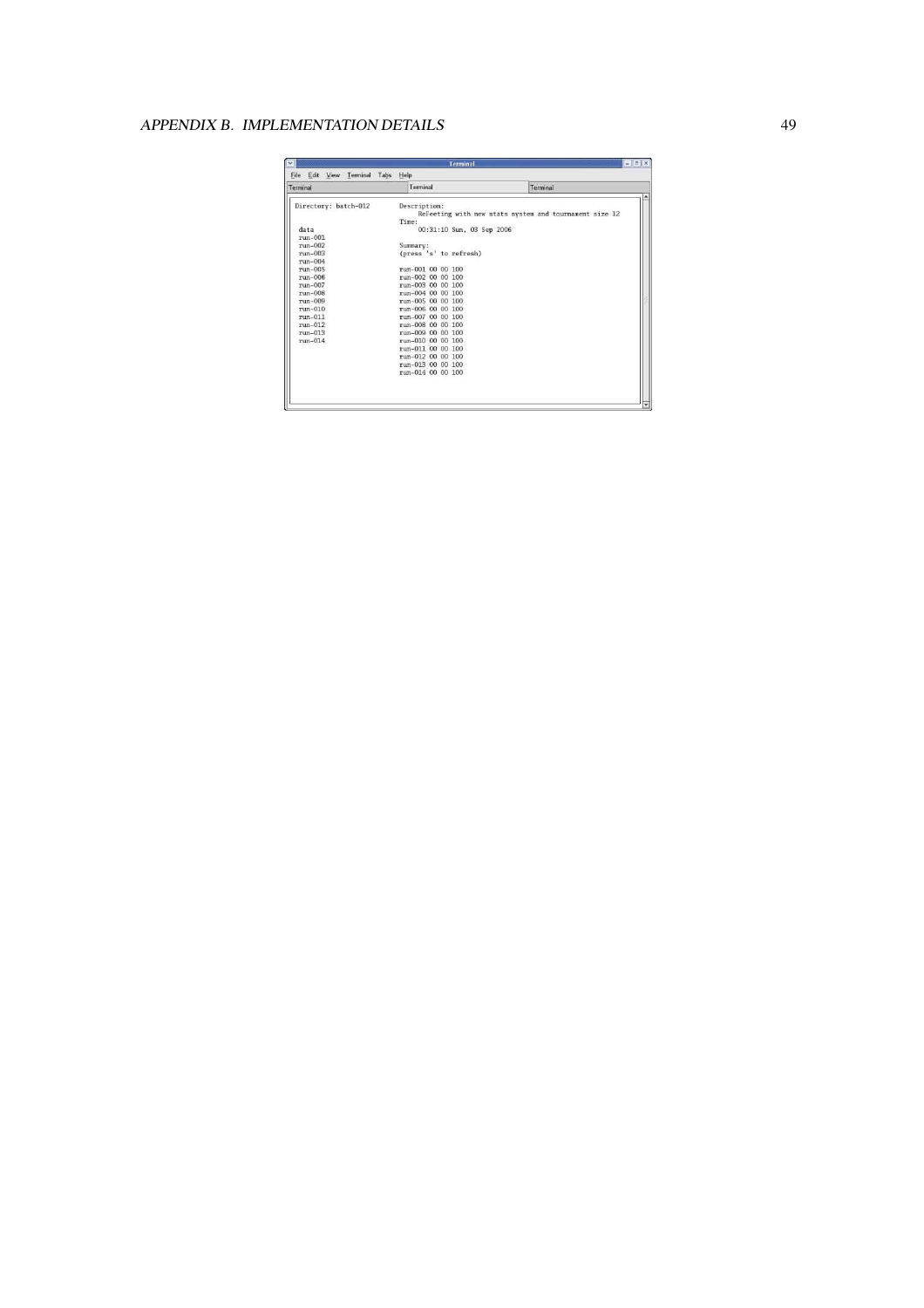# **Appendix C**

# **Scripts & Aliases**

## **C.1 Pipeline Aliases**

The following aliases enhance the power of the pipeline and its syntax.

```
alias plsbatch 'pls +:{\!:1}+.batch-+{\!:2}:+:+:+'
alias plsVis 'pls masters:+:visualise:{\!:1}+.+:+:+:+'
alias plsTiff 'pls -e masters:+:visualise:{\!:1}+.+:+:+:tiff'
alias plsObj 'pls -e masters:+:visualise:{\!:1}+.+:+:+:obj'
alias plsMpeg 'pls -e masters:+:visualise:{\!:1}+.+:+:+:mpeg'
alias plsConfig 'pls masters:+:+:+.+:+:config:+'
alias pcd 'cd 'pls -p \!:1''
```
## **C.2 Awk Statistics Script**